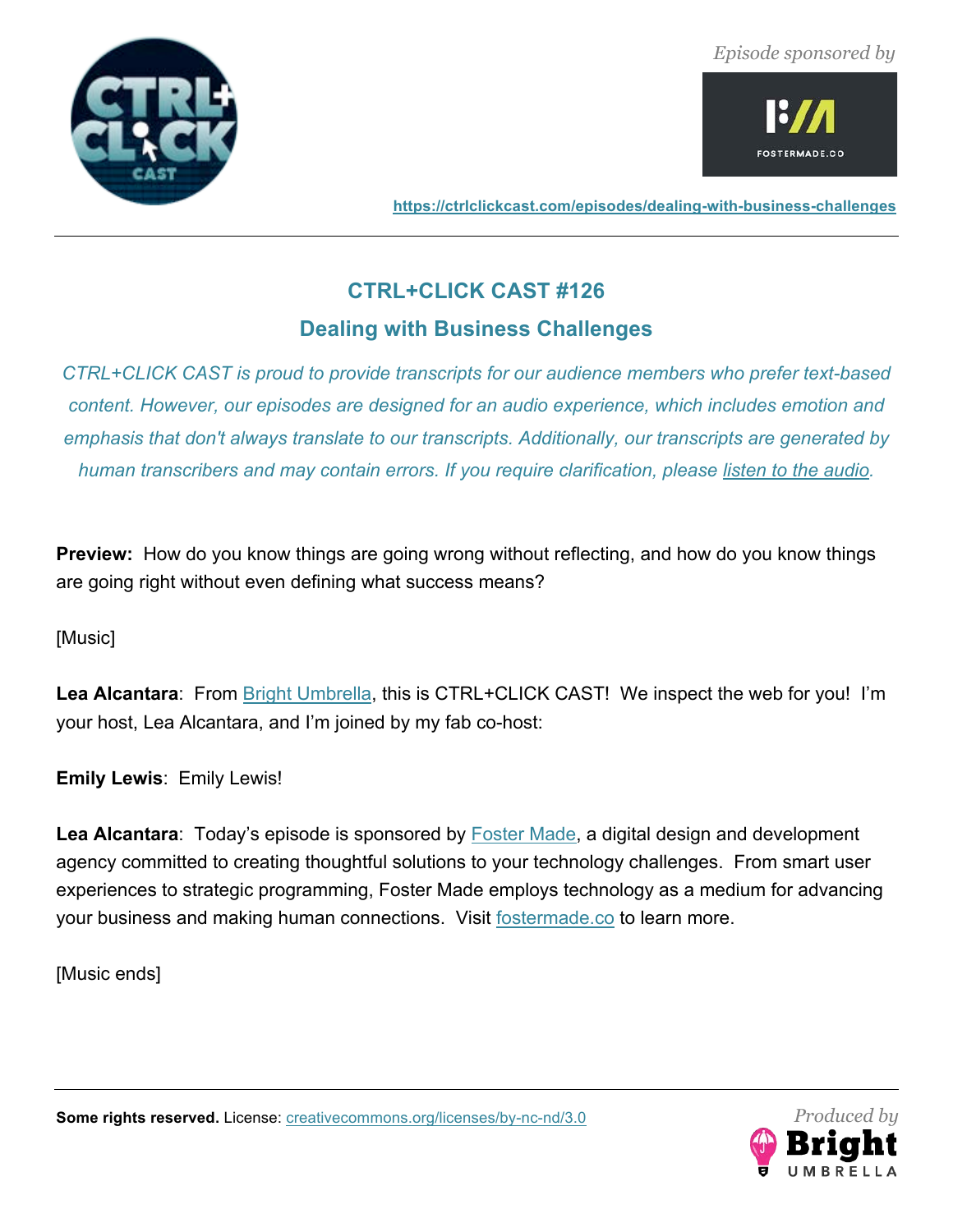



**https://ctrlclickcast.com/episodes/dealing-with-business-challenges**

**Emily Lewis**: Before we get to today's episode, I wanted to remind our listeners that we launched a Patreon last month.

**Lea Alcantara**: Whohoo!

**Emily Lewis**: [Laughs]

**Lea Alcantara**: [Laughs]

**Emily Lewis**: The money we earn, we hope, will help us experiment with the new format and content without sacrificing the foundation of what we built over the past eight years. We also want to connect more with our listeners, so we create a content you want.

**Lea Alcantara**: And our patrons get a bunch of sweet rewards.

**Emily Lewis**: [Agrees]

**Lea Alcantara**: Like early access to new episodes, a private Slack to discuss these episodes and even one-on-ones with one or both of us. We've got something for everyone. Just visit patreon.com/ctrlclickcast to learn more and then pick a tier.

**Emily Lewis**: For our topic today, we were going to talk to Rachel Nabors about web animation, but she has the flu.

**Lea Alcantara**: Oh.

**Emily Lewis**: And due to our end of the year schedule, we won't be able to get her back in to our schedule until 2019, but we promise we will. [Laughs]

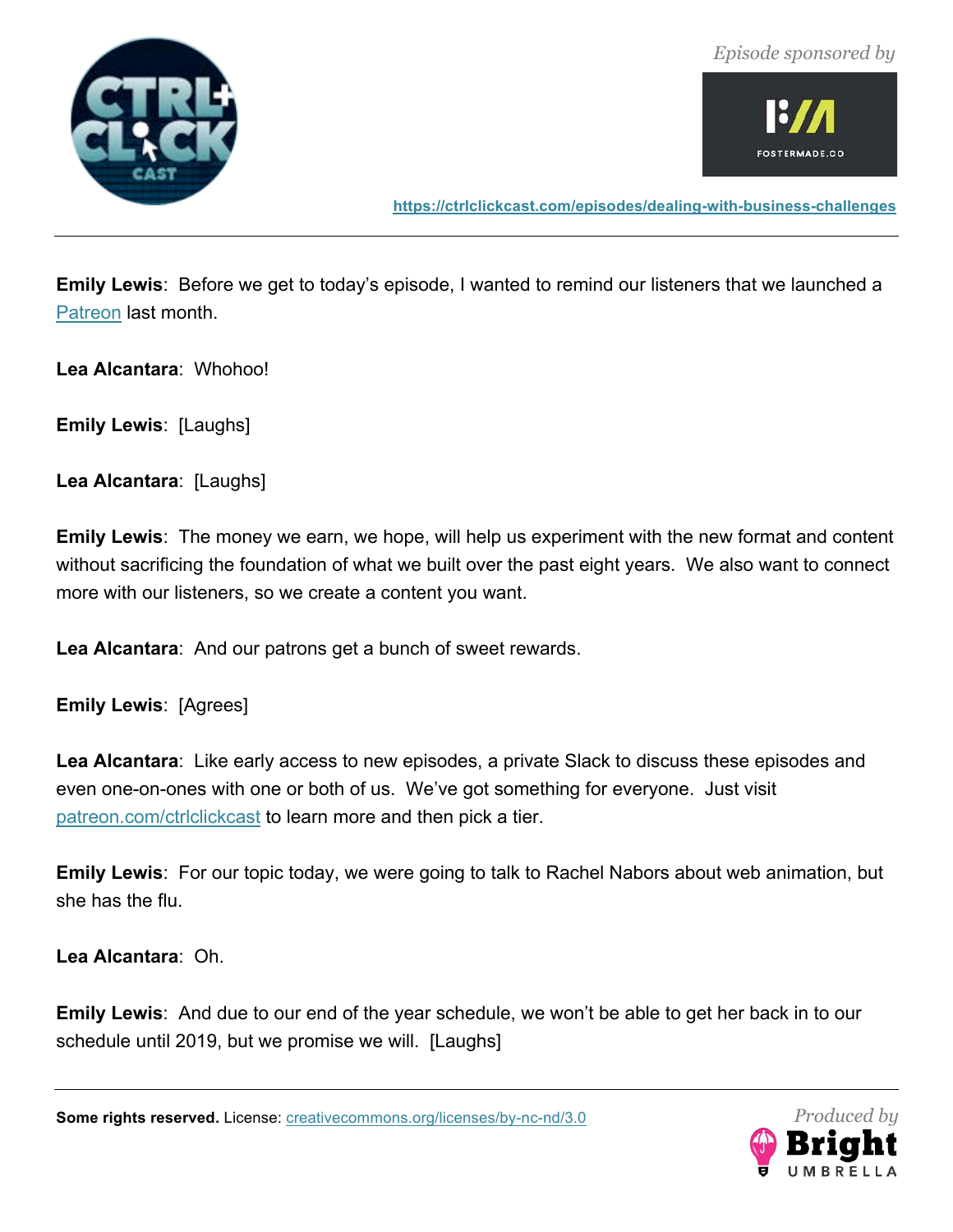



**https://ctrlclickcast.com/episodes/dealing-with-business-challenges**

**Lea Alcantara**: So instead, Em and I are going to talk about business challenges.

**Emily Lewis**: [Agrees]

**Lea Alcantara**: Specifically, *our* business challenges.

**Emily Lewis**: Yeah, this is going to be an interesting episode. [Laughs]

**Lea Alcantara**: [Agrees] [Laughs]

**Emily Lewis**: It's been, honestly, a difficult year for Bright Umbrella. We lost our biggest client. Leads and opportunities have been really slow.

**Lea Alcantara**: [Agrees]

**Emily Lewis**: And most of those we've gotten we haven't been able to convert to a sale. In fact, it's been hard to get sponsors for the show. We also had challenges on our partnership, struggling with accountability and finding a fair balance of who does what and how.

**Lea Alcantara**: But this isn't the first time we've had challenges.

**Emily Lewis**: [Agrees]

**Lea Alcantara**: So we're trying different things and making changes to our processes in hopes that 2019 will be a better year.

**Emily Lewis**: [Agrees]

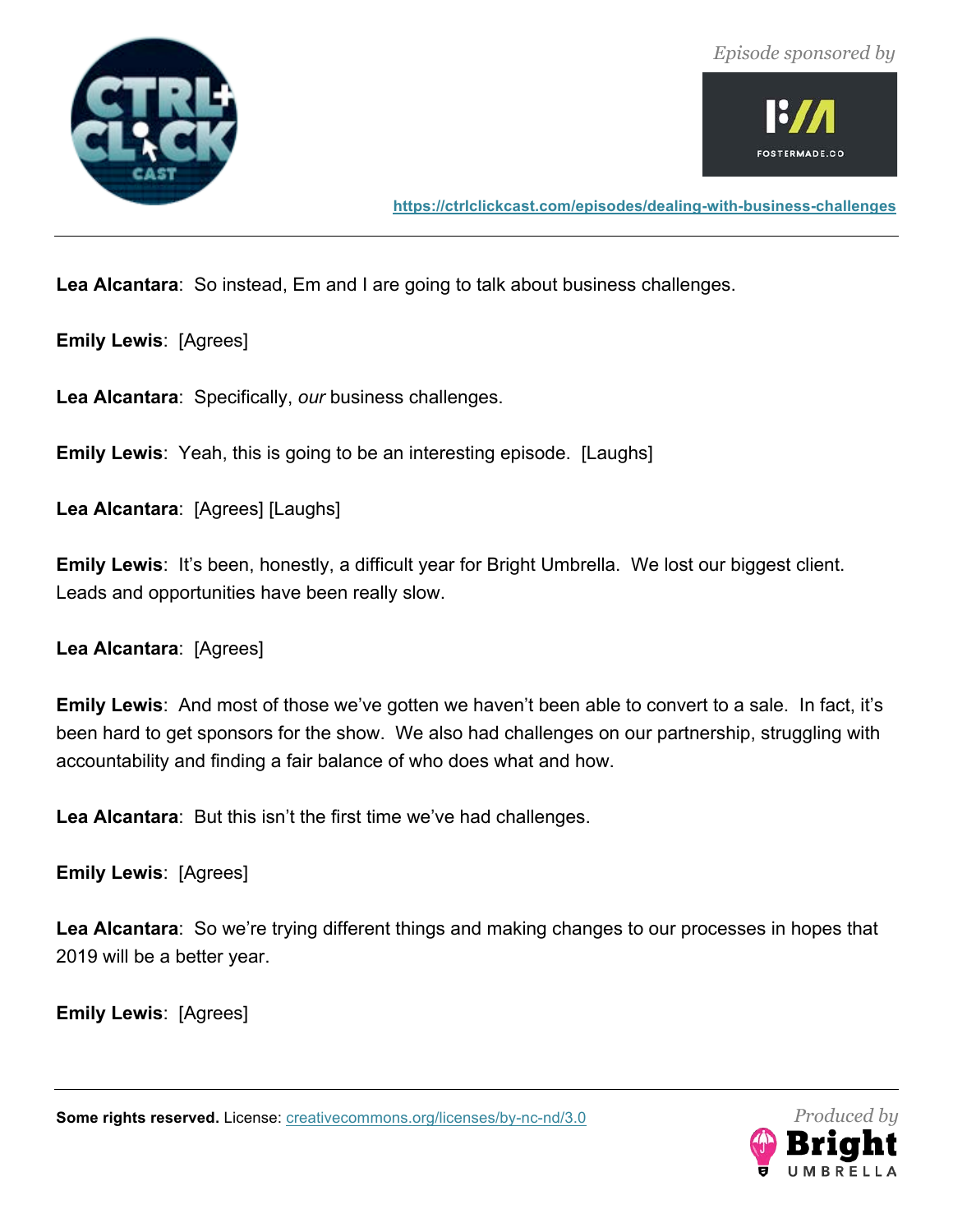



**https://ctrlclickcast.com/episodes/dealing-with-business-challenges**

**Lea Alcantara**: And we'll share some of that with our listeners. Maybe some of you are having your own struggles.

**Emily Lewis**: [Agrees]

**Lea Alcantara**: And just maybe some of what we're trying could work for you.

**Emily Lewis**: Yeah. And I think we've mentioned this on the show a couple of times, but people don't talk about the bad stuff so much.

**Lea Alcantara**: Yeah.

**Emily Lewis**: You hear a lot about success and how someone had a killer year, but you don't hear a lot about when things aren't going well, and I don't think that's good.

**Lea Alcantara**: No.

**Emily Lewis**: I think it's important to talk about this stuff. You and I certainly do it in our business.

**Lea Alcantara**: Right.

**Emily Lewis**: And I think it's important to hear others talk about it. For one, you don't feel alone.

**Lea Alcantara**: Yeah.

**Emily Lewis**: But for two, you might have actually find some new way to think about it that helps you resolve or move through the problem, and so I think that's one of the reasons why we want to kind of have this real talk episode about what's got on in our business this year.

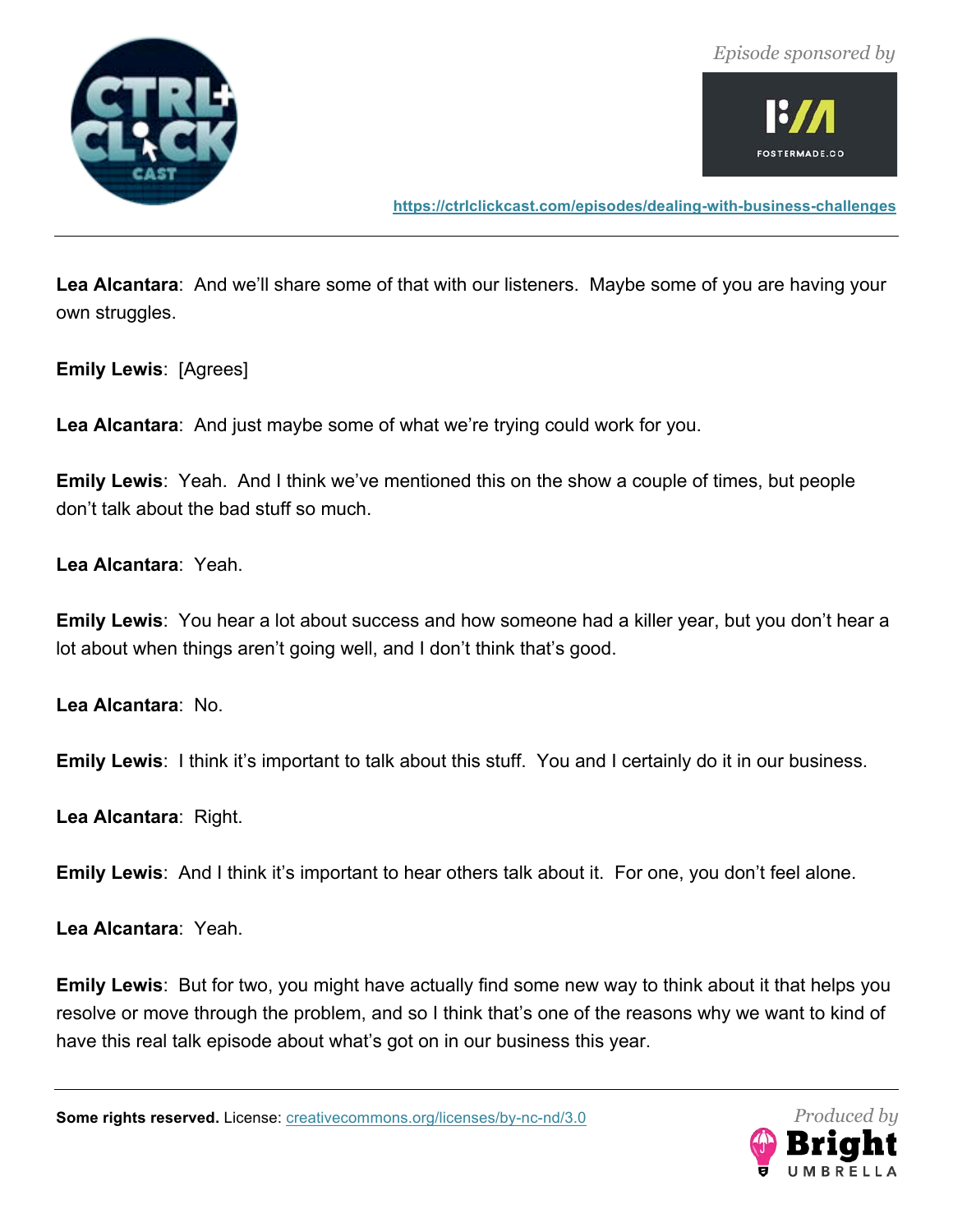



**https://ctrlclickcast.com/episodes/dealing-with-business-challenges**

**Lea Alcantara**: Yeah, absolutely, and also to normalize it, right?

**Emily Lewis**: Totally.

**Lea Alcantara**: So…

**Emily Lewis**: Because it is.

**Lea Alcantara**: Yeah, we're not the only ones dealing with this stuff. [Laughs]

**Emily Lewis**: Exactly. So we wanted to start with our partnership challenges. When I was kind of jotting these thoughts down, Lea, I thought it was so ironic that we started the year doing a presentation for Owner Summit about healthy partnerships and communication.

**Lea Alcantara**: Yeah.

**Emily Lewis**: And yet, just a few months after that presentation, you and I were really struggling in our partnership, and it's probably been – I don't know – I think it's our greatest challenge this year.

**Lea Alcantara**: Yeah, I would say that's true, and I think it's one of those things where just because you know what to do or the tools or even can see what the challenges are, actually putting things in place when people are involved and money in involved and the business is involved, it's a lot easier said than done.

**Emily Lewis**: [Agrees] So we're not going to share everything today. [Laughs]

**Lea Alcantara**: [Laughs]

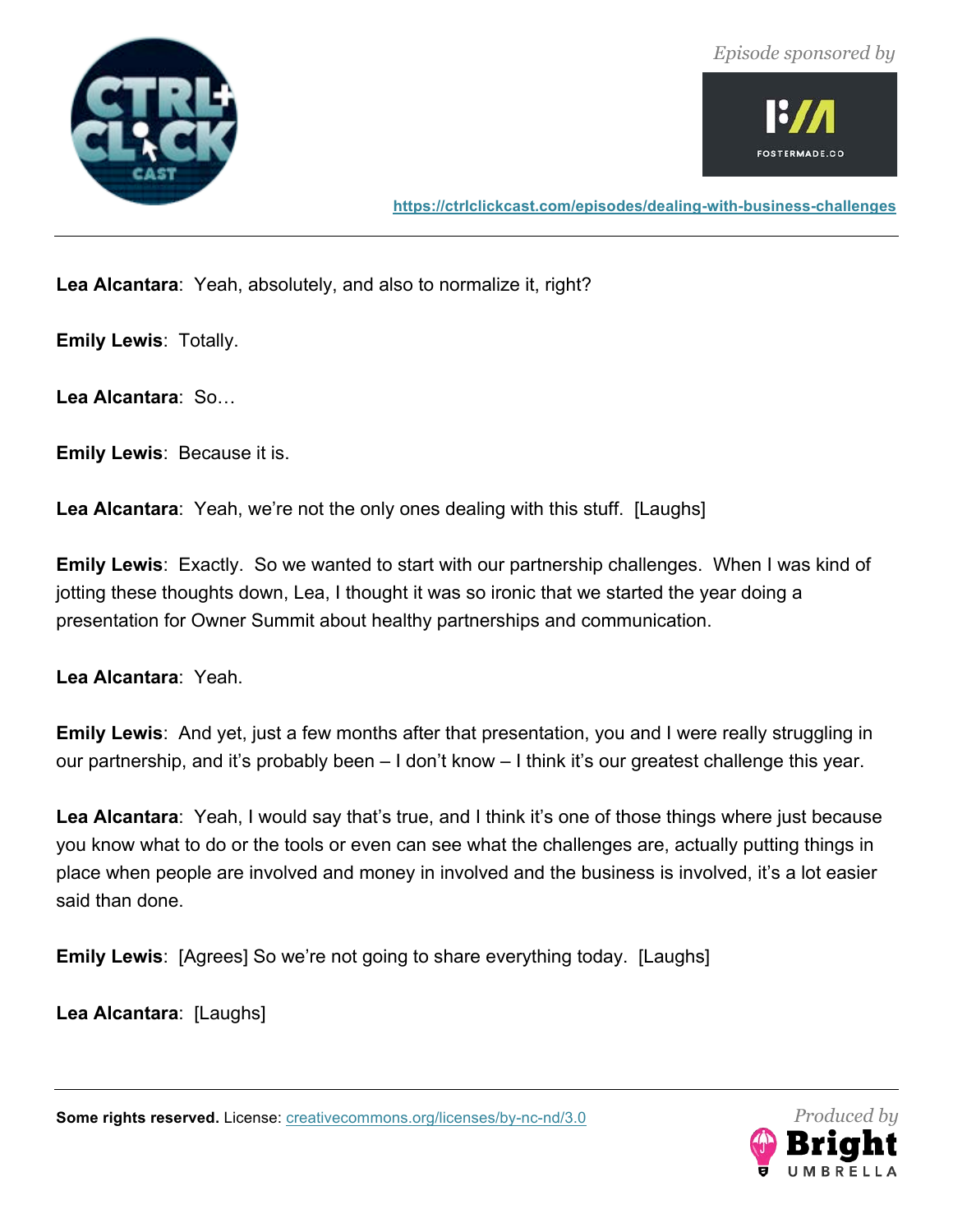



**https://ctrlclickcast.com/episodes/dealing-with-business-challenges**

**Emily Lewis**: It's not everybody's business, but I'm thinking that some of the things we've outlined to talk about today might show up in other people's businesses, and even if you're not running a business, maybe this shows up in a team or you're working for someone else.

**Lea Alcantara**: Right.

**Emily Lewis**: I could see all of these things coming up. So one of the challenges that we had, and frankly, I think we've had this challenge longer than this year. I think this year it just came to a head.

**Lea Alcantara**: Yeah, right.

**Emily Lewis:** It's that you and I have really, what we thought, was good communication and we would have a check in every week or every other week rather where we kind of how are things going, what new needs to be done.

**Lea Alcantara**: Yeah, right.

**Emily Lewis**: And we identified tasks during that discussion every two weeks of what needs to move forward next.

**Lea Alcantara**: Right.

**Emily Lewis**: And so we get those into the queue. For example, redesigning the CTRL+CLICK CAST website, I think that's a perfect example.

**Lea Alcantara**: Yeah, yeah.

**Emily Lewis**: So we started talking about redesigning this website three-plus years ago. [Laughs]

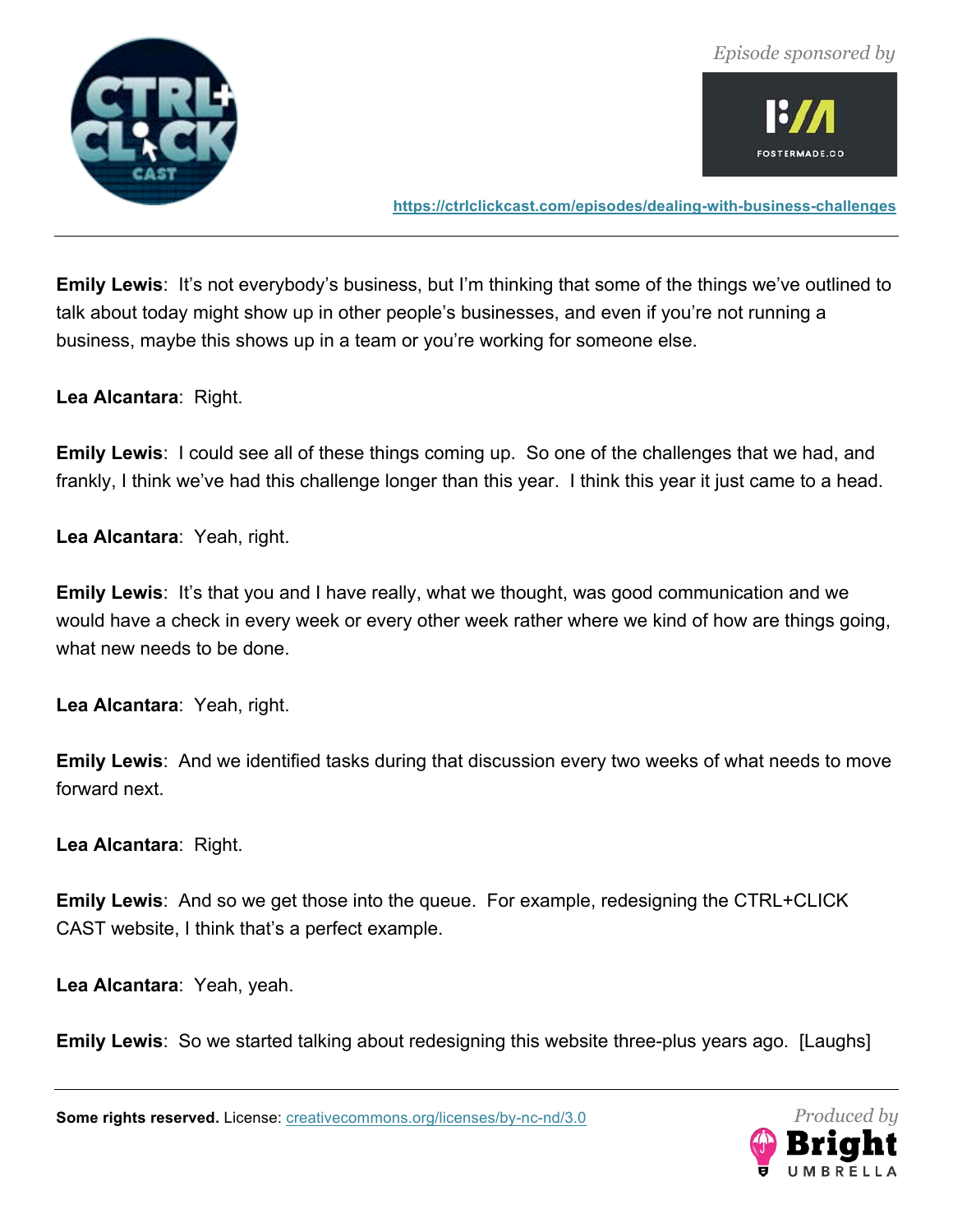



**https://ctrlclickcast.com/episodes/dealing-with-business-challenges**

**Lea Alcantara**: Yeah, yeah. [Laughs]

**Emily Lewis**: And it's still not done.

**Lea Alcantara**: And I think we mentioned it every like year in review. [Laughs]

**Emily Lewis**: I know it's really bad, but anyways, it's not that we didn't identify what needed to be done, we did. We even had project management for it and planning, and we would verbally say to each other in our check-ins, "Yes, this is going to move forward. This is going to happen." But it really wasn't.

# **Lea Alcantara**: Yeah.

**Emily Lewis**: And the truth of it is, this is just one example, but these are tasks that are important; they're not ones that can get done because they can contribute to losing opportunities and they definitely cause tension in our relationship, and so we spent some time in the past few months trying to figure out why this was happening. So just to offer my perspective, I'm such a task-driven person, and so I was feeling like I was asking about things getting done; they weren't getting done, but I wasn't being told why.

**Lea Alcantara**: Right.

**Emily Lewis**: And then I didn't push.

**Lea Alcantara**: Right.

**Emily Lewis**: I would just sit back and was like, "Why the F is this not happening? What does this mean? Does she not care? Does she not want this?"

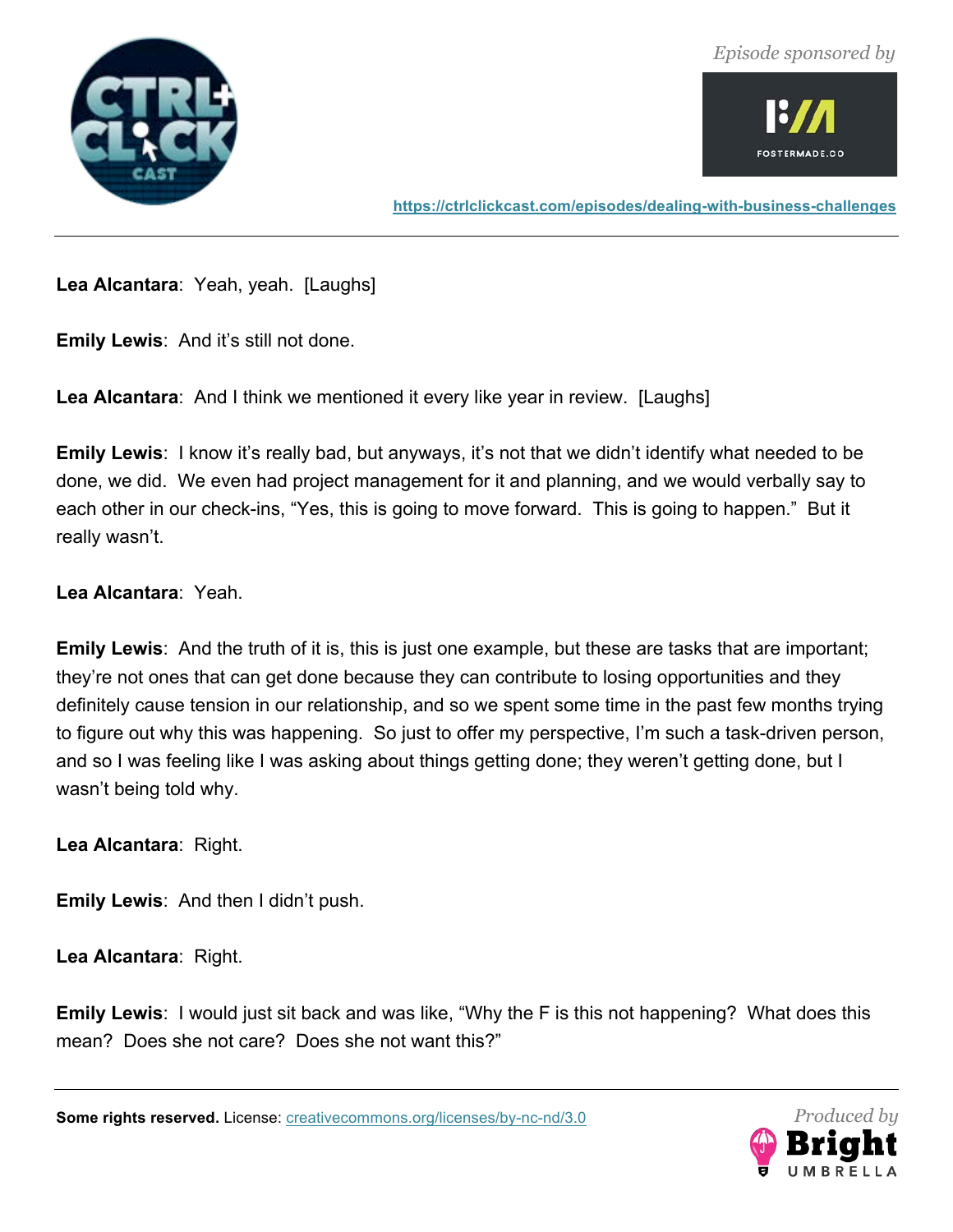



**https://ctrlclickcast.com/episodes/dealing-with-business-challenges**

**Lea Alcantara**: Right.

**Emily Lewis**: Like my mind went to some of the worst places.

**Lea Alcantara**: Right.

**Emily Lewis**: Because that's how I view tasks, and I viewed it if I said, "Is this happening?" and she said yes at that minute was, but that was it. I didn't follow up in detail. I didn't articulate clearly to Lea like what this was doing to me. And then meanwhile, Lea, on your end, where were you coming from and where did the communication fall for you?

**Lea Alcantara**: Well, for me, I think, and we'll touch on this a bit, it's with that business profitability mindset where if there was a client-specific task that I had to do or a sales task that I have to do, that took precedent above everything, and the way I poorly managed my task was like it's out of sight out of mind. So to me, unless it was making us a ton of money, I was like, "Okay, it's not a priority. We'll get it done, but it's just not a priority to me," and I think it's just like it depends on what's on the plate at the time. So it's kind of like, "Hey, we've got time. Okay, let's work on it," and then, "Okay, no, we have a client now. Let's forget about it completely," and that's not really a great way to deal with internal tasks because then nothing happens when you have these internal priorities.

**Emily Lewis**: So one of the things we're trying to do with that is that, well, first and foremost, I'm kind of looking at the big picture each month and identifying what really needs to move forward internally.

**Lea Alcantara**: Yeah.

**Emily Lewis**: So we almost never have problems… I mean, not almost ever, we never have problems getting client work done, like ever.

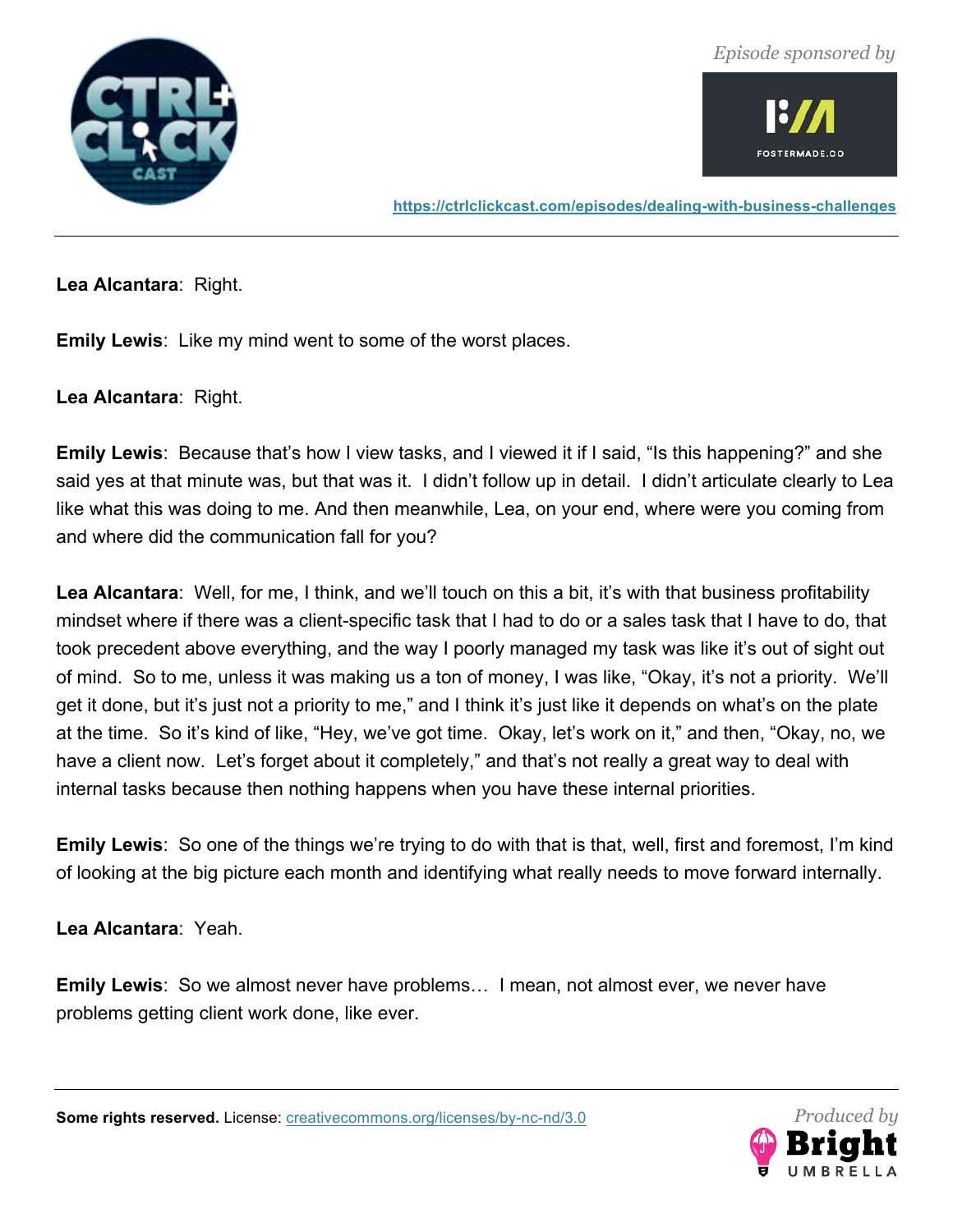



**https://ctrlclickcast.com/episodes/dealing-with-business-challenges**

**Lea Alcantara**: Yeah.

**Emily Lewis**: And I can't think of a time we've missed a deadline, ever.

**Lea Alcantara**: Yeah.

**Emily Lewis**: So this is purely for internal projects and operations, and so I take a big picture look at that each month and identify the things that seem most critical to move us forward and share that with Lea so she's real clear that no matter what happens, these things have to be at least touched. They have to be discussed.

**Lea Alcantara**: Right.

**Emily Lewis**: If they can't be done, then we need to figure out why and how to move it forward in a different way.

**Lea Alcantara**: Right.

**Emily Lewis**: And then each week I sort of revisit it and make sure it's still aligned with what may have changed that week, so that sort of is the high level.

**Lea Alcantara**: [Agrees]

**Emily Lewis**: But within that, I think it's also been important for our discussion. This isn't something we necessarily like write down or log anywhere, but if there's a priority, it needs to be looked at beyond your measure of profitability or whether it's bringing in income.

**Lea Alcantara**: Exactly.

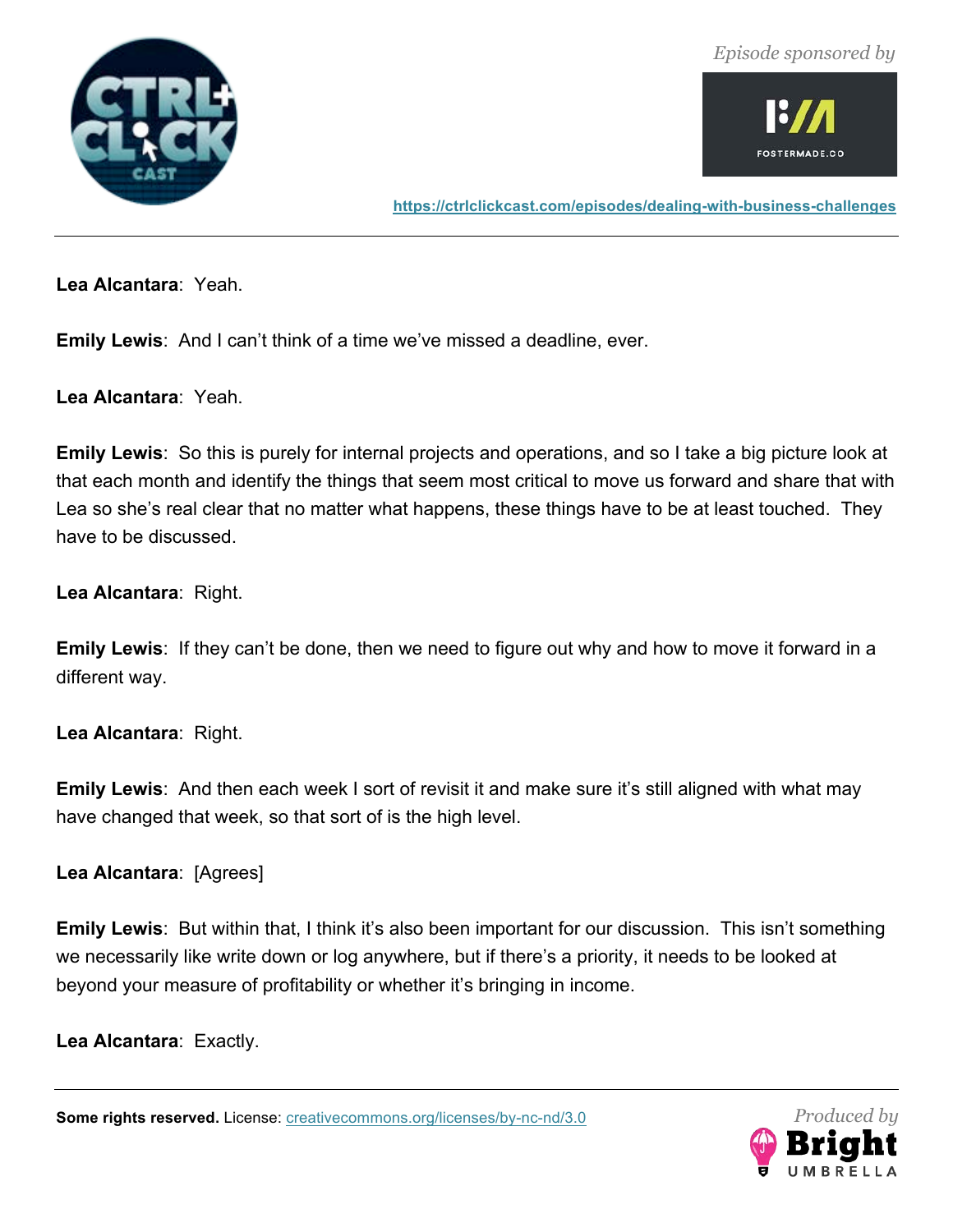



**https://ctrlclickcast.com/episodes/dealing-with-business-challenges**

**Emily Lewis**: Like…

**Lea Alcantara**: Or short term only.

**Emily Lewis**: Right.

**Lea Alcantara**: Yeah.

**Emily Lewis**: Like redesigning this podcast's website, it's really easy to say, "Well, that's not important because…

**Lea Alcantara**: Right.

**Emily Lewis**: I mean, frankly, it's never made a profit. We don't make money off of this thing; we lose money. But truth of it is, it directly impacts the perception of our podcast, especially a web podcast.

**Lea Alcantara**: Right.

**Emily Lewis**: It's also a direct reflection of us as developers and designers.

**Lea Alcantara**: Yes.

**Emily Lewis**: It doesn't look good if our own property isn't reflecting what we can do.

**Lea Alcantara**: Right.

*Timestamp: 00:09:51*

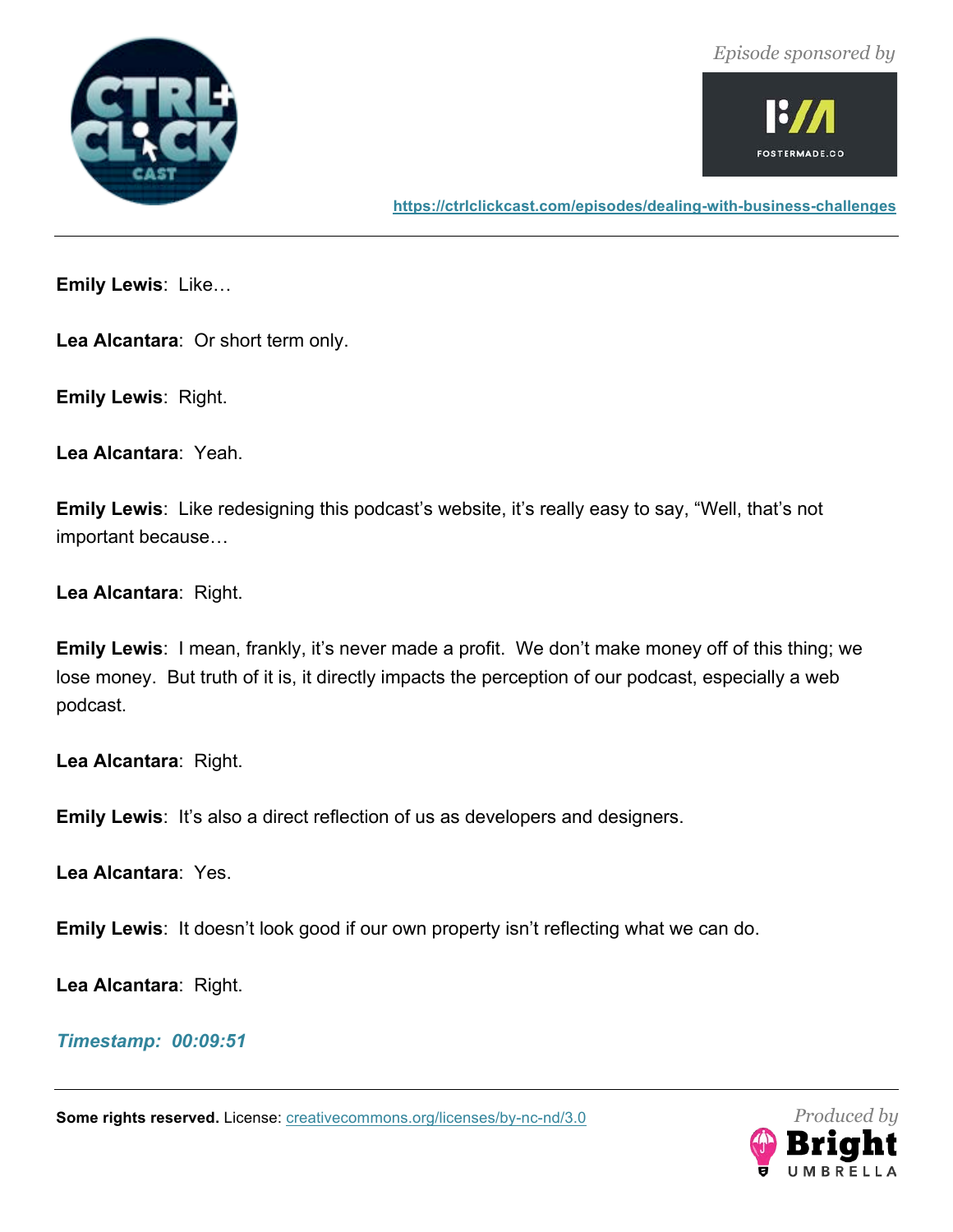



**https://ctrlclickcast.com/episodes/dealing-with-business-challenges**

**Emily Lewis**: And if you take those thoughts a little bit further, you could speculate. Obviously, correlation doesn't equal causation, but this could impact our ability to book guests. It can impact our ability to get sponsors and listeners. So that makes it a priority. So it's not money, but there are other things, so having those more detailed discussions that are less black and white and more of the gray area of what a task might do for the business.

**Lea Alcantara**: Right. And also taking that larger view, so it's like I think what I struggled with was I was just thinking about the specific task and not thinking about the big picture impact, right?

### **Emily Lewis**: [Agrees]

**Lea Alcantara**: And if we're even thinking about the other big picture impact, so you talked about the impact of perception of our show, but the projects we put out affects our perception as professionals, period, right?

**Emily Lewis**: [Agrees]

**Lea Alcantara**: And that could affect people's perceptions of how Bright Umbrella works.

**Emily Lewis**: [Agrees]

**Lea Alcantara**: And this one website isn't, of course, a reflection of every single project we've ever done, but it's one of the more prominent ones that people have access to in a regular basis, and if we want to have the best people on our show to talk about leading edge tech or web or design and our website is five years old, that doesn't reflect well on us as Bright Umbrella.

**Emily Lewis**: And I think it's worth saying because I feel like this at least has been our experience is that all of that sounds really common sense, but we were not having that conversation.

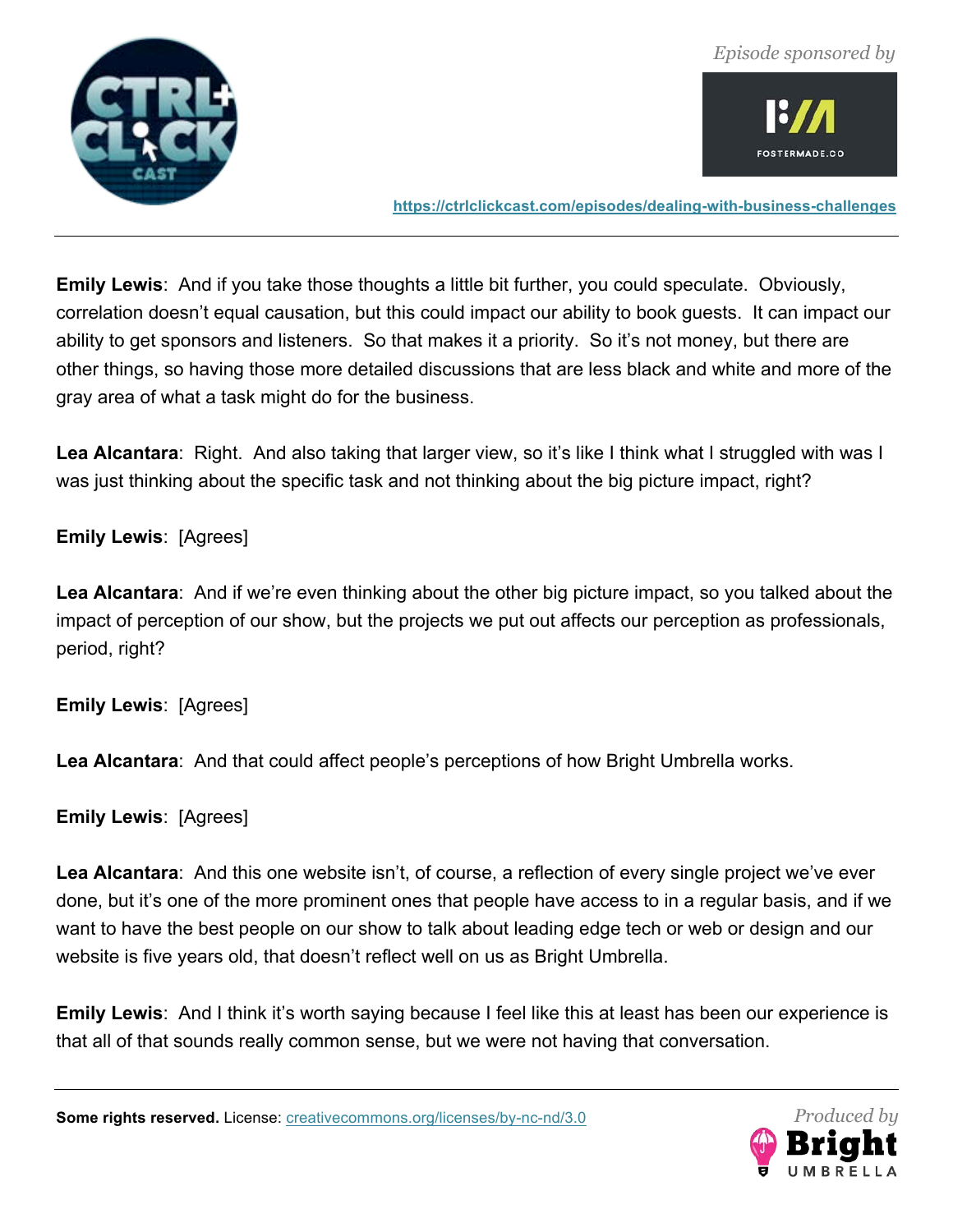



**https://ctrlclickcast.com/episodes/dealing-with-business-challenges**

**Lea Alcantara**: Right.

**Emily Lewis**: I was just being like, "Why don't tasks getting done?" And Lea is like, "Oh, it's not a priority." Do you know what I mean? [Laugh]

**Lea Alcantara**: Right, right. [Laughs]

**Emily Lewis**: We didn't get any further.

**Lea Alcantara**: Yeah, yeah, yeah.

**Emily Lewis**: It was only until we're like, "Why are we disconnecting on this?" That there was this moment where I think in my mind, I knew all the reasons why it should move forward, but I wasn't saying it to Lea.

**Lea Alcantara**: Right, right.

**Emily Lewis**: I wasn't reminding her about that, allowing her to kind of reflect on it from her perspective. I was just like, "Oh, well, there's too much black and white thinking in how we approach this where task is assigned, done. It's just never that simple when it comes to something like this.

**Lea Alcantara**: Yeah, agreed.

**Emily Lewis**: And I also think, Lea, maybe you could talk about this a little bit more. So you're just managing your tasks a little bit different once you know what's critical and what's on your plate for the month or the week. I feel like I can see you're starting to do it differently, but I'm not actually there with you knowing how you're doing it differently.

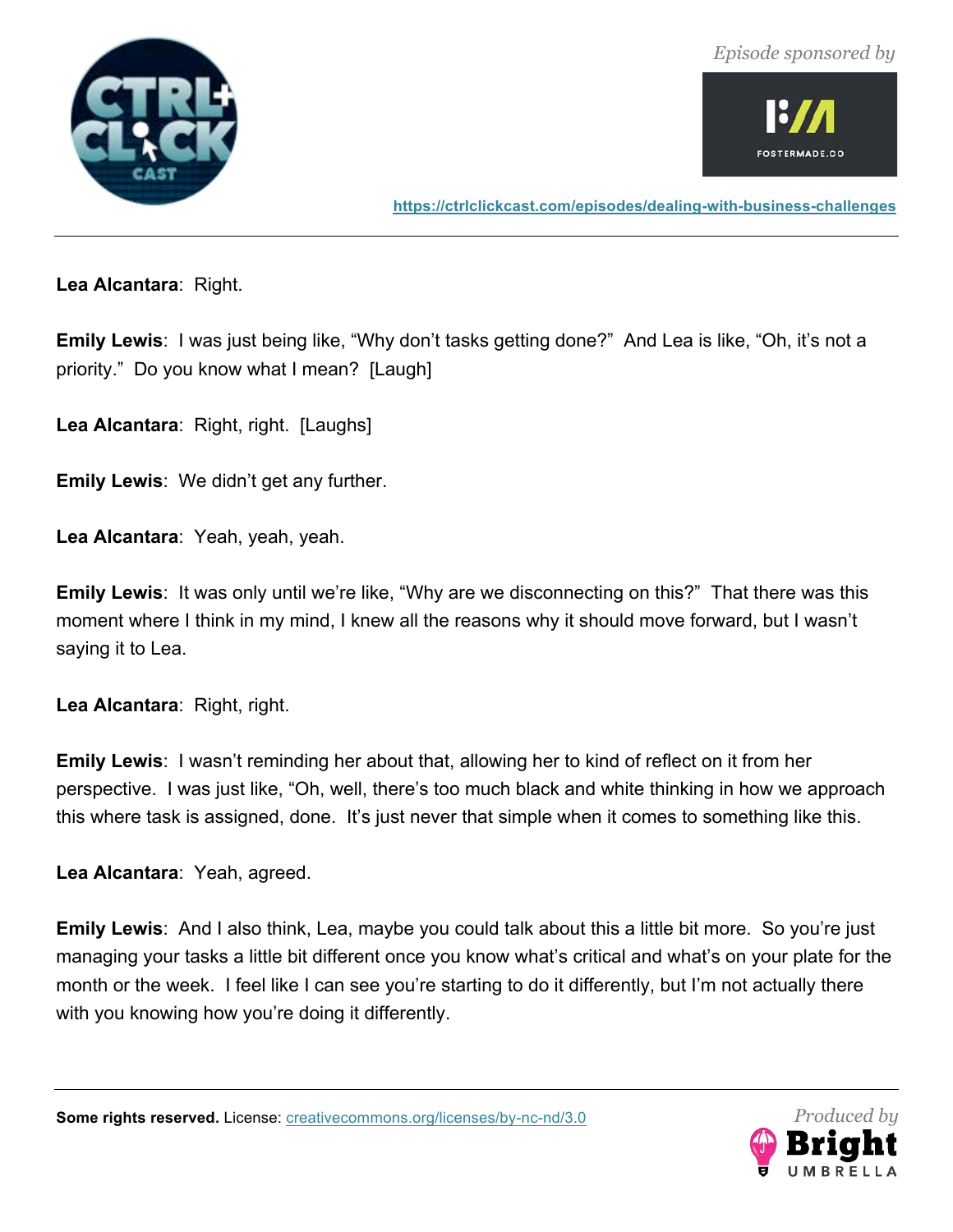



**https://ctrlclickcast.com/episodes/dealing-with-business-challenges**

**Lea Alcantara**: Right. I think it's just the clearer the picture is for me, the easier to go from Point A to Point B, right?

**Emily Lewis**: [Agrees]

**Lea Alcantara**: And I think the irony of a lot of this, because earlier in the show, you're talking about how like this never happens with client work. [Laughs]

**Emily Lewis**: [Agrees]

**Lea Alcantara**: And I think we just need to treat our own business like client work where, not just the tasks, like we actually understand why we're doing the particular task.

**Emily Lewis**: [Agrees]

**Lea Alcantara**: And I think that has also helped me fulfill the particular task, because when it's internal, yeah, I mean, it's really easy to dismiss it because it's an internal task.

**Emily Lewis**: It really is. But I feel like there's nothing better than a really crappy year to make you really re-think all of your assumptions, including the importance of some critical internal task.

**Lea Alcantara**: Yeah.

**Emily Lewis**: And if you have an internal task that is really tied to your brand, like this podcast, do not ignore it.

**Lea Alcantara**: Yeah, absolutely.

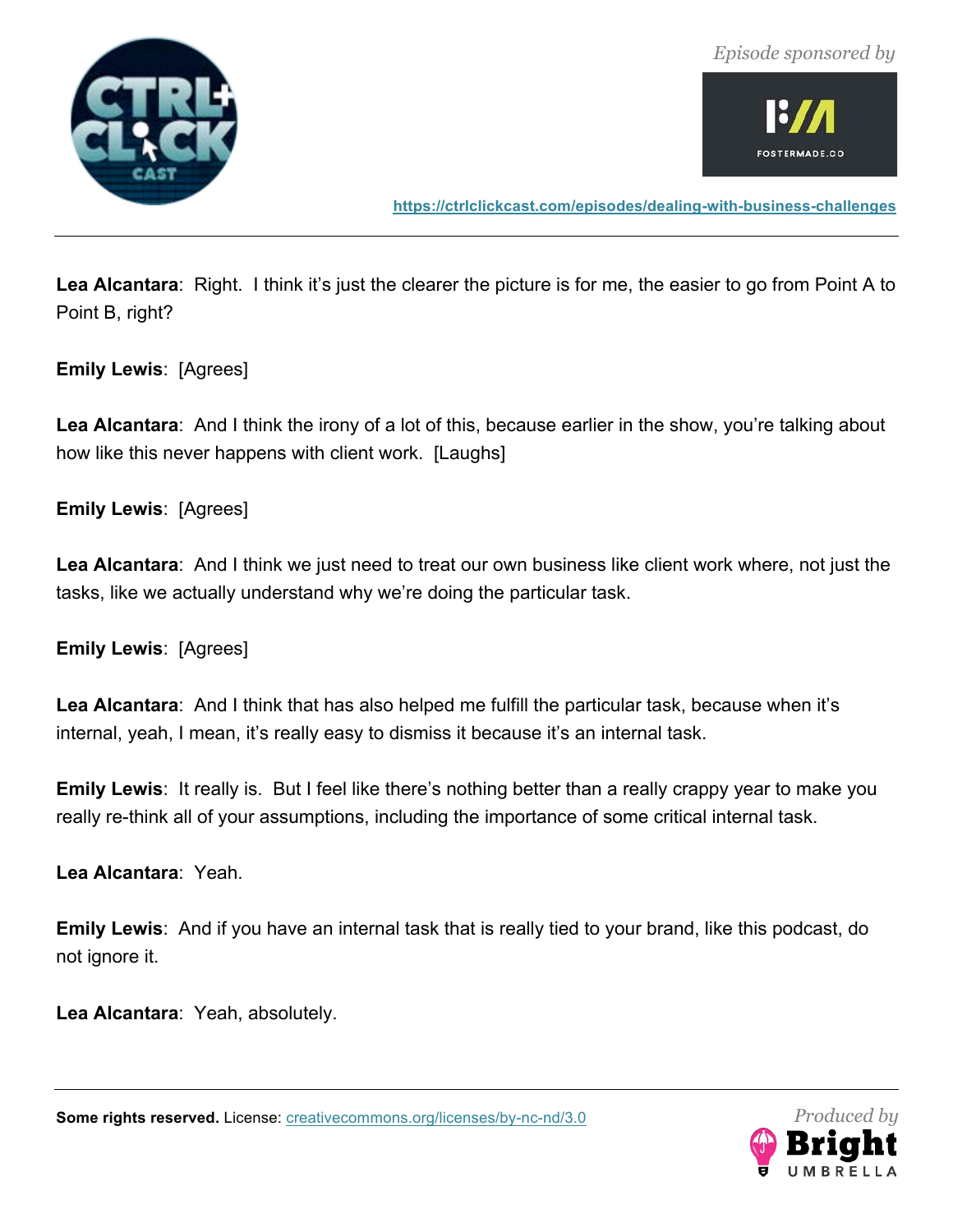



**https://ctrlclickcast.com/episodes/dealing-with-business-challenges**

**Emily Lewis**: Yeah, because you're shooting yourself in the foot. So another challenge we had beyond priorities and moving tasks for the internal tasks in our partnership was kind of an unequal distribution of work, which led to a lot of frustration and resentment. Lea, do you want to kind of take the lead on this and kind of go into – upon reflection – why we think it was happening and what we're doing about it?

**Lea Alcantara**: Yeah, I think part of it, again, is what we touched on about priorities, like how we, you and I, weigh certain things we need to do for the day or for the week and it's based on that particular perception how we move forward, so that affected like it as an overall thing, but the other way is that you and I have completely different work approaches, let's say.

**Emily Lewis**: [Agrees]

**Lea Alcantara**: Work approaches as well as scheduling approaches,

**Emily Lewis**: [Agrees]

**Lea Alcantara**: And then on top of that, you had a lot more experience working for other people and working with larger teams versus me, myself, and I.

**Emily Lewis**: [Agrees]

**Lea Alcantara**: So juggling multiple priorities and things like that, I'm used to, back when I was just running LeaLea Design, it's like "Oh, one client. Point A to Point B. Done" kind of situation as opposed to now there is Bright Umbrella task, make sure that CTRL+CLICK CAST is done, multiple projects just going on at the same time, and how I was doing things as a freelancer kind of bled into how we were handling Bright Umbrella, and that really wasn't working.

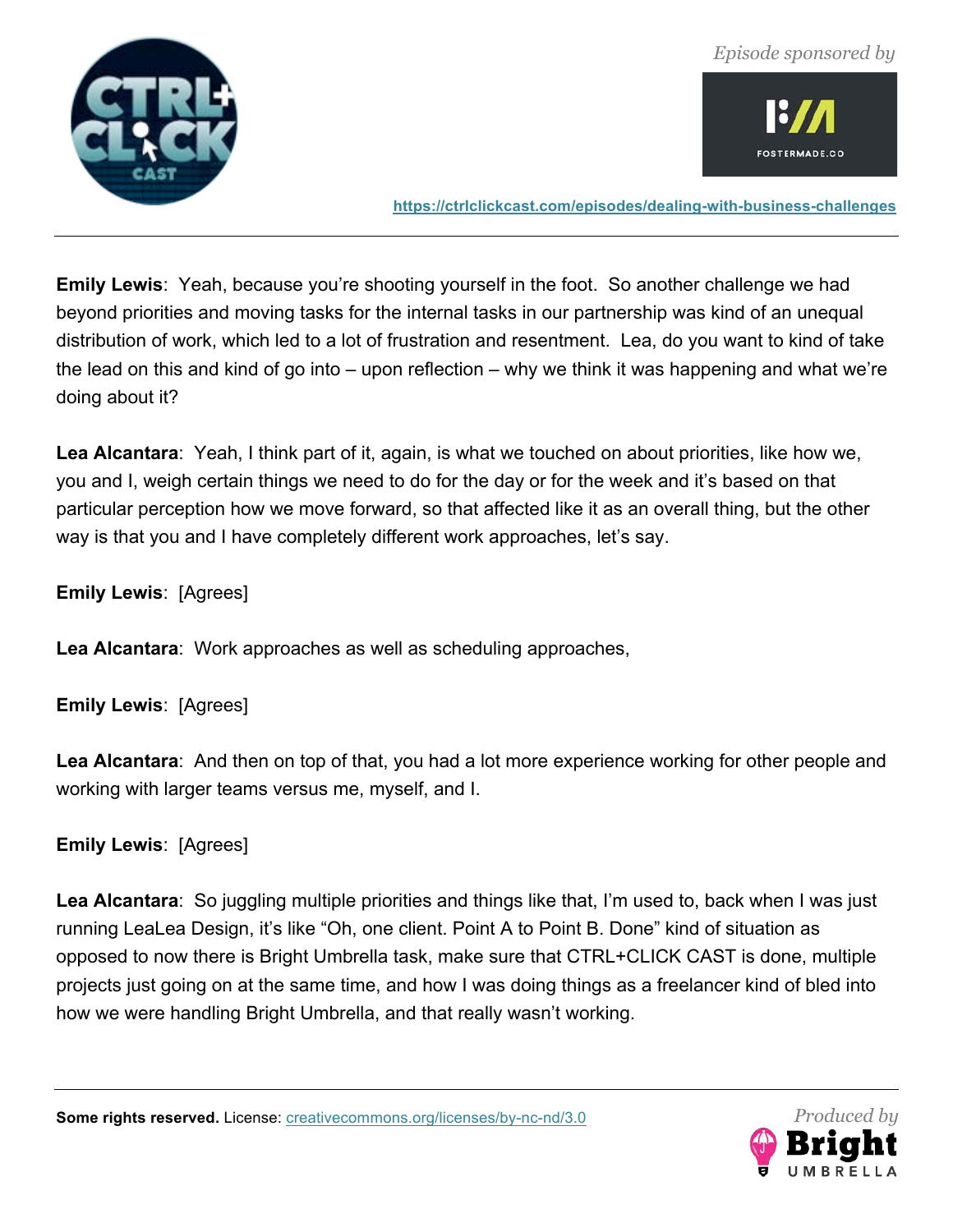



**https://ctrlclickcast.com/episodes/dealing-with-business-challenges**

**Emily Lewis**: [Agrees]

Lea Alcantara: And you're over there going like, "Well, what's happening here?" [Laughs]

**Emily Lewis**: [Agrees]

**Lea Alcantara**: "Why isn't she getting her stuff done?"

**Emily Lewis**: Let's talk about the schedule stuff. I think this is less of a thing if you work as an employee because typically you're a 9-to-5 and you have no say.

**Lea Alcantara**: Right.

**Emily Lewis**: But when you work for yourself, you have the opportunity to decide what your schedule looks like, what your life looks like, almost.

**Lea Alcantara**: Yeah.

**Emily Lewis**: And I feel like, again, upon reflection, we didn't dive into this deep enough when we were starting talking about becoming partners.

**Lea Alcantara**: Yeah.

**Emily Lewis**: You know, in my mind, like I never want to work the crazy hours I once worked for other people.

**Lea Alcantara**: Yeah.

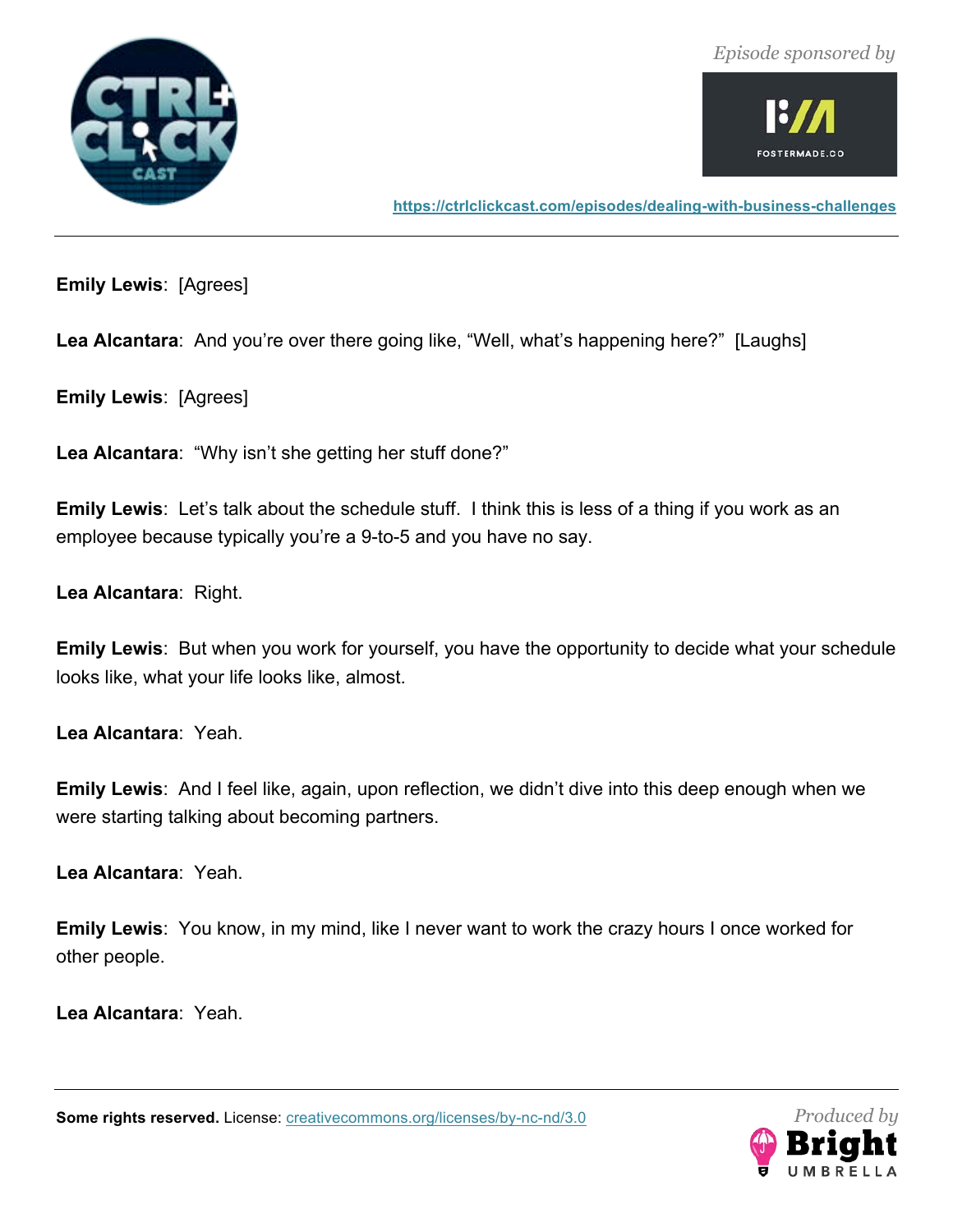



**https://ctrlclickcast.com/episodes/dealing-with-business-challenges**

**Emily Lewis**: And I kind of like start in the morning a little later than most people start kind of thing. For me, that's how I wanted my schedule to be, but I will put in those crazy hours when they have to happen. It's just sort of I think because I work for other people for so long and it wasn't really an option not to.

**Lea Alcantara**: Right.

**Emily Lewis**: Especially if like you're salaried, it's not hourly, you'd work until the work is done, and you wanted your schedule to be different.

**Lea Alcantara**: Yeah.

**Emily Lewis**: Like I think you wanted your quality of life to be different, and we didn't really talk about that when we decided to be partners, and I think that's important.

**Lea Alcantara**: Yeah. We're talking about our particular situation, but I do think that this is an overall like industry-wide situation over at how do you divide time, quality of life, and actually doing your work and having a particular output, especially those with families, right?

**Emily Lewis**: [Agrees]

**Lea Alcantara**: You know, a 60-hour work-week might not necessarily translate well for a good home life, right?

**Emily Lewis**: Yeah, and so I think that was a challenge to recognize that Lea didn't want to take the same approach that I necessarily took to her schedule, and so what did that mean to the business? Like that essentially meant that I was carrying more than I thought, I guess, was fair. It really came down to a perception of fairness in my mind.

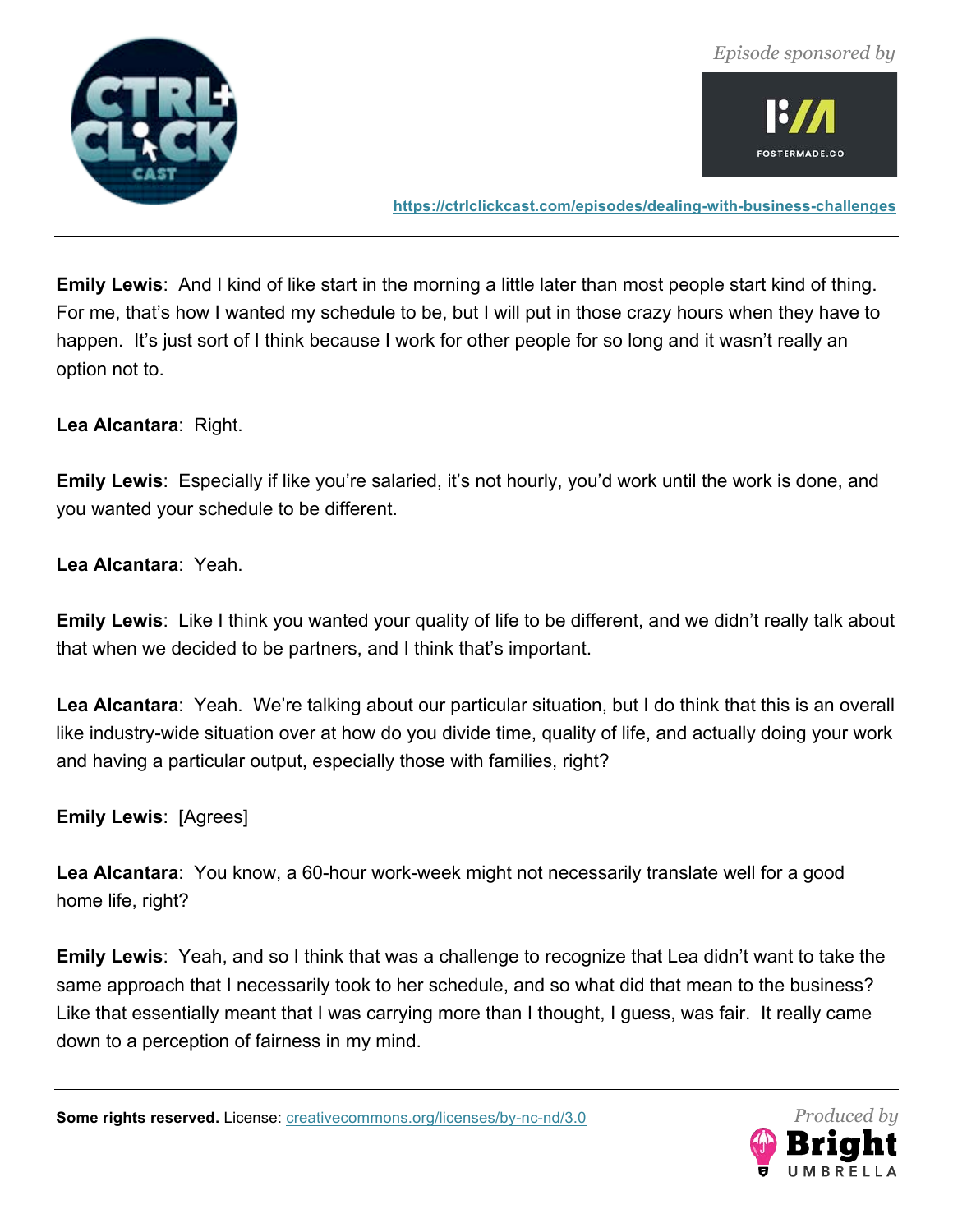



**https://ctrlclickcast.com/episodes/dealing-with-business-challenges**

**Lea Alcantara**: Right.

**Emily Lewis**: And I think one thing that was really critical for me to be able to work through it was kind of something Lea touched on is Lea has really never worked for someone else the way I have.

# **Lea Alcantara**: [Agrees]

**Emily Lewis**: Like I spent a better part of my career working for other people, and I don't know, you just learn kind of what stuff is supposed to happen, and in my mind, I thought she knew, and she didn't. So part of it is taking into account that it's not intentional or a lack of caring or that she wanted to do less work or wanted me to do more work, but it's that there's so much that's unsaid when you learn how to work for someone else that if you don't tell someone, they're never going to know, and so one thing we did is we really identified the areas that needed a lot more this is how you do it. So it's really creating processes for everything internal from sales to how to manage tasks, how to look at your schedule each week, that kind of stuff, so that it's really clear what next steps are.

### **Lea Alcantara**: Right.

**Emily Lewis**: And also to help each of us be more independent in our own responsibilities so there's less on the other person's shoulder.

**Lea Alcantara**: Right.

**Emily Lewis**: We divide stuff up, but it wasn't divided in the sense of like you took it and went with it with one area and I took it and went with it in another area, which it got a hell lot muddy in the middle, which meant more time in areas that we just didn't plan for.

**Lea Alcantara**: Right.

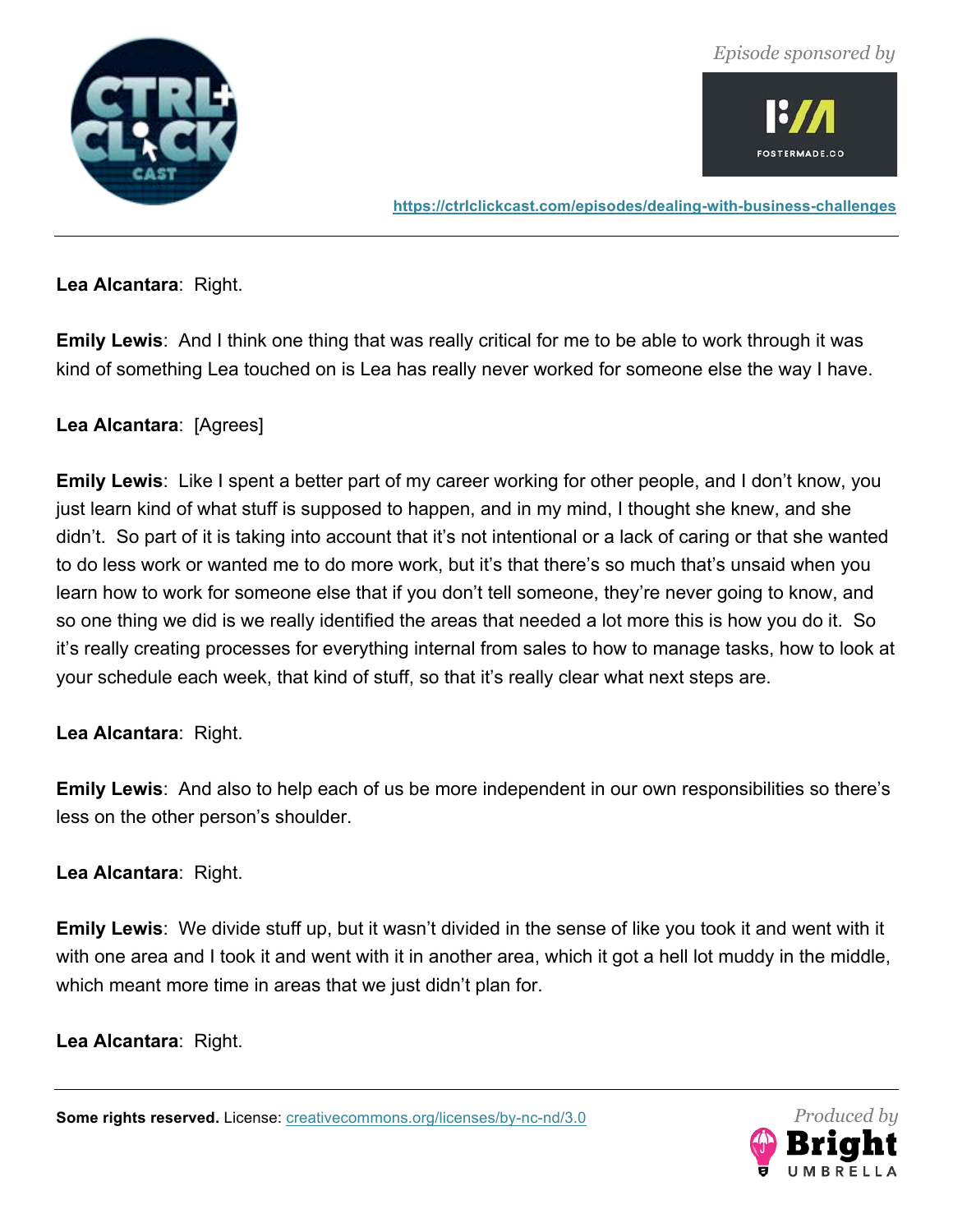



**https://ctrlclickcast.com/episodes/dealing-with-business-challenges**

**Emily Lewis**: So creating these processes really kind of says, "This is yours. This is how you proceed." And even better, if Lea goes on vacation, those processes are detailed and I can reference them if I don't know how to proceed on a task that's normally on Lea's or vice versa.

**Lea Alcantara**: Yeah, right.

**Emily Lewis**: So I feel like this sort of process-oriented operations approach that we've never really had in the business is helping with that.

**Lea Alcantara**: Yeah, and I do think, as we're talking, like those who have probably larger agencies are like, "Duh, employee manual." [Laughs]

**Emily Lewis**: Yeah.

**Lea Alcantara**: But as Emily pointed out, it was me, myself and I for a long, long, long, long, long time.

**Emily Lewis**: [Agrees]

**Lea Alcantara**: So I dealt with my priorities my way, my time, my way, and part of that was also communication issue in that I didn't articulate that to Emily either, as in, "This is just the way I've always done it." You know?

**Emily Lewis**: [Agrees]

**Lea Alcantara**: And not really considering how is this helping my teammate, how is this helping the business, is this all in service of moving us forward versus it's just like, "Well, just because it's comfortable for me, it doesn't mean it was the right approach."

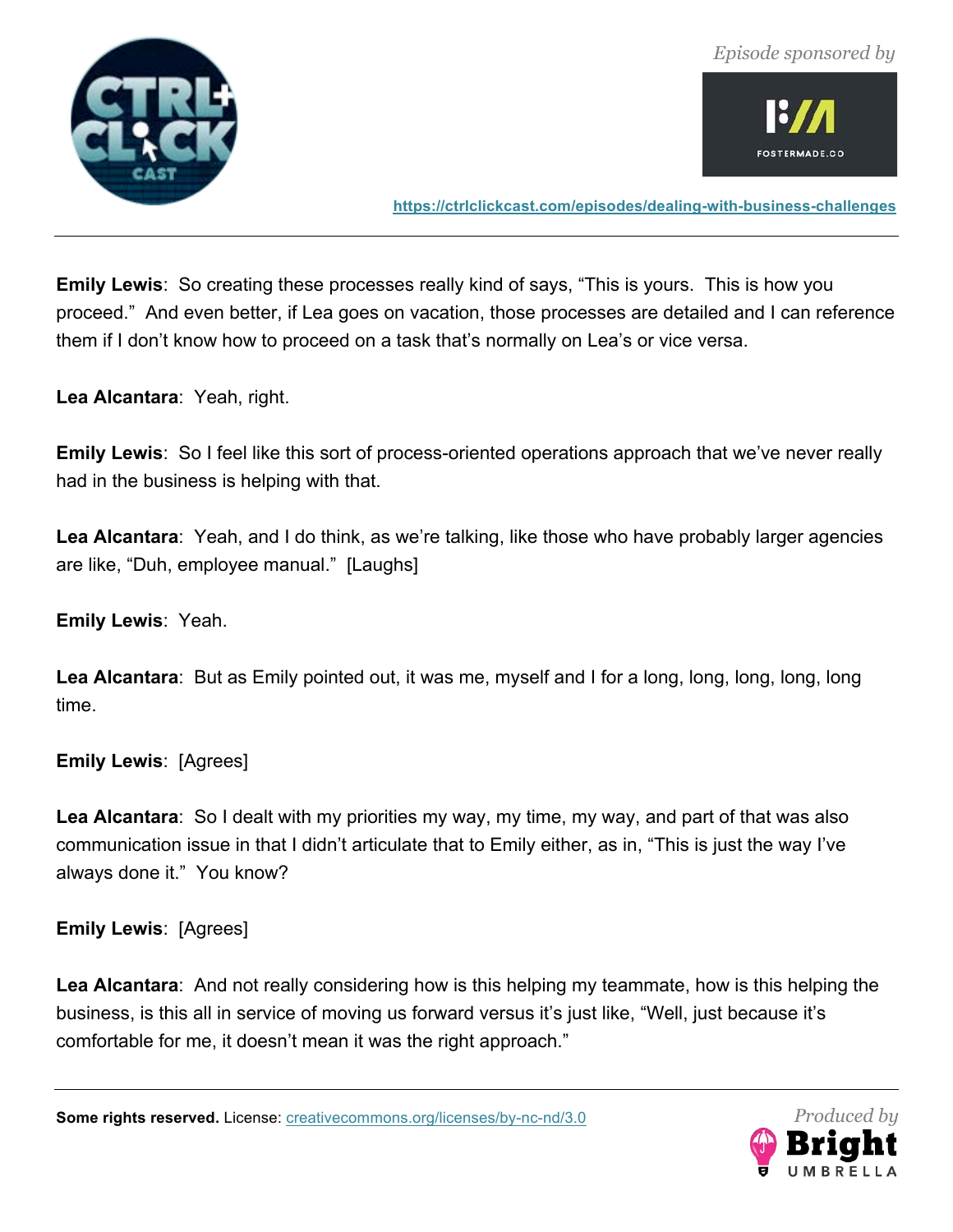



**https://ctrlclickcast.com/episodes/dealing-with-business-challenges**

**Emily Lewis**: I love documentations so all of this totally seems like not just helping us immediately, but we're creating this asset of how we operate, just adding more into that.

#### **Lea Alcantara**: [Agrees]

**Emily Lewis**: And you know, I want to put this out there because this may affect other partnerships, but the reality is that with the kind of responsibilities or the kind of experience that I have lends me to having me more responsibilities right now. We changed the ownership percentage of the partnership.

### **Lea Alcantara**: [Agrees]

#### *Timestamp: 00:19:59*

**Emily Lewis**: And this was something that was difficult. I'm not going to speak for you, Lea, but this was difficult for me because it's not what I wanted in terms of how I envisioned all of this going.

**Lea Alcantara**: Right.

**Emily Lewis**: But the truth of it is that making this change made me feel things were more fair, which was really important to me.

**Lea Alcantara**: Right.

**Emily Lewis**: It also reminded me that Lea is still my partner and we're still trying to find a way to work through stuff. So it was a sign that, you know, I don't know how to really articulate it, but that there's still a lot of compromise and collaboration going on, and I think that's important to think about when it feels like the partnership, at least on my end, was suffering.

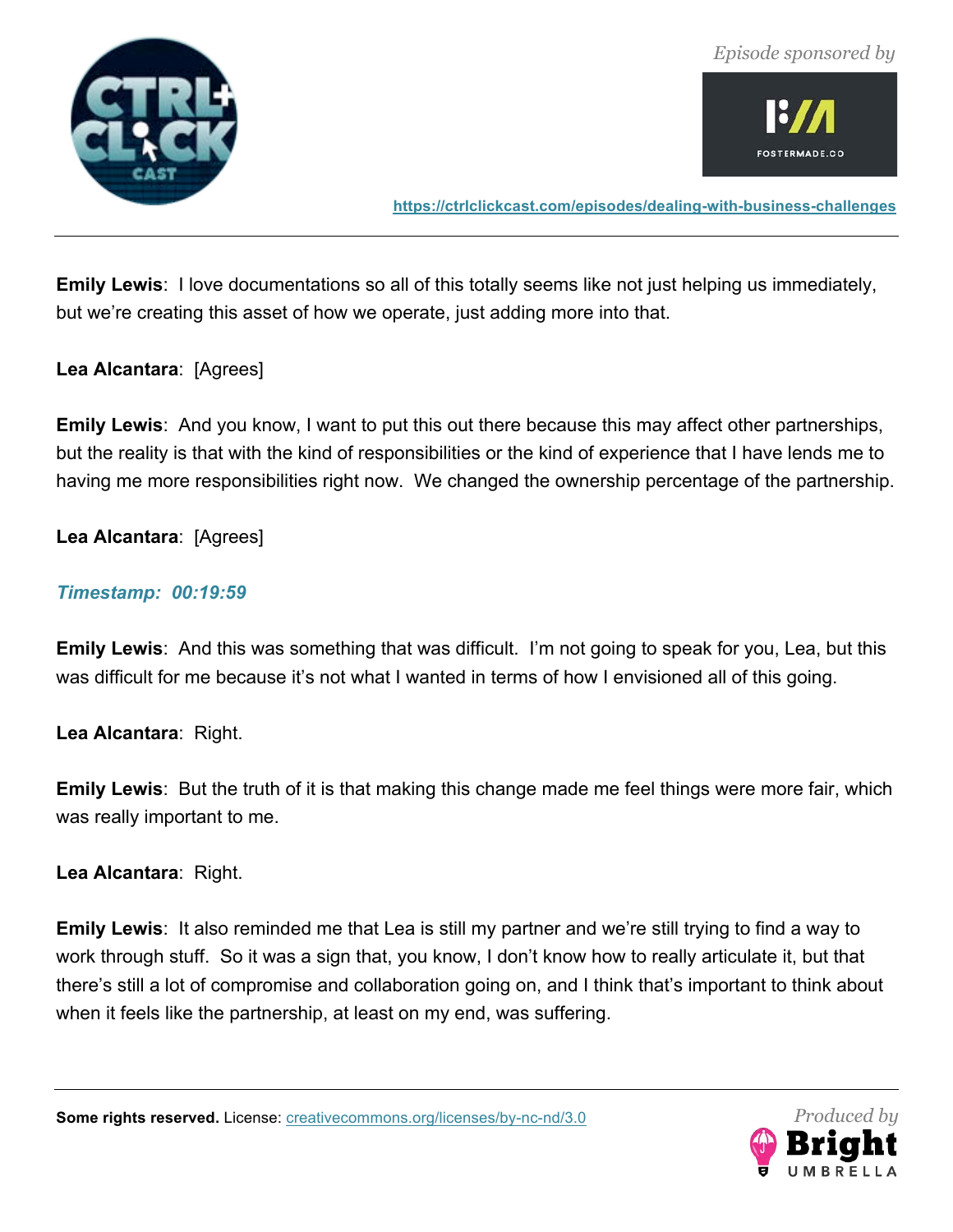



**https://ctrlclickcast.com/episodes/dealing-with-business-challenges**

**Lea Alcantara**: Right. And I mean, on the other end here, it does take some real honest selfreflection over where things are and really listening to your business partner's perspective and trying to figure out, like what do we want in service of the business and the success, and how do I want my career to go, and on and on and on.

**Emily Lewis**: [Agrees]

**Lea Alcantara**: But also my personality is different from others. I know that some people struggle with this particular discussion because I know that there's people with power issues. [Laughs]

**Emily Lewis**: [Agrees]

**Lea Alcantara**: And that's not how I view this. I view this in the lens of fairness and reality as opposed to like "I need to wrestle my percentage or whatever." That's not really where I'm at. It's more about what is the accurate representation. Is Bright Umbrella important to me? is this still the type of work I want to do? Those are the types of questions that I ask myself, and between Emily and I, like I think it's fair.

**Emily Lewis**: I think the last challenge in our partnership is kind of the main challenge that affected everything is our communication. We always thought our communication was great, but it really wasn't. It wasn't.

**Lea Alcantara**: Yeah.

**Emily Lewis**: We were not communicating enough about the things we needed to communicate about, which contributed to all the other challenges, I think.

**Lea Alcantara**: Right.

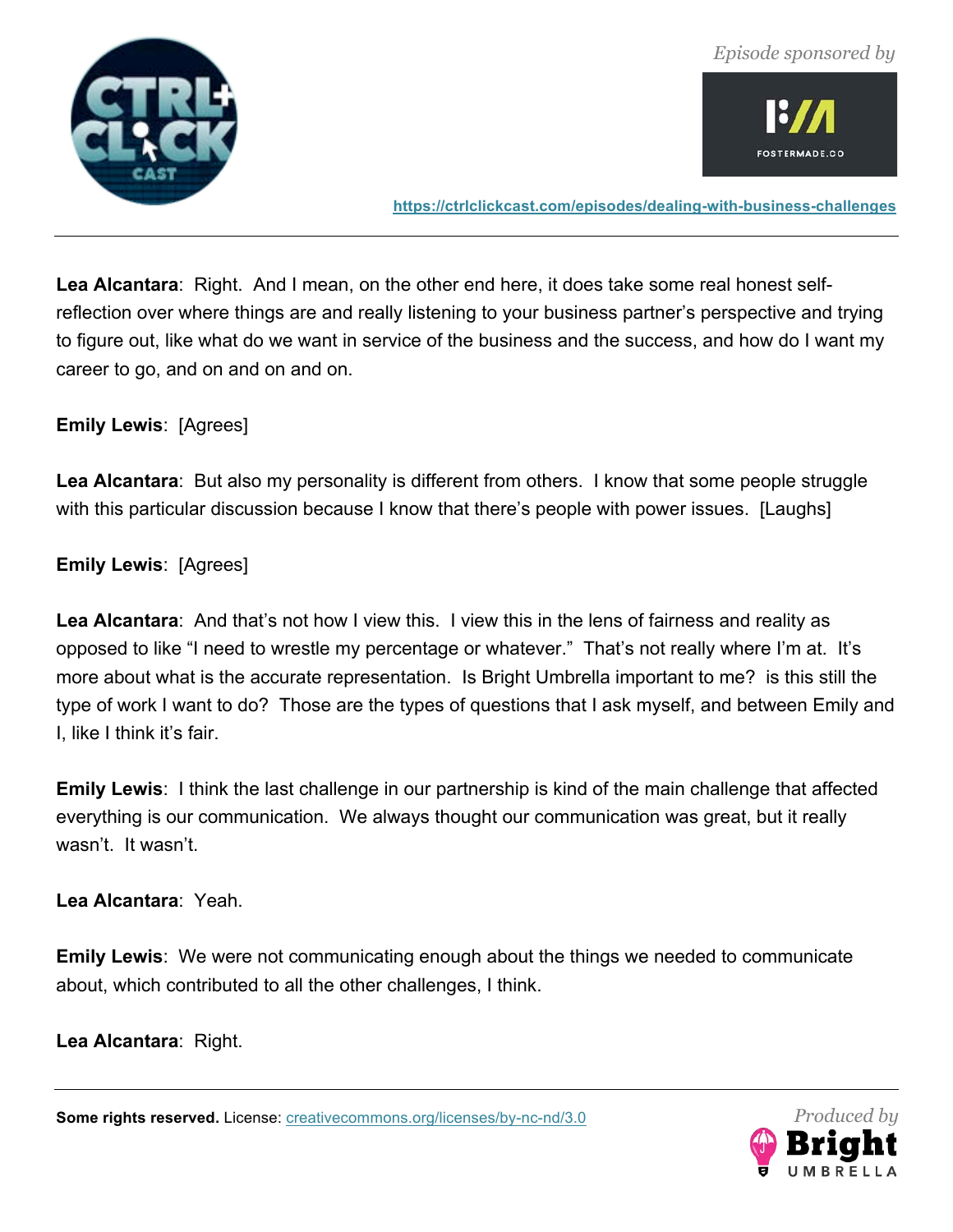



**https://ctrlclickcast.com/episodes/dealing-with-business-challenges**

**Emily Lewis**: For me, I really think one of my biggest wrong assumptions was that our biweekly check-ins was enough.

**Lea Alcantara**: Yeah. I would definitely agree with that, and I think because our check-ins were long, we thought that that was enough.

**Emily Lewis**: [Agrees]

**Lea Alcantara**: But actually, we're kind of experimenting with breaking up our check-ins and all that stuff and upping the frequency.

**Emily Lewis**: [Agrees]

**Lea Alcantara**: And I think that lets us be a little bit more aware of what's happening at the present as opposed to just like…

**Emily Lewis**: [Agrees]

**Lea Alcantara**: Because you forget what happens to like in two weeks, you know?

**Emily Lewis**: Oh, especially if you're completely burned out or overwhelmed, which is like me right now.

**Lea Alcantara**: Yeah.

**Emily Lewis**: I can't remember what I did a half hour ago. [Laughs]

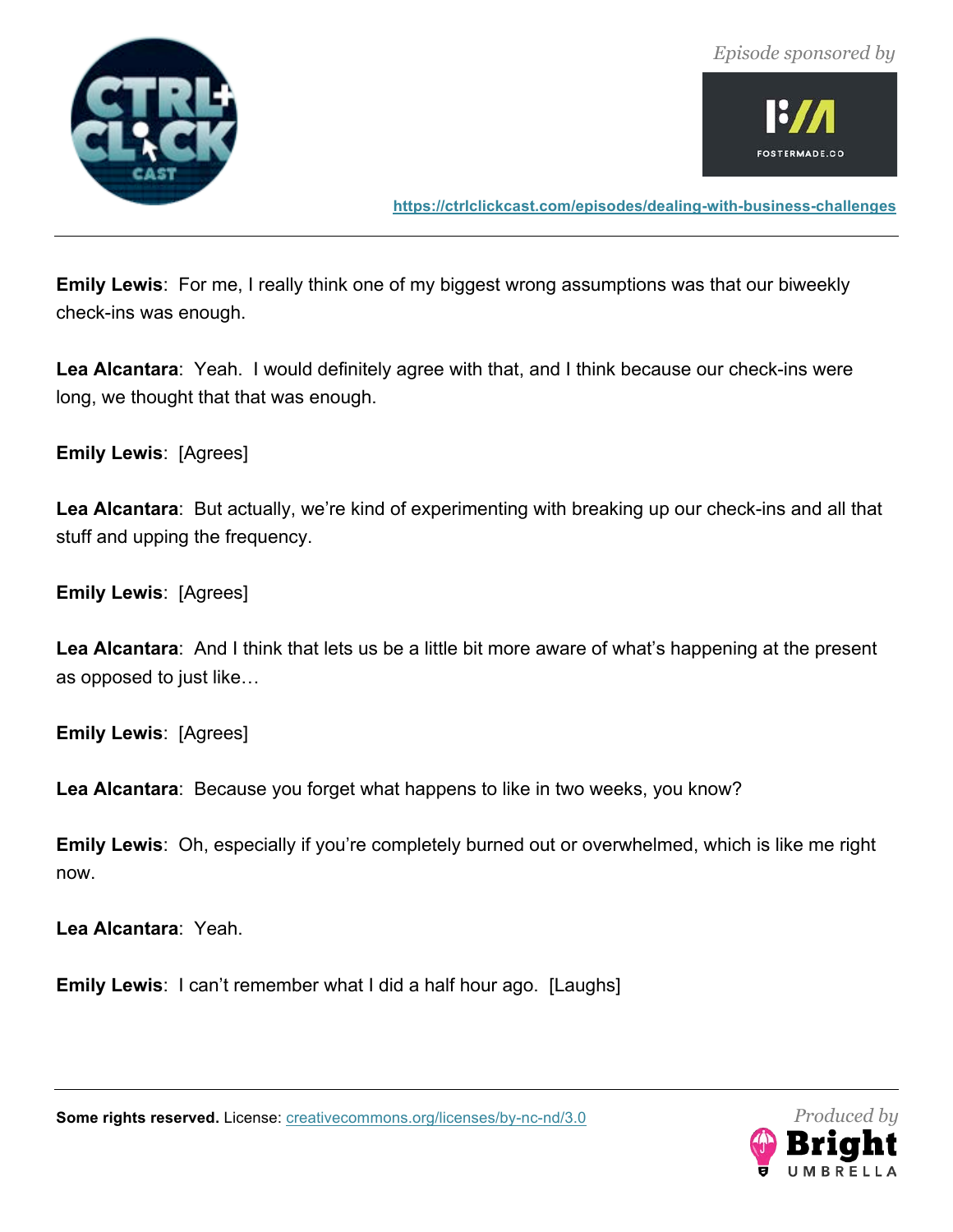



**https://ctrlclickcast.com/episodes/dealing-with-business-challenges**

**Lea Alcantara**: Right, right. So it's just like, well, having more frequent check-ins, and I know that a lot of larger agencies do have those weekly reviews of where things are going to pivot, and it just wasn't something that Emily and I used to do, and now, we are.

**Emily Lewis**: [Agrees]

**Lea Alcantara**: And more specifically as well, because I feel like we've always done the client overview and all that kind of stuff, but we never was like, well, frankly asking what went wrong this week.

**Emily Lewis**: I think you just said the right thing, "frankly."

**Lea Alcantara**: Yeah.

**Emily Lewis**: I think that's where you and I were missing something because we would say, "How are you feeling?" We will be like, "Oh, I'm really hopeful that things are going to get better."

**Lea Alcantara**: Right.

**Emily Lewis**: Because we were.

**Lea Alcantara**: [Laughs]

**Emily Lewis**: [Laughs]

**Lea Alcantara**: Yeah, that wasn't an inaccurate statement, but it's not specific and it's not honest enough either.

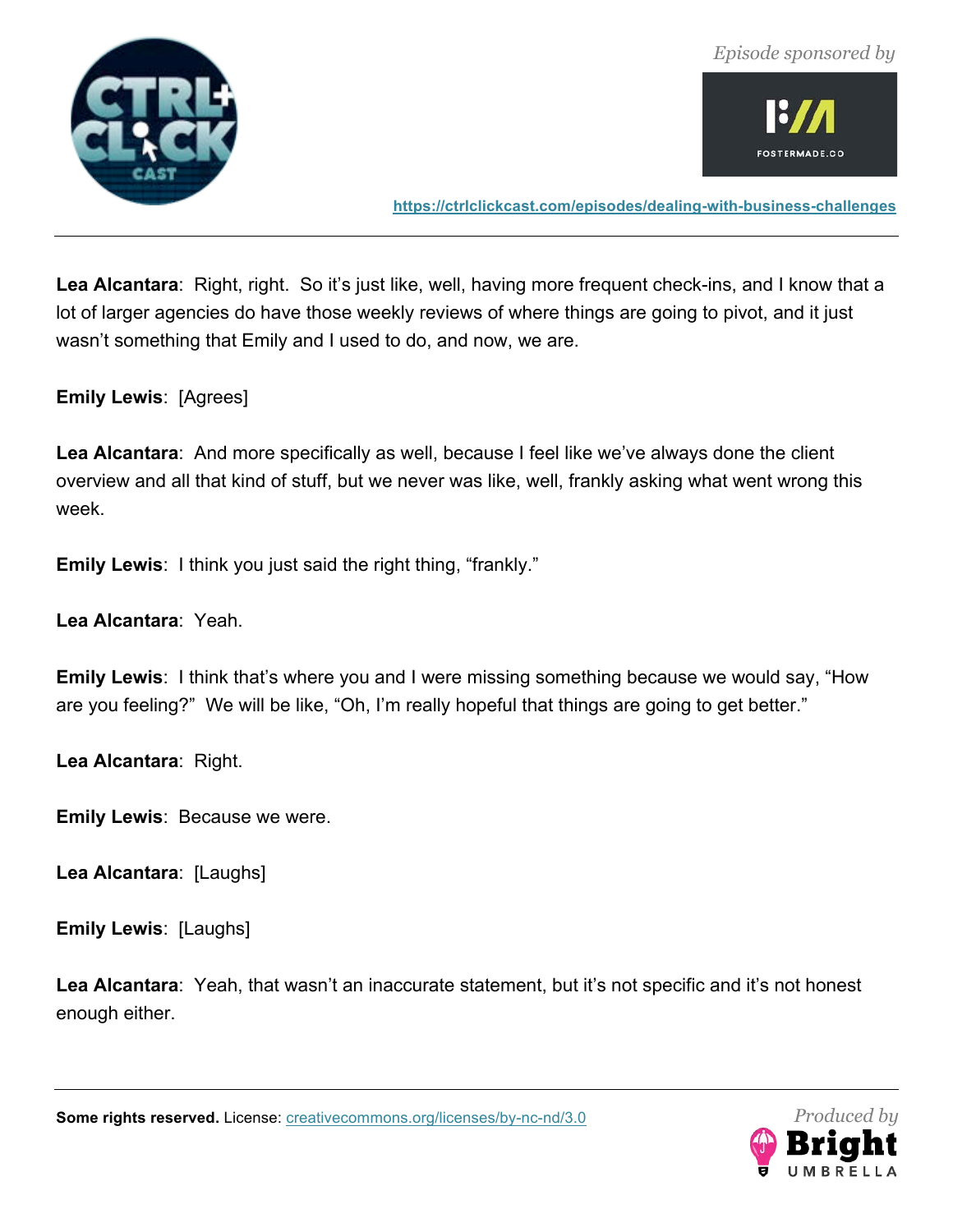



**https://ctrlclickcast.com/episodes/dealing-with-business-challenges**

**Emily Lewis**: Exactly. I think a perfect example that sort of alludes to this is that I wasn't telling Lea what I wanted. I was just saying, "Well, why is this not done? Or is this going to get done?" I wasn't taking it further and saying, "I need this done because I'm starting to feel concerned about X."

**Lea Alcantara**: Right.

**Emily Lewis**: Or, "I need you to tell me specifically what's going on." Again, this comes from working for other people, like I think when you're like in an employer-employee situation, if someone is like, "This needs to get done," you're just like, "All right, it's getting done," and if you don't, you get a talking to or you get written up or whatever.

**Lea Alcantara**: Right.

**Emily Lewis**: And that's not how we were running our business.

**Lea Alcantara**: Right.

**Emily Lewis**: But it's also kind of it's what I learned in my head, and so if I have a problem moving a task forward, I know I have to go talk to my manager about it because I know it's going to affect other people, and I wasn't explicit with Lea that I was like, "I need to know what's happening to this and this because I can't move this forward and this is happening," and I was just like, "Well, I want Lea to take ownership and be a partner and feel like I'm not telling her what to do." Because that was a big thing, I hate being told what to do, and so I do not like telling other people what to do.

**Lea Alcantara**: Right.

**Emily Lewis**: It really makes me uncomfortable. It's, ugh. I don't even know how to describe it. It's probably some historical childhood stuff.

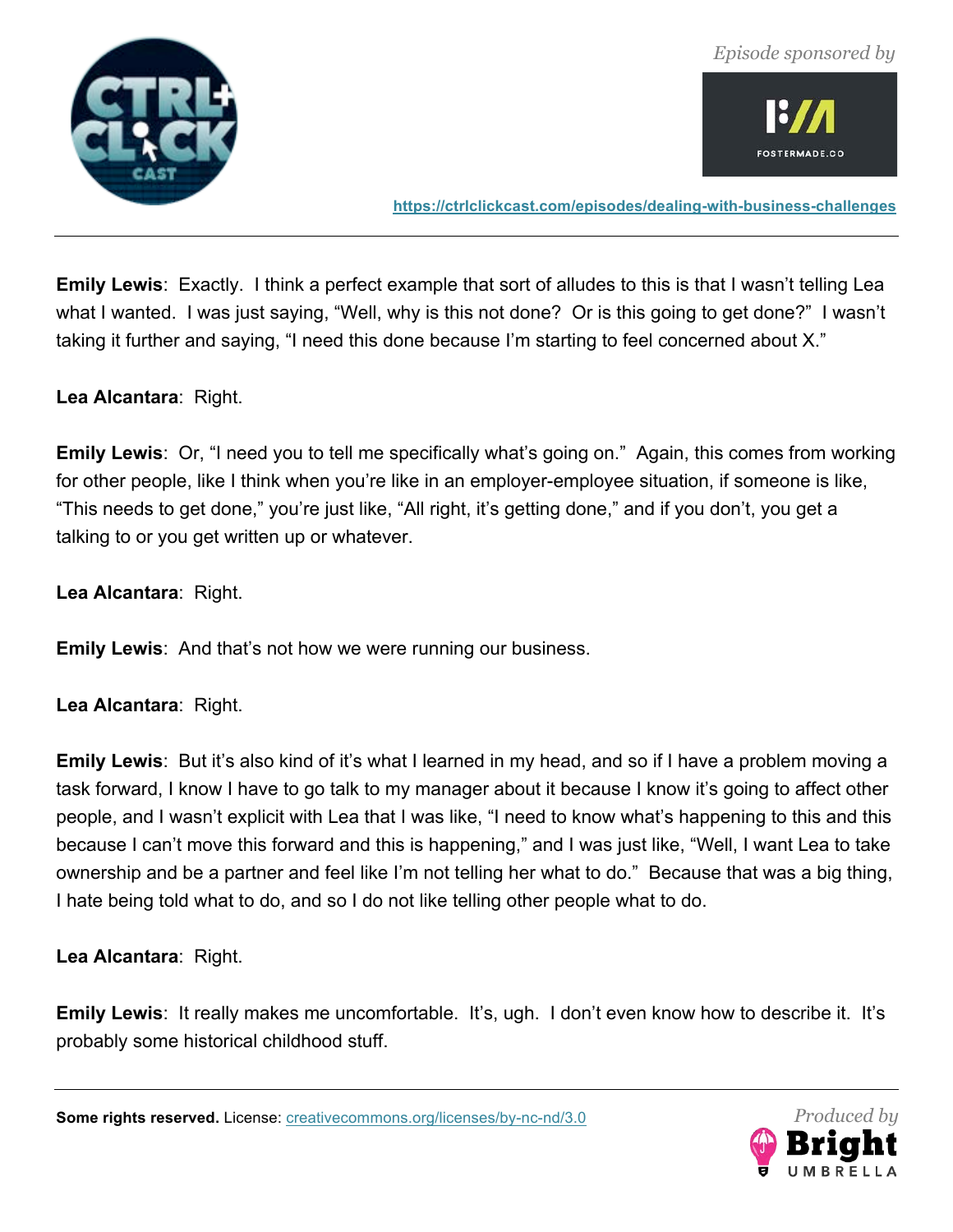



**https://ctrlclickcast.com/episodes/dealing-with-business-challenges**

**Lea Alcantara**: Yeah.

**Emily Lewis**: But I'm so uncomfortable with it, so I was trying not to. But by doing that, I wasn't communicating with you.

**Lea Alcantara**: Yeah, exactly, and that's the thing where it's like assumptions really are the worst thing.

#### **Emily Lewis**: [Agrees]

**Lea Alcantara**: Because I feel like both of us are intuitive people that we know that there's like a general feeling of like discomfort or like confusion or whatever, and I think this is a struggle. It's just like how do you speak about it frankly without rocking the boat in one way or the other, right?

**Emily Lewis**: [Agrees]

**Lea Alcantara**: Like for example, I was very much aware, still am, how much you have on your plate, so my thought process for me was it's just like, "Don't tell her anything, like don't say anything, let's just keep on like head down."

**Emily Lewis**: You thought that it would be putting more on my plate.

**Lea Alcantara**: Right, right. Or I was like the bearer of bad news with changing priorities.

**Emily Lewis**: [Agrees]

**Lea Alcantara**: Like to me, I'm just like, "I'm just going to change the priorities and do something or not do something," when that's definitely not the way forward because you felt like you were in a

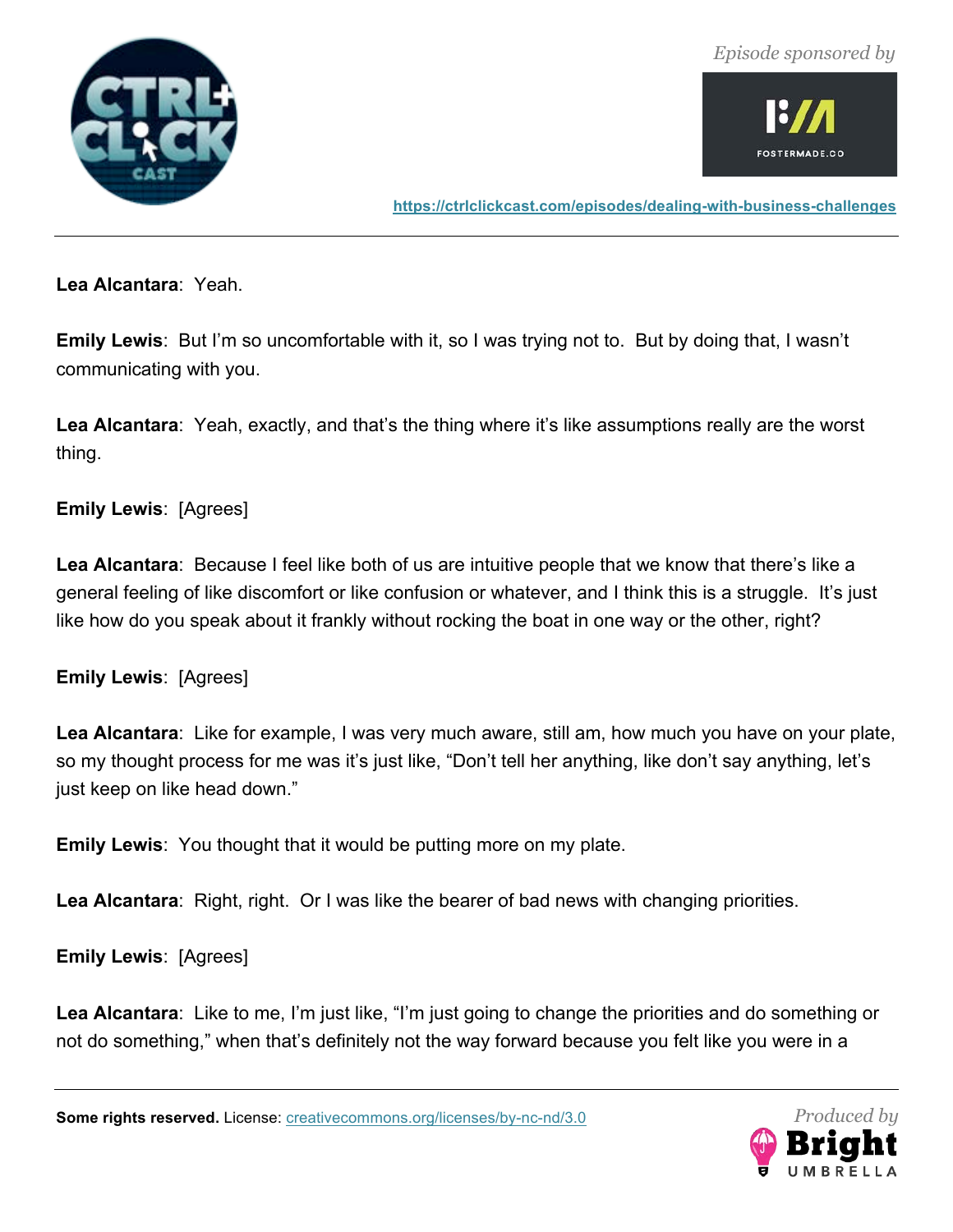

**https://ctrlclickcast.com/episodes/dealing-with-business-challenges**

black box going like, "What's happening here?" And in my mind like I had justification for this, that or the other, but I never communicated that so you didn't even know that I wasn't just randomly dismissing something.

**Emily Lewis**: [Agrees]

**Lea Alcantara**: Because there are certain tasks that we decided a few weeks ago or whatever, yeah, that should move forward, but you know circumstances change, the business changes, and you have a discussion with the client, and that is no longer the right way to move forward, and then either I just don't do it and then I don't tell you that circumstances have changed, that's why I decided not to do it, and that probably just a message explaining that, "Here's why we're not going to do this anymore."

**Emily Lewis**: [Agrees]

**Lea Alcantara**: It probably would just move a lot of things versus the just not doing it.

**Emily Lewis**: [Agrees]

**Lea Alcantara**: Because it's not even about the task being done or not done. It's like figuring out why, like was there a reasoning over moving forward or not moving forward with this, and then after that was discussed, then we both would have put in our two cents whether or like, "No, Lea, I do think this is important, or yes, Lea, I agree, like let's delete this entire to-do list." You know?

**Emily Lewis**: Yeah. So we thought we were communicating, but not really.

**Lea Alcantara**: [Laughs]

**Emily Lewis**: [Laughs]

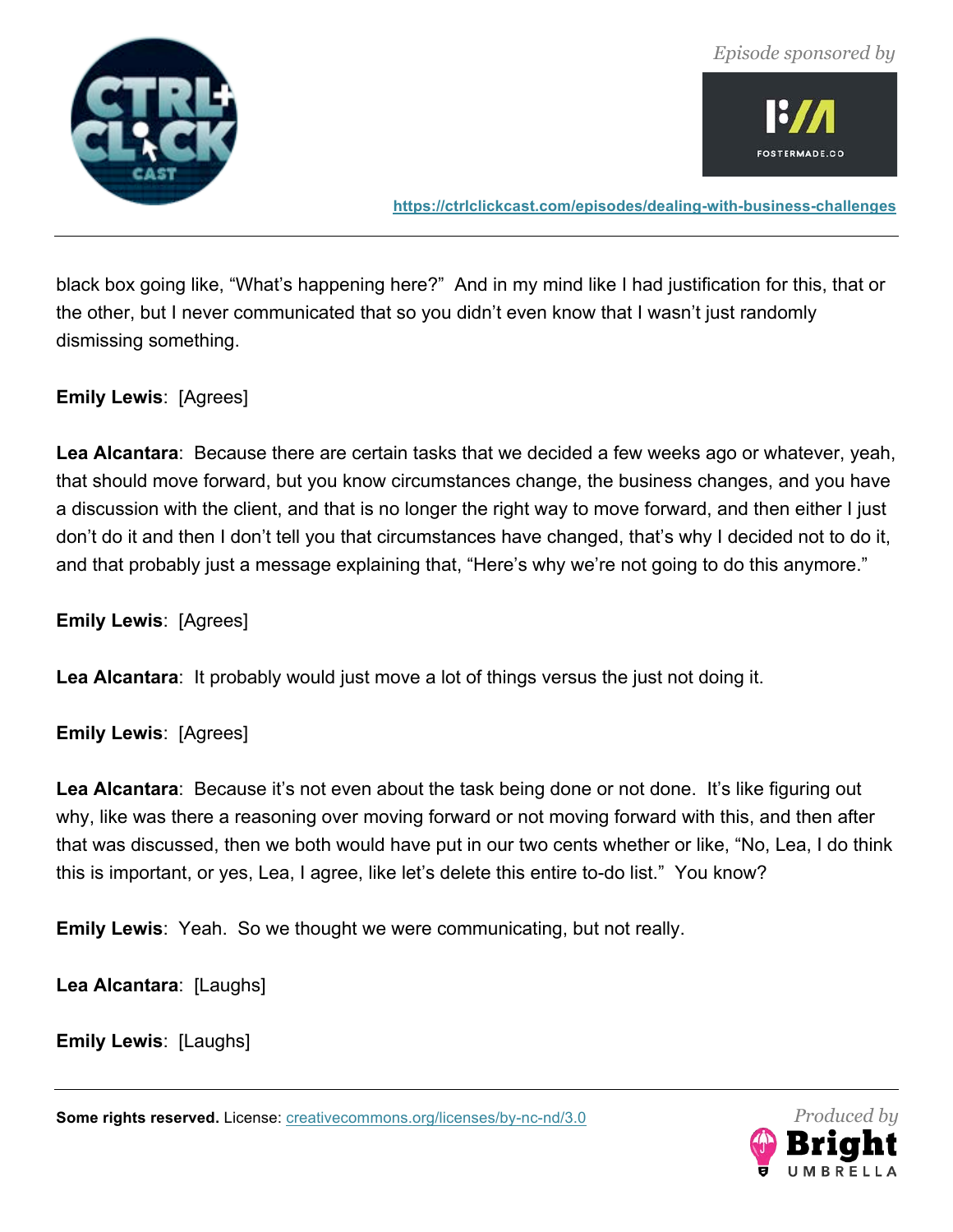



**https://ctrlclickcast.com/episodes/dealing-with-business-challenges**

**Lea Alcantara**: Yeah, yeah.

**Emily Lewis**: So what we're doing about it? One is so we still have that biweekly check-in and that one is going to stay strictly on clients and projects.

**Lea Alcantara**: Right, yeah.

**Emily Lewis**: And that happens on Mondays, the start of the week.

**Lea Alcantara**: Right.

**Emily Lewis**: What we've now added is a meeting on Fridays at the end of the day, at the end of the week, and we're calling it our "temperature check." This used to be just a bullet in our biweekly check-in.

**Lea Alcantara**: Yeah.

**Emily Lewis**: Now, the whole meeting, limited to 30 minutes, is really the temperature check of, and I'm trying to recall what's in our bullet points, but it's like what's good, which we've always had no problems talking about, but also what's bad, including, how are you feeling? Are you feeling frustrated about something? Are you feeling exhausted?

**Lea Alcantara**: Right.

**Emily Lewis**: Do you just need someone to tell you like it's okay.

**Lea Alcantara**: Right.

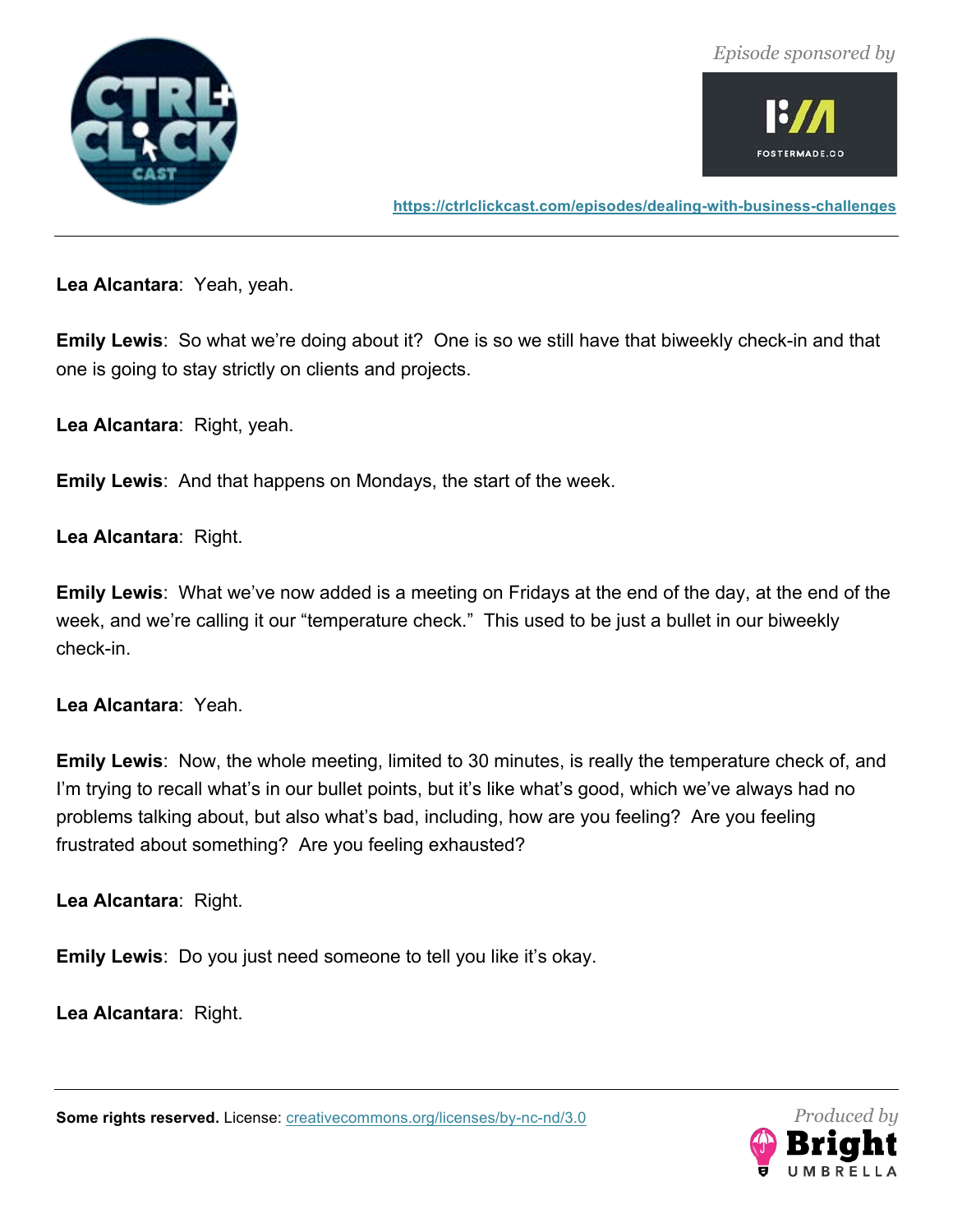





**https://ctrlclickcast.com/episodes/dealing-with-business-challenges**

**Emily Lewis**: Because honestly, sometimes it is like that. [Laughs] Sometimes there is no taskrelated solution, but rather I need someone to hear me.

**Lea Alcantara**: Yeah, reassurance.

**Emily Lewis**: [Agrees]

**Lea Alcantara**: Yeah.

**Emily Lewis**: And it's not about really clients. It's really about us in our operations.

**Lea Alcantara**: Right. And also too like expand on like, "Well, what's bad?" That's kind of like a loaded term, but the reality is that it could encompass a lot of things where it doesn't necessarily mean a mistake or anything like.

**Emily Lewis**: [Agrees]

Lea Alcantara: I think that's the perspective that we need to make sure that people understand.

**Emily Lewis**: Good point.

Lea Alcantara: It's just that like, "Well, what could have been better, you know?

**Emily Lewis**: [Agrees]

**Lea Alcantara**: And then that gives you a little bit more fodder over like, "Hey, you know, this happened. This was how I felt after this happened. I think this X moving forward would have changed this from bad to good in that kind of situation."

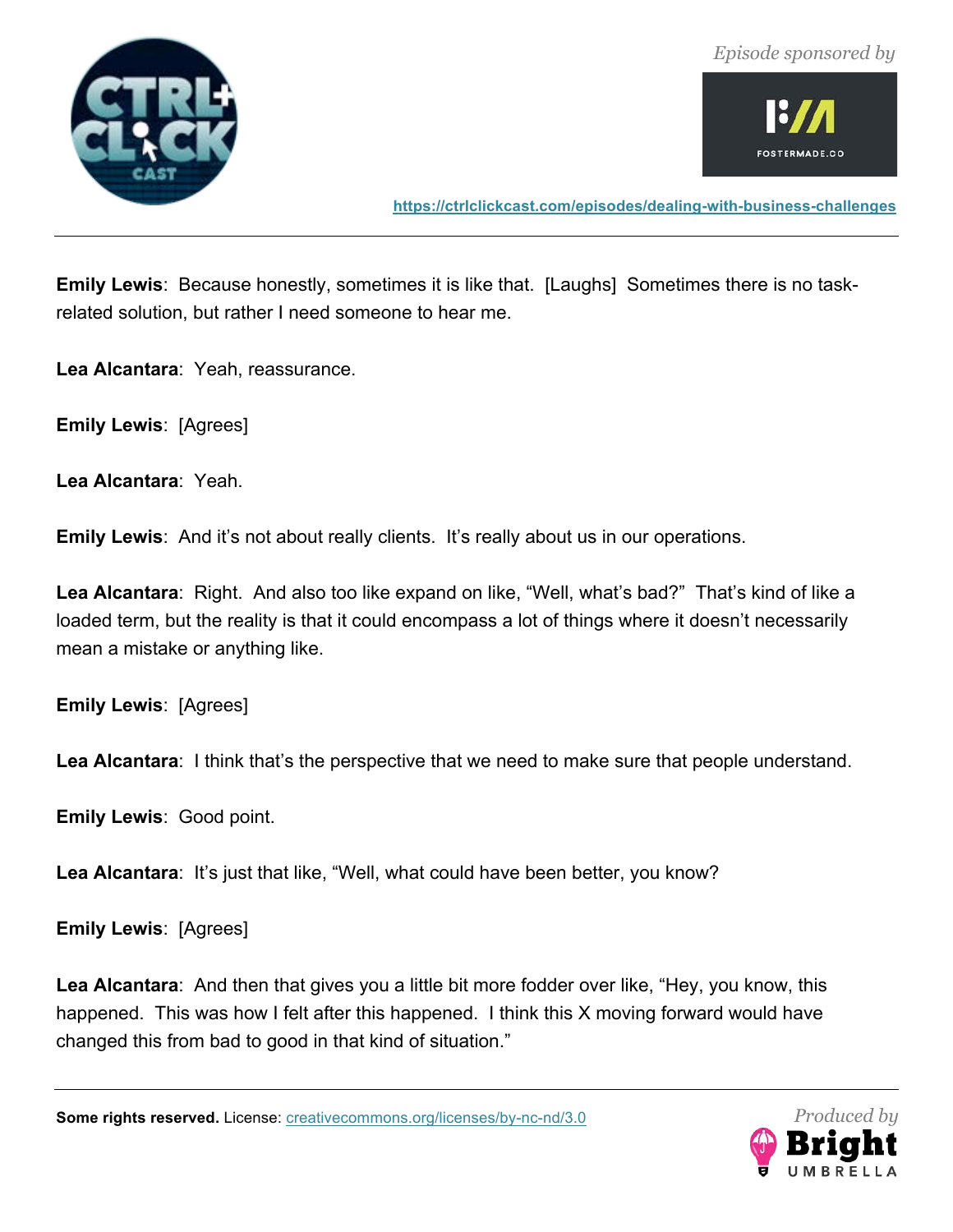



**https://ctrlclickcast.com/episodes/dealing-with-business-challenges**

**Emily Lewis**: [Agrees]

Lea Alcantara: It's more specific.

**Emily Lewis**: Yeah. You know, I even think, though, Lea, that us giving ourselves permission to talk about what was negative, like having it as a bullet point in our temperature check like, "All right, we know this might not all be like, 'Hey, it's all great,'" because we have an inclination to want to emotionally support each other that way, and I think that's why we avoid giving each other bad news and not talking about the hard stuff.

**Lea Alcantara**: Right, right, right.

**Emily Lewis**: But the truth of it is that it is important. We both know it's important now, and we are giving ourselves permission to talk about it without having it be, "Oh, god." Do you know what I mean?

**Lea Alcantara**: [Laughs]

**Emily Lewis**: You know, what does this mean?

**Lea Alcantara**: Right, right, right.

**Emily Lewis**: Is everything over? Do we have to make major…? No, this is just normal conversation. We've got to talk about some of the stuff that isn't always roses.

**Lea Alcantara**: Right. And why it's so important for the frequency weekly, because I feel like back when it was biweekly, like things simmer too long, you know?

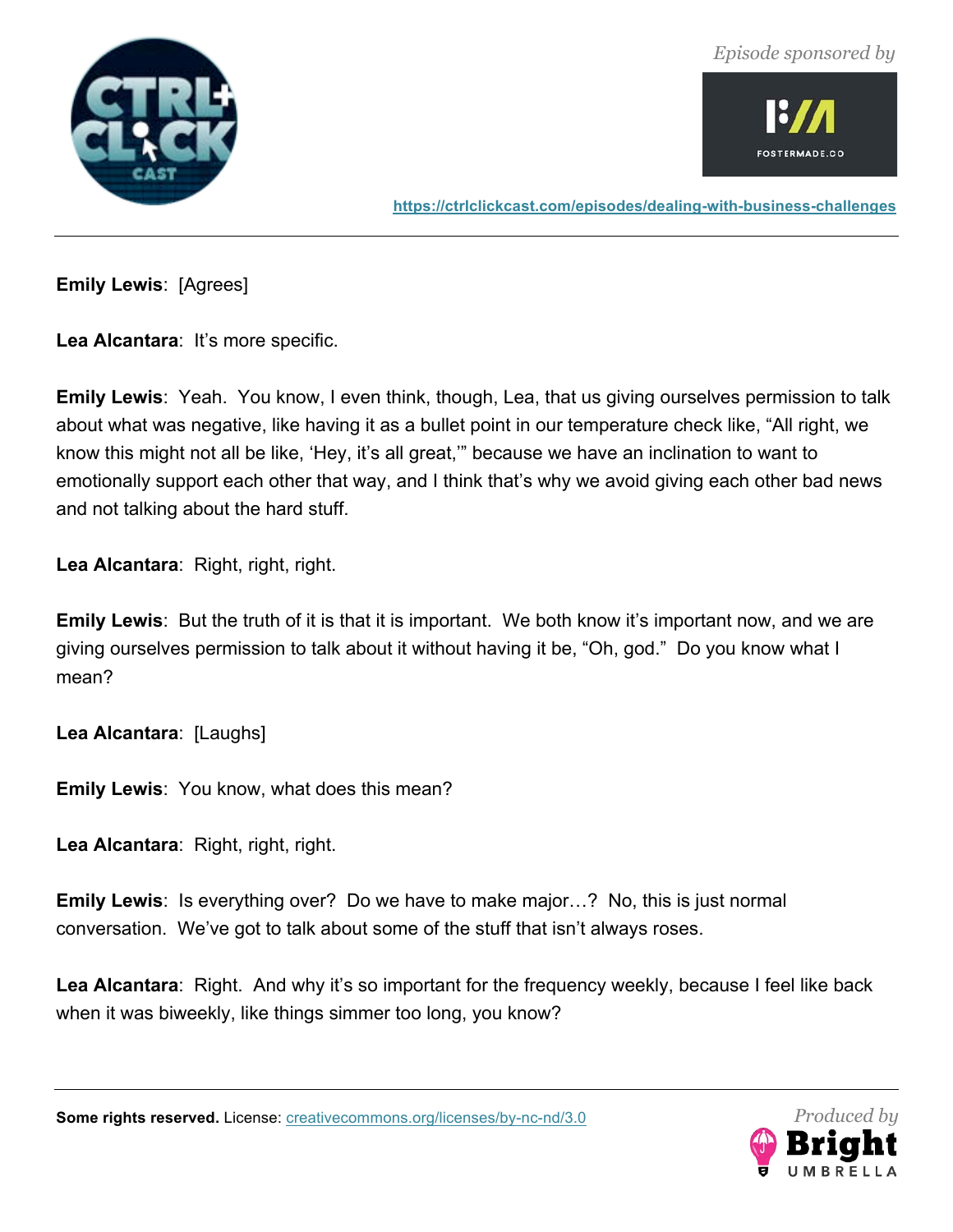



**https://ctrlclickcast.com/episodes/dealing-with-business-challenges**

**Emily Lewis**: [Agrees]

**Lea Alcantara**: So beyond the first issue of having it, the frequency was not enough; A, you forget something; B, you don't forget it, but then it becomes like a "mountain instead of a molehill" kind of a situation, you know?

# **Emily Lewis**: [Agrees]

**Lea Alcantara**: So addressing it sooner, make sure that any issues are diminished as soon as possible.

#### *Timestamp: 00:30:00*

**Emily Lewis**: Yeah, totally. Well, we have a whole bunch of other challenges that happened this year. [Laughs]

**Lea Alcantara**: [Laughs]

**Emily Lewis**: So we want to make sure to get to those, but I do think it's important that we started with the partnership stuff because it's really the foundation of the business.

**Lea Alcantara**: Yeah.

**Emily Lewis**: And I have a really strong feeling that all of those problems contributed to some of our other challenges, and so I think when it comes to your business or your work environment, look at your relationships and communication first and see what might be falling apart there because it could be the foundation that's leading to other challenges.

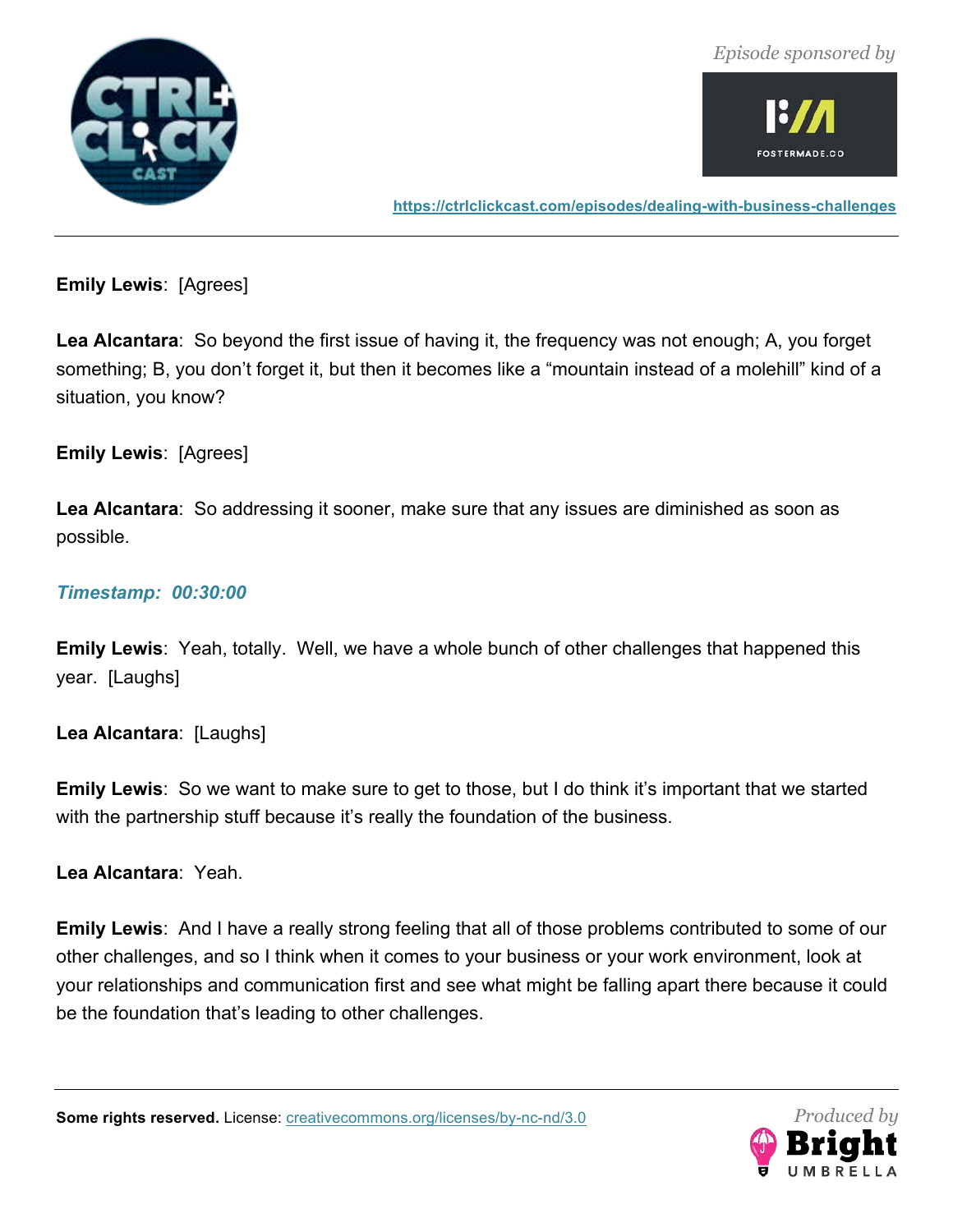



**https://ctrlclickcast.com/episodes/dealing-with-business-challenges**

**Lea Alcantara**: Yeah, absolutely.

**Emily Lewis**: So the other major challenges were about sales this year.

**Lea Alcantara**: [Agrees]

**Emily Lewis**: Lea, sales is your area, so you want to kind of dive into some of this.

**Lea Alcantara**: Yeah. The long story short is that we weren't converting leads, including good ones.

**Emily Lewis**: [Agrees]

**Lea Alcantara**: And by good ones, I mean, leads that we were going after, like nonprofits, schools, leads from our colleagues, those types of things that should have turned around, and we would have won.

**Emily Lewis**: [Agrees]

**Lea Alcantara**: And we had to take a look and be like, "Well, this is now looking like a pattern instead of a one-off thing." Right?

**Emily Lewis**: [Agrees]

**Lea Alcantara**: So like the first step is like really kind of admitting you have a problem. [Laughs]

**Emily Lewis**: Yeah, yeah.

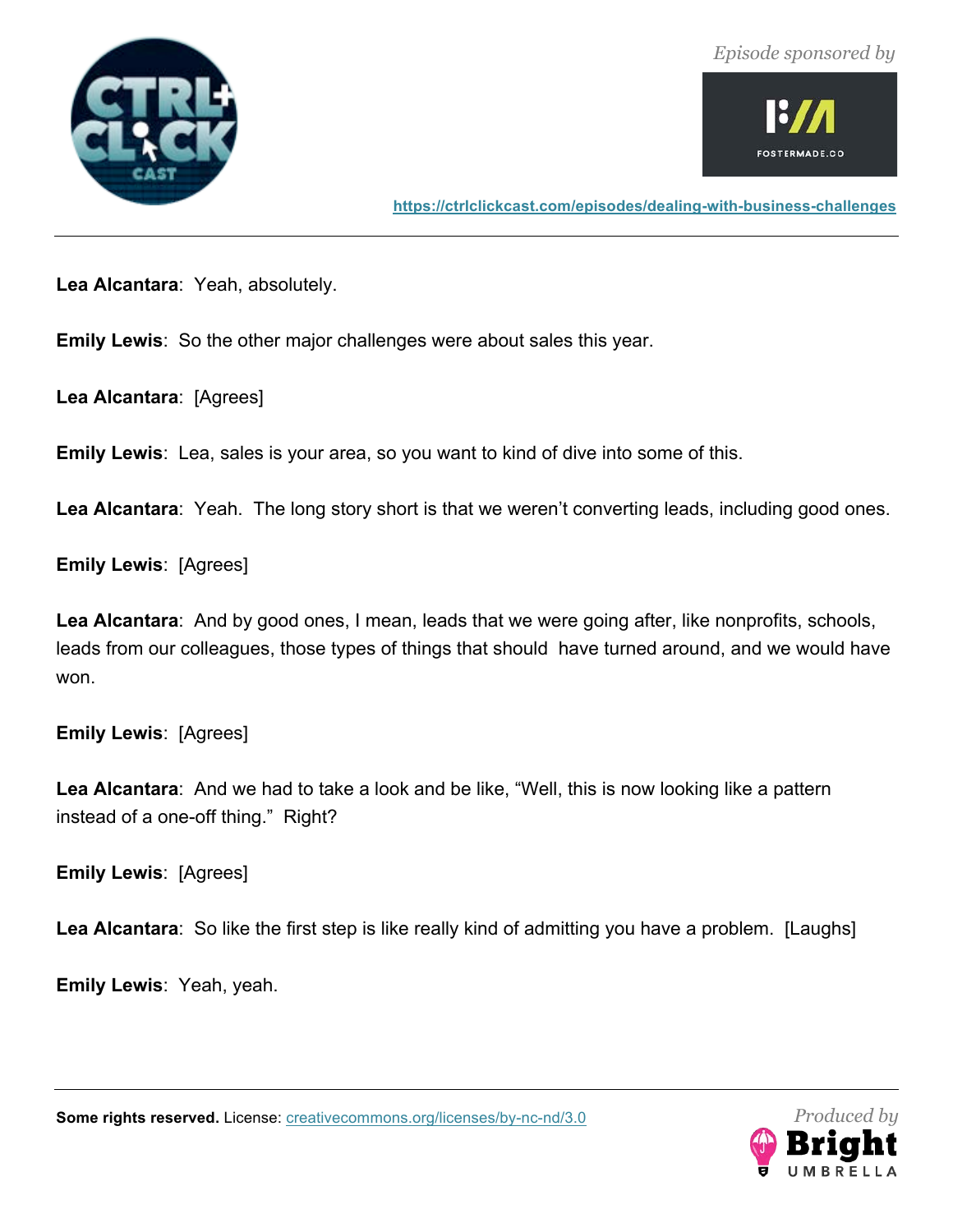



**https://ctrlclickcast.com/episodes/dealing-with-business-challenges**

**Lea Alcantara**: Because I think like sometimes it's easy to be like, "Well, it is what is, you know, that something…"

**Emily Lewis**: Yeah, I feel like you and I spent too many months being like, "Well, I hope it's going to turn around," instead of saying, "You know what, it isn't. Let's do something now."

**Lea Alcantara**: Right.

**Emily Lewis**: [Agrees]

**Lea Alcantara**: And do that sooner.

**Emily Lewis**: [Agrees]

**Lea Alcantara**: Just like with anything, there's never going to be like exact, correct, right answer.

**Emily Lewis**: [Agrees]

**Lea Alcantara**: But based upon our reflection, part of the reason why we think leads weren't moving forward is, A, more competition.

**Emily Lewis**: Yeah, for sure.

**Lea Alcantara**: There's a lot of great people working on the web today, and with that in mind, our pricing needs to be adjusted.

**Emily Lewis**: [Agrees]

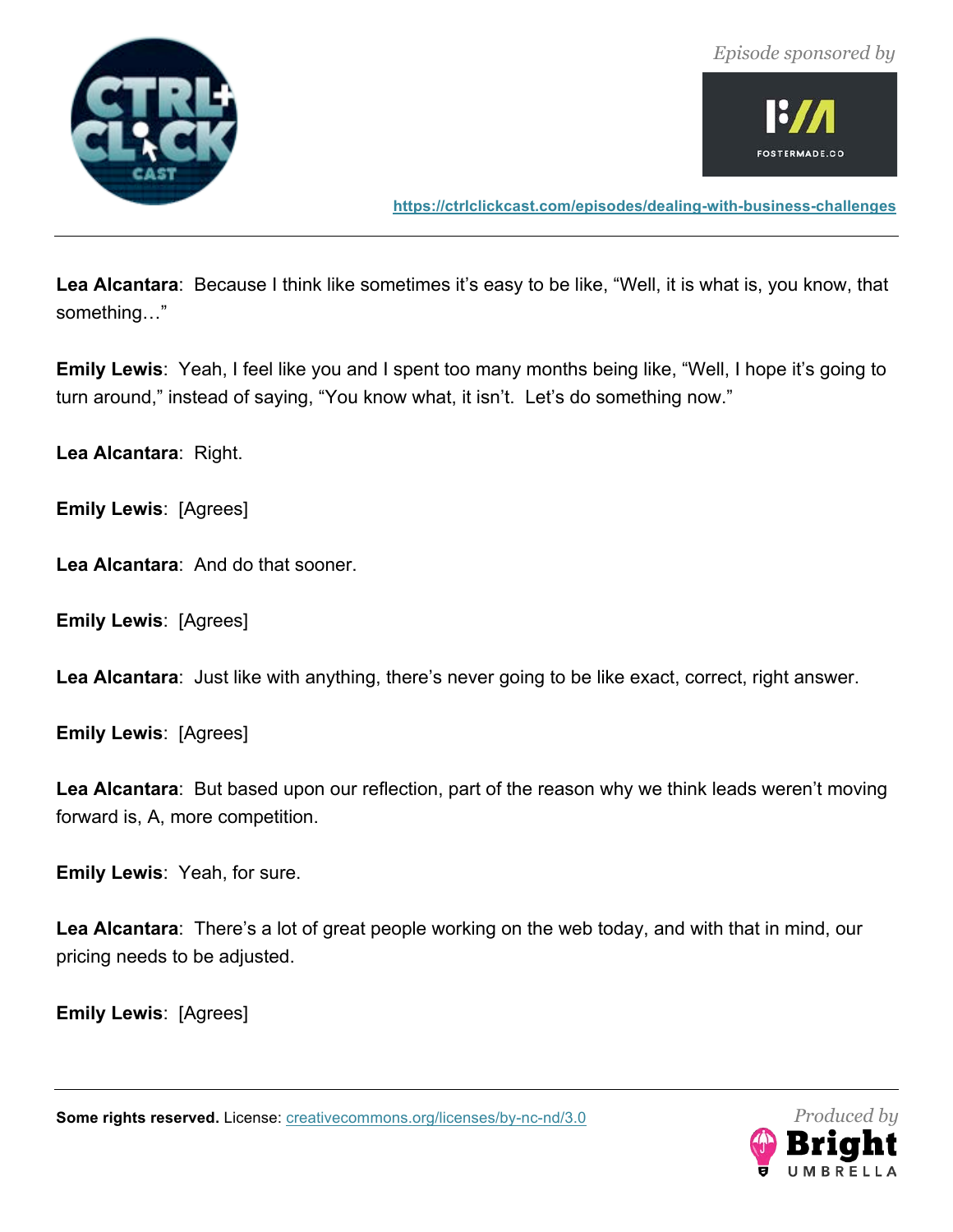



**https://ctrlclickcast.com/episodes/dealing-with-business-challenges**

**Lea Alcantara**: That doesn't necessarily mean shooting ourselves in the foot still, like we still need to price so that our business is sustainable and profitable, but part of it, too, is like we had just come off in a great year.

**Emily Lewis**: [Agrees]

**Lea Alcantara**: So we were flying high, pricing high.

**Emily Lewis**: [Agrees]

**Lea Alcantara**: And that's not always the case for every lead, so you have to kind of figure out where people are coming from.

**Emily Lewis**: Yeah, yeah.

**Lea Alcantara**: And on top of that, with all the pricing, the way we even presented the options, we weren't thoughtful enough about that either.

**Emily Lewis**: Can you give an example of that because I think that might be something that would stand out to a listener?

**Lea Alcantara**: Right.

**Emily Lewis**: Like what do you feel we weren't thoughtful about that? Maybe one example.

**Lea Alcantara**: So one thing is that overwhelming them with too many options and too many technical details all at once.

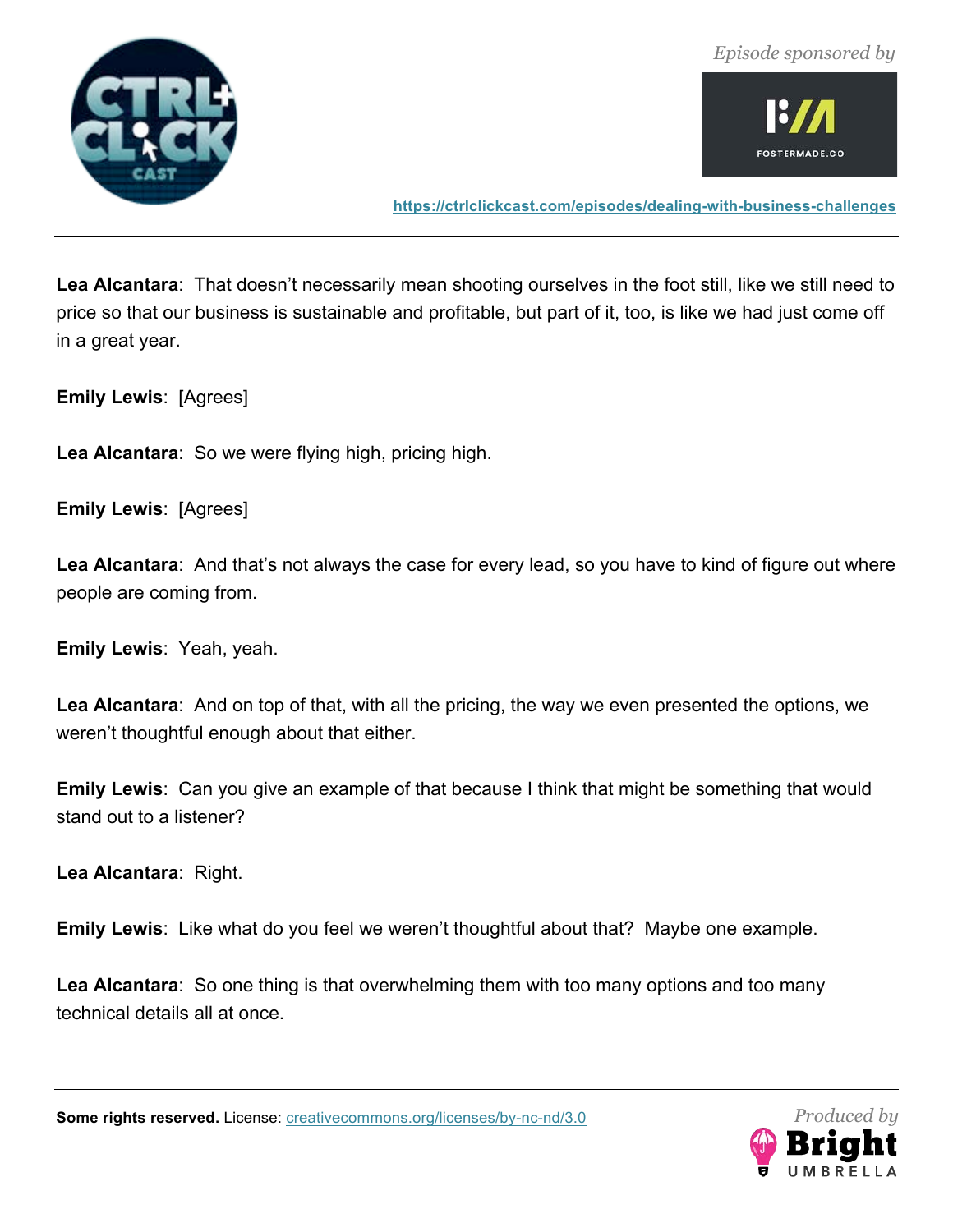

![](_page_32_Picture_2.jpeg)

**https://ctrlclickcast.com/episodes/dealing-with-business-challenges**

**Emily Lewis**: [Agrees]

**Lea Alcantara**: Clients doesn't really care or know. You should just point out very specifically the outcome and what they're getting in one to two prices, maybe three, that kind of stuff, but that could be all distilled to how we were presenting everything was complicated and it should have been simple.

**Emily Lewis**: [Agrees]

**Lea Alcantara**: And that was actually the feedback one particular lead mentioned was like, first of all, it was expensive, and second of all, it was just like there were too many bullets, too much info.

**Emily Lewis**: God, we had a whole freaking series last year on how to talk to clients.

**Lea Alcantara**: Right.

**Emily Lewis**: But we still have a tendency to be like, "But you're getting all of this for this," you know?

**Lea Alcantara**: Yeah.

**Emily Lewis**: But all of that means nothing to them because it's just so overwhelming.

**Lea Alcantara**: Right, yeah.

**Emily Lewis**: So we definitely fell into that pattern a little bit.

![](_page_32_Picture_15.jpeg)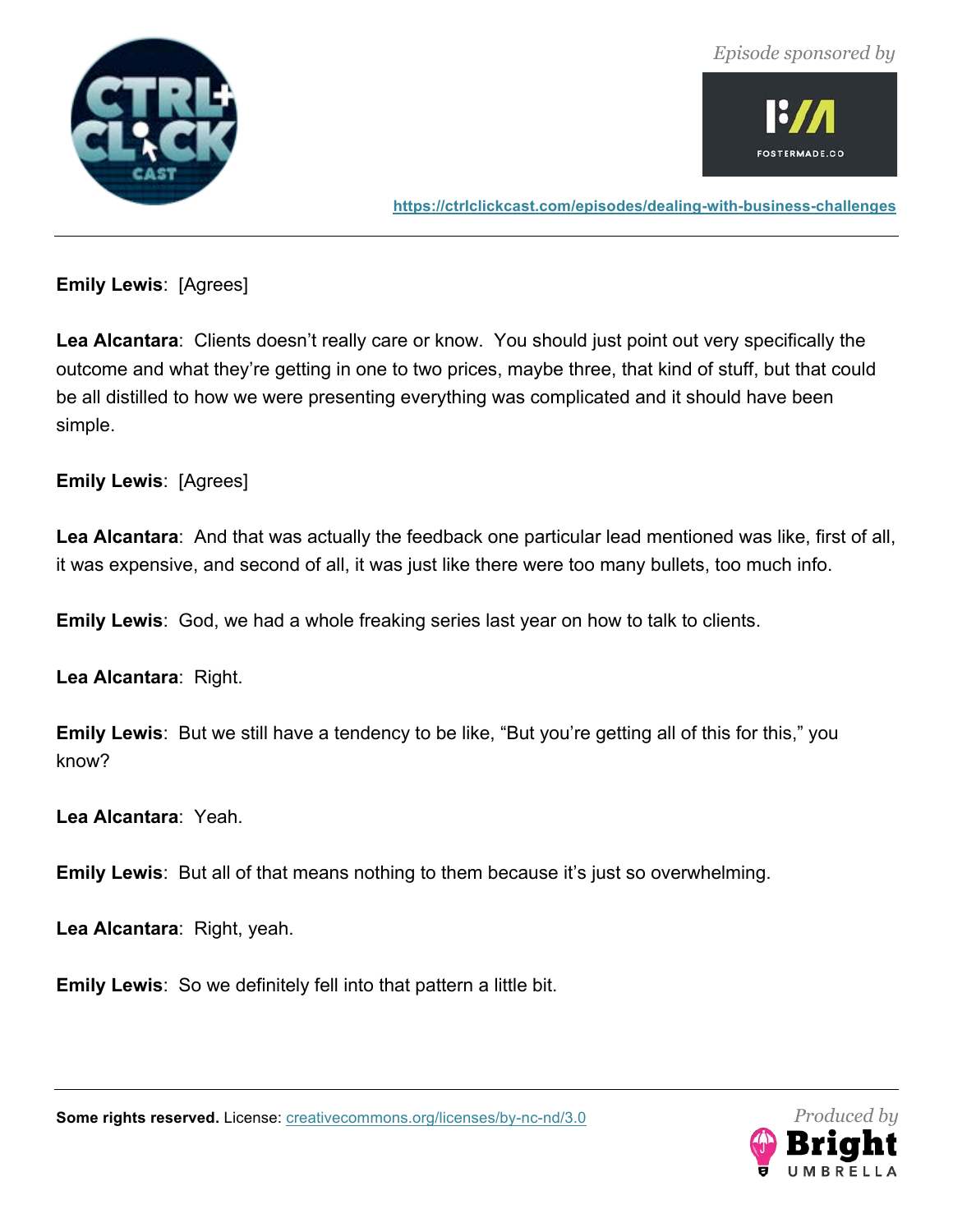![](_page_33_Picture_1.jpeg)

![](_page_33_Picture_2.jpeg)

**https://ctrlclickcast.com/episodes/dealing-with-business-challenges**

**Lea Alcantara**: Right. And I've discussed this with like other colleagues of ours, like the way you present pricing and options should also be dependent on the particular project and lead.

**Emily Lewis**: [Agrees]

**Lea Alcantara**: And so does it make sense to just give them a number via email? Should you get pricing, that discussion, started right away on the phone.

**Emily Lewis**: [Agrees]

**Lea Alcantara**: So then it's just that by the time you do have a final quote or final proposal, that like everything is primed, and we did not have a process for that.

**Emily Lewis**: [Agrees]

**Lea Alcantara**: We were just like, "Here are the…" [Laughs]

**Emily Lewis**: [Agrees] [Laughs]

**Lea Alcantara**: "Here's all the stuff you got. Here's the price. Yes/no?"

**Emily Lewis**: Yeah. And right before we start recording today, you made a comment. You're like, "Oh, our "closing the loop" emails are working."

**Lea Alcantara**: Yeah.

**Emily Lewis**: So talk about that a little bit.

![](_page_33_Picture_17.jpeg)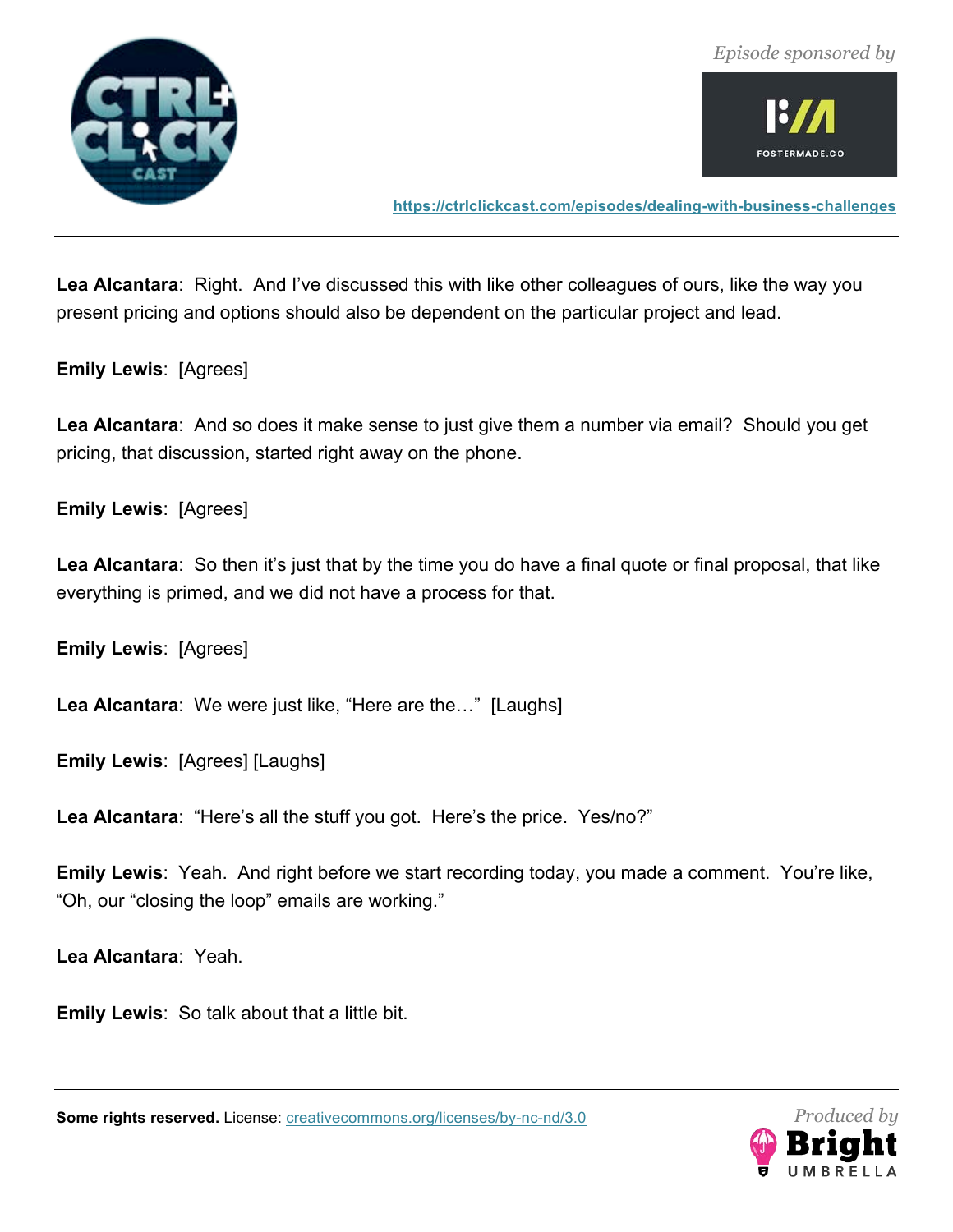![](_page_34_Picture_1.jpeg)

![](_page_34_Picture_2.jpeg)

**https://ctrlclickcast.com/episodes/dealing-with-business-challenges**

**Lea Alcantara**: Right. So the other thing in terms of – so we talked about our pricing and the presenting the pricing – follow-ups. Follow-ups, follow-ups, follow-ups, I wasn't doing a good enough job.

**Emily Lewis**: [Agrees]

**Lea Alcantara**: And I didn't have tasks and processes in place to be really intentional about those follow-ups, like I think my follow-ups were usually just like, "Let me check the email. Let me respond." Sometimes, it's during the week, if I check my scent and then follow up, so that kind of thing.

**Emily Lewis**: [Agrees]

**Lea Alcantara**: So I thought I was doing a good enough job following up, but I wasn't.

**Emily Lewis**: [Agrees]

**Lea Alcantara**: I wasn't closing the loop. I wasn't understanding that sometimes clients get busy and so just because they don't respond to you right away doesn't mean you abandon it completely.

**Emily Lewis**: [Agrees]

**Lea Alcantara**: And I think that was like a rookie mistake, and just because they don't respond to you right away doesn't mean it's a no.

**Emily Lewis**: [Agrees]

**Lea Alcantara**: So just like the frequent follow-ups, and then also the specific email that Emily mentioned is called "closing the loop." So we'll link to the resources in the show notes. There's this

![](_page_34_Picture_16.jpeg)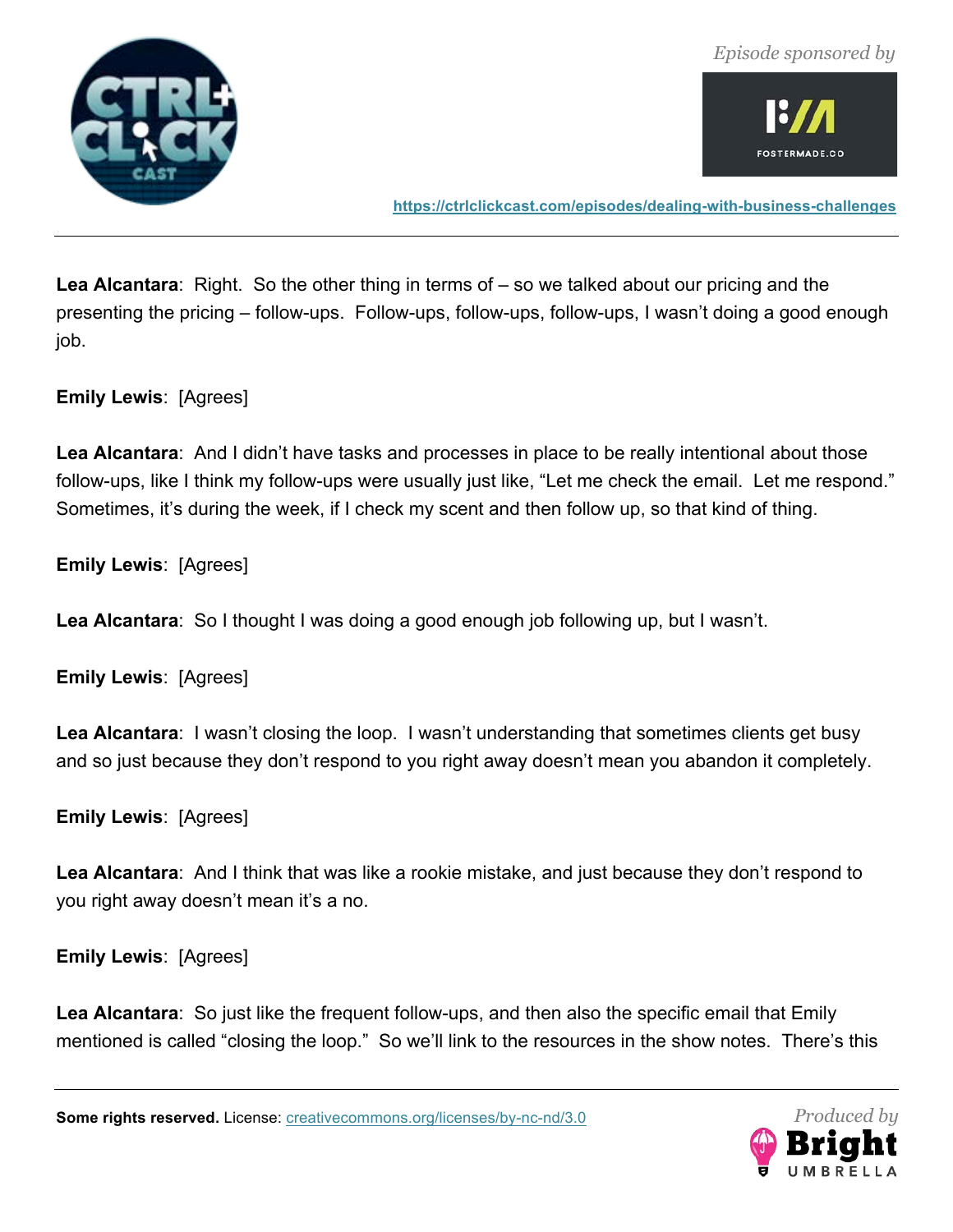![](_page_35_Picture_0.jpeg)

![](_page_35_Picture_2.jpeg)

**https://ctrlclickcast.com/episodes/dealing-with-business-challenges**

specific email where if there's a client or prospect that hasn't gotten back to you after frequent responses, there's a "closing the loop" type of email that you send that basically very short, very sweet that says like, "It looks like your priorities have changed. Let me know if we can help you." Done, and then you change the subject line to "Closing The Loop," and that really prompts somebody to get back to you.

**Emily Lewis**: [Agrees]

**Lea Alcantara**: For whatever reason, there's something about the psychology of the firmness of it.

**Emily Lewis**: [Agrees]

**Lea Alcantara**: And I think also because like you're now taking control of the communication as opposed to just waiting.

**Emily Lewis**: Yeah.

**Lea Alcantara**: Waiting, waiting, waiting.

**Emily Lewis**: Yeah.

**Lea Alcantara**: I think like a lot of the follow-ups and just communication is just like setting the tone of how you want the communication relationship to go.

**Emily Lewis**: [Agrees]

**Lea Alcantara**: So like even with the follow-ups to basically say, "I'll get back to you next week if I don't hear from you."

![](_page_35_Picture_16.jpeg)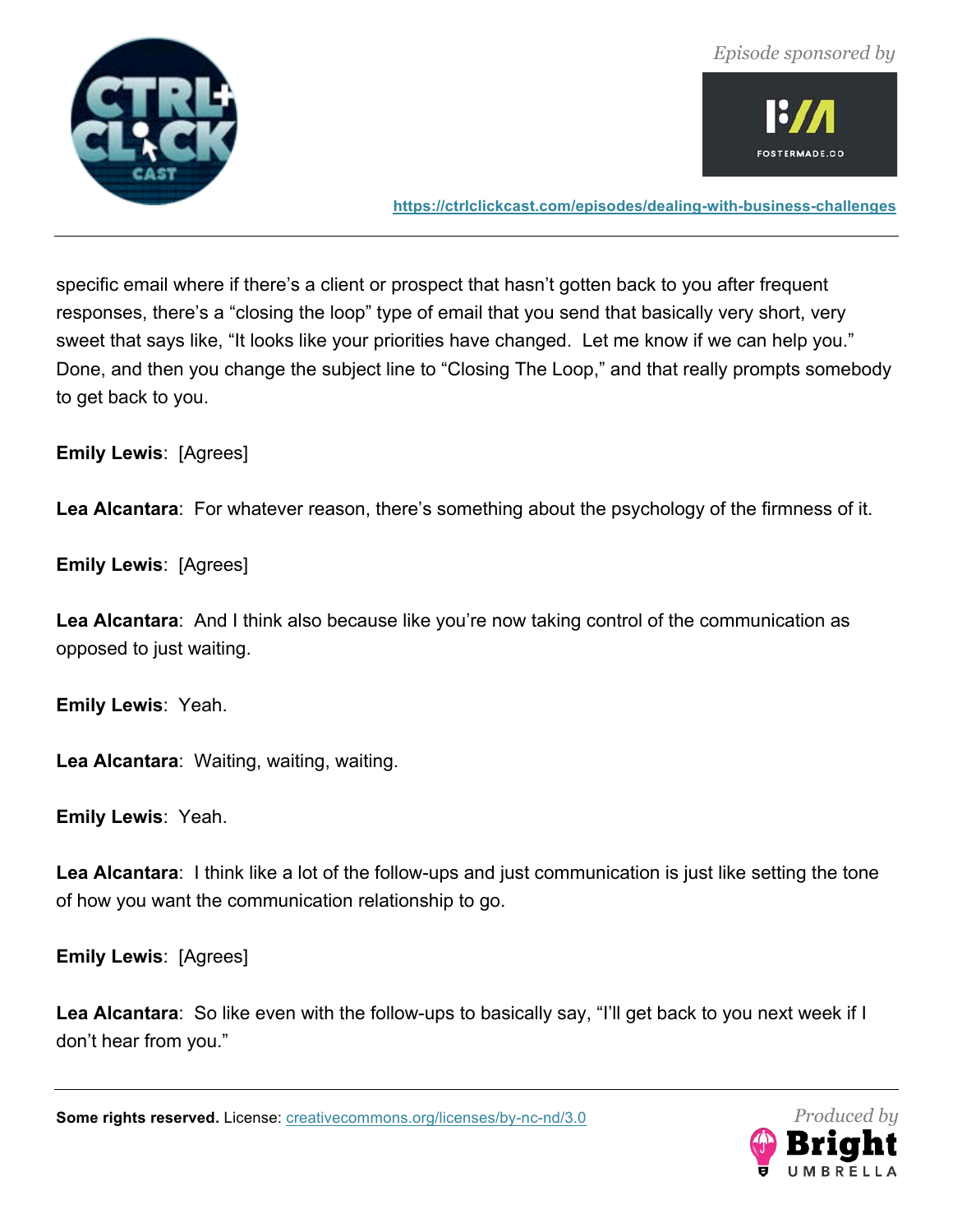![](_page_36_Picture_1.jpeg)

![](_page_36_Picture_2.jpeg)

**https://ctrlclickcast.com/episodes/dealing-with-business-challenges**

**Emily Lewis**: Right.

**Lea Alcantara**: So you're already setting the intention and they will expect to follow up as well.

**Emily Lewis**: [Agrees]

**Lea Alcantara**: So that also prompts them like if they really don't want you to follow up, they'll get back to you, right?

**Emily Lewis**: [Agrees]

**Lea Alcantara**: It's those types of tweaks.

**Emily Lewis**: Yeah. And I feel like that's just one example of where you've made a shift in the sales process, but I think it's just one of the things that was part of – I think we spent almost a solid eight weeks, almost all of our energy – kind of figuring out what our sales process needs to be because it wasn't defined.

**Lea Alcantara**: Yeah.

**Emily Lewis**: Like I said, I will be like, "Well, Lea, you're going on vacation. What do I do?" [Laughs]

**Lea Alcantara**: Right, right, right.

**Emily Lewis**: There was nothing I could follow to know what Lea was doing behind the scenes, and then there was nothing…

**Lea Alcantara**: Right.

![](_page_36_Picture_17.jpeg)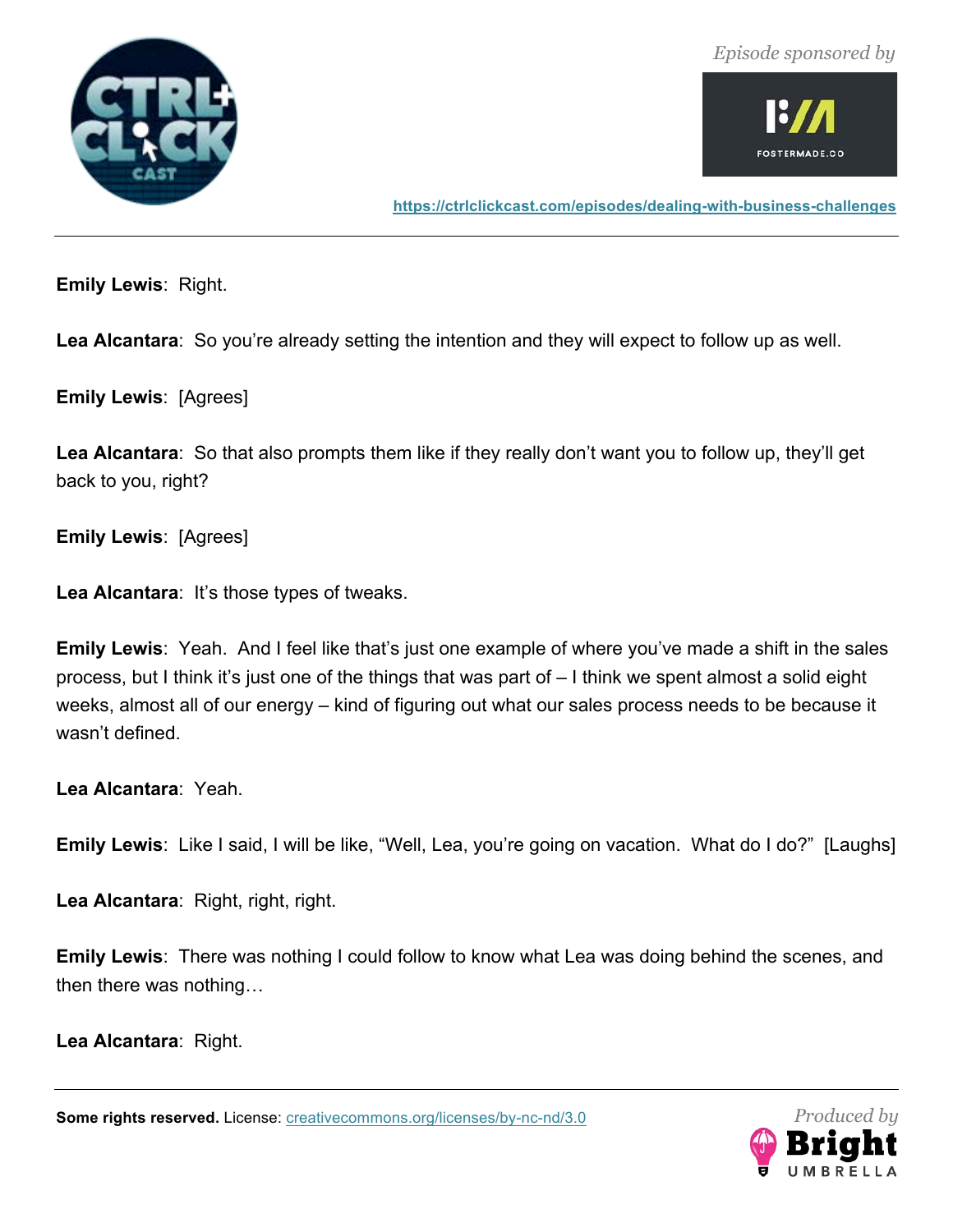![](_page_37_Picture_0.jpeg)

![](_page_37_Picture_2.jpeg)

**https://ctrlclickcast.com/episodes/dealing-with-business-challenges**

**Emily Lewis**: I feel like also, Lea, if I remember some of our conversations like almost because you didn't know what all the next steps should be, it could kind of create this cognitive load in your mind where you couldn't move forward on it.

**Lea Alcantara**: Right.

**Emily Lewis**: You were like, "Well, I don't really know what's next or what the priority is, and so I'm stuck."

**Lea Alcantara**: Right, right.

**Emily Lewis**: So we put a lot of energy to coming up with a sales process that Lea is comfortable with, that I find easy to follow, even though it's kind of molded how Lea approaches things versus how I approach things that has templates and tools.

**Lea Alcantara**: Yeah.

**Emily Lewis**: And it's like Lea's toolkit. [Laughs]

**Lea Alcantara**: Yeah, yeah. [Laughs]

**Emily Lewis**: But we didn't have that and we needed it.

**Lea Alcantara**: Yeah, yeah. Absolutely. I think like a lot of things were just more intuition I think in like how we… again, like I think a lesson really is to be more reflective over like just because this is how you've done it in the past doesn't mean this is the right way to do things.

**Emily Lewis**: [Agrees]

![](_page_37_Picture_16.jpeg)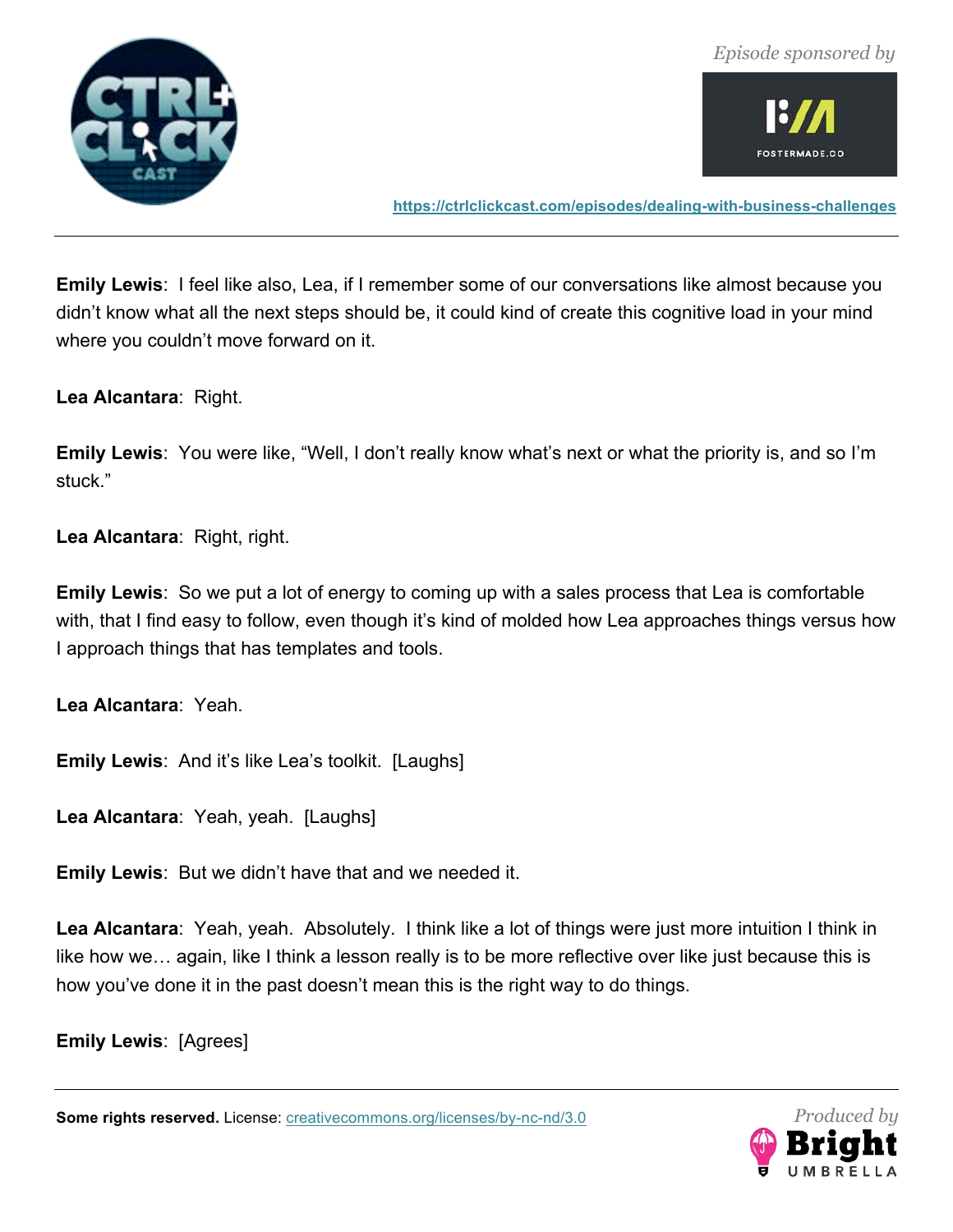![](_page_38_Picture_0.jpeg)

![](_page_38_Picture_2.jpeg)

**https://ctrlclickcast.com/episodes/dealing-with-business-challenges**

**Lea Alcantara**: And just because you're used to it doesn't mean that's good.

**Emily Lewis**: I want to just briefly sum up another lead, another challenge rather. I don't want to spend too much time on it because I don't think we quite yet know how this is going to go yet, but I think it's worth mentioning.

# **Lea Alcantara**: [Agrees]

**Emily Lewis**: So we also, in addition to not being able to convert leads, we weren't really getting leads, and Lea spent a lot of time kind of looking at the past five years of clients, which were the great clients. how did we get them, the real numbers and reality of our business, and the truth of it is that we took a direction with our content marketing away from our peers a couple of years ago and tried to focus on marketing to our clients in their verticals, specifically nonprofits and education, and the truth of it is that it hasn't helped us in either of those industries at all… at all.

### **Lea Alcantara**: [Agrees]

**Emily Lewis**: I can't stress that enough. I mean, it has helped us amongst our peer group to understand where we specialize.

### **Lea Alcantara**: Right.

**Emily Lewis**: And that's a really weird twist on this that we would never have figured out, so we were writing about education and nonprofits for education and nonprofits, but it wasn't getting us anywhere.

**Lea Alcantara**: [Agrees]

![](_page_38_Picture_14.jpeg)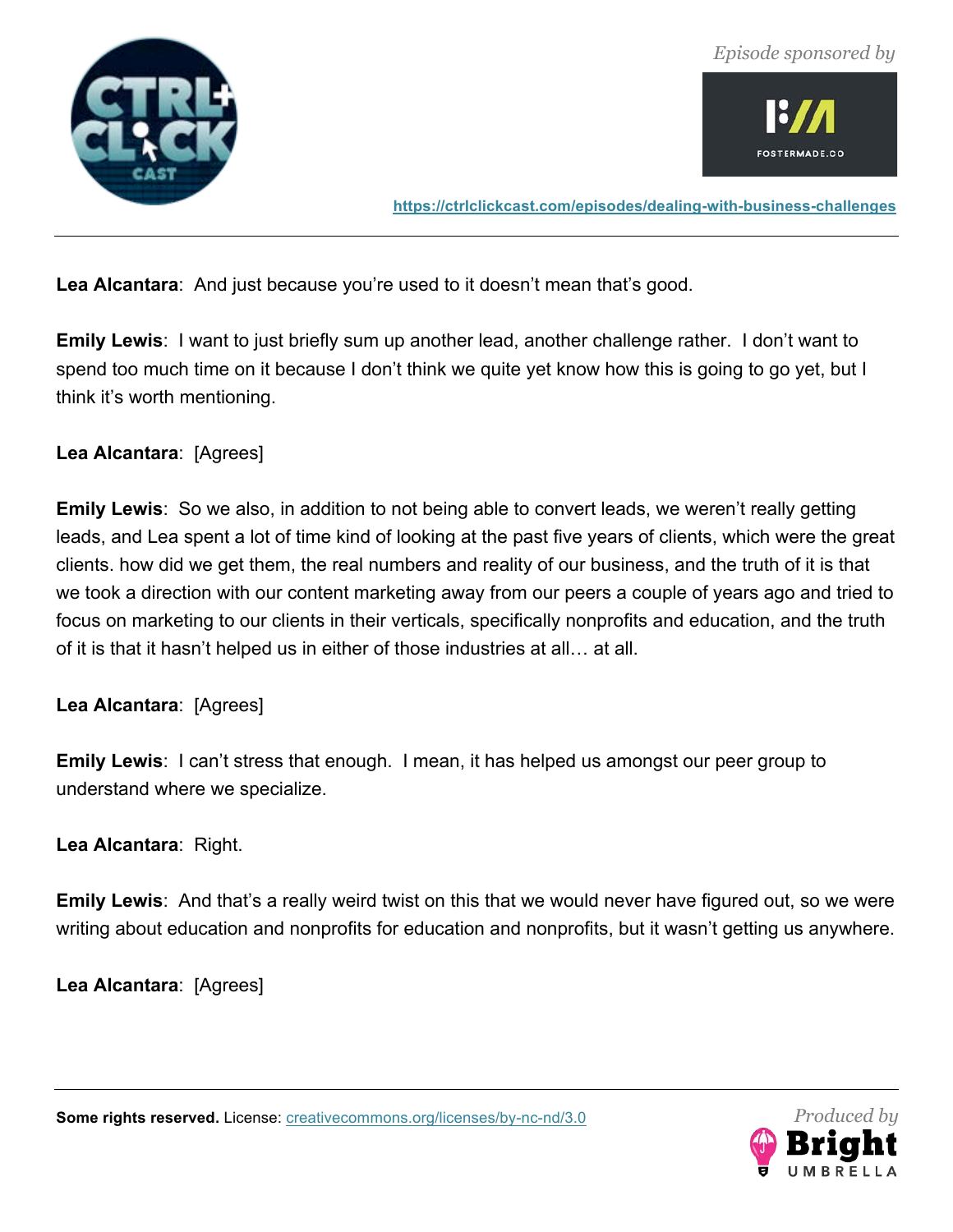![](_page_39_Picture_0.jpeg)

![](_page_39_Picture_2.jpeg)

**https://ctrlclickcast.com/episodes/dealing-with-business-challenges**

**Emily Lewis**: So we are now taking a shift to focus back on marketing to our peer group, essentially reminding our peers what our skills are, which means talking more about tech. Yehey! [Laughs]

**Lea Alcantara**: [Laughs]

**Emily Lewis**: Talking less about the client needs, the client value, the client benefits, because the clients weren't coming to us for that that kind of content effort. They weren't responding to it.

**Lea Alcantara**: Right.

**Emily Lewis**: But our peers who know that we specialize in those areas started sending us leads because they don't.

**Lea Alcantara**: Yeah.

#### *Timestamp: 00:39:41*

**Emily Lewis**: So it's sort of a weird twist on content marketing for an industry, but not kind of thing, that we're still trying to figure out, but also part of that is investing even more in our relationship building and less on blogs and outreach. We were doing email campaigns where we were trying to emphasize our nonprofit expertise or writing blog posts on why nonprofit should move to HTTPS, and it just wasn't getting us anywhere, so we're going to shift the energy to really just rebuilding or reestablishing or strengthening existing relationships that we have with our peers and knowing what they're doing, having them know what we are doing, that's how we got here in the first place, and so we're kind of going back to it.

**Lea Alcantara**: Yeah, it really is…

![](_page_39_Picture_14.jpeg)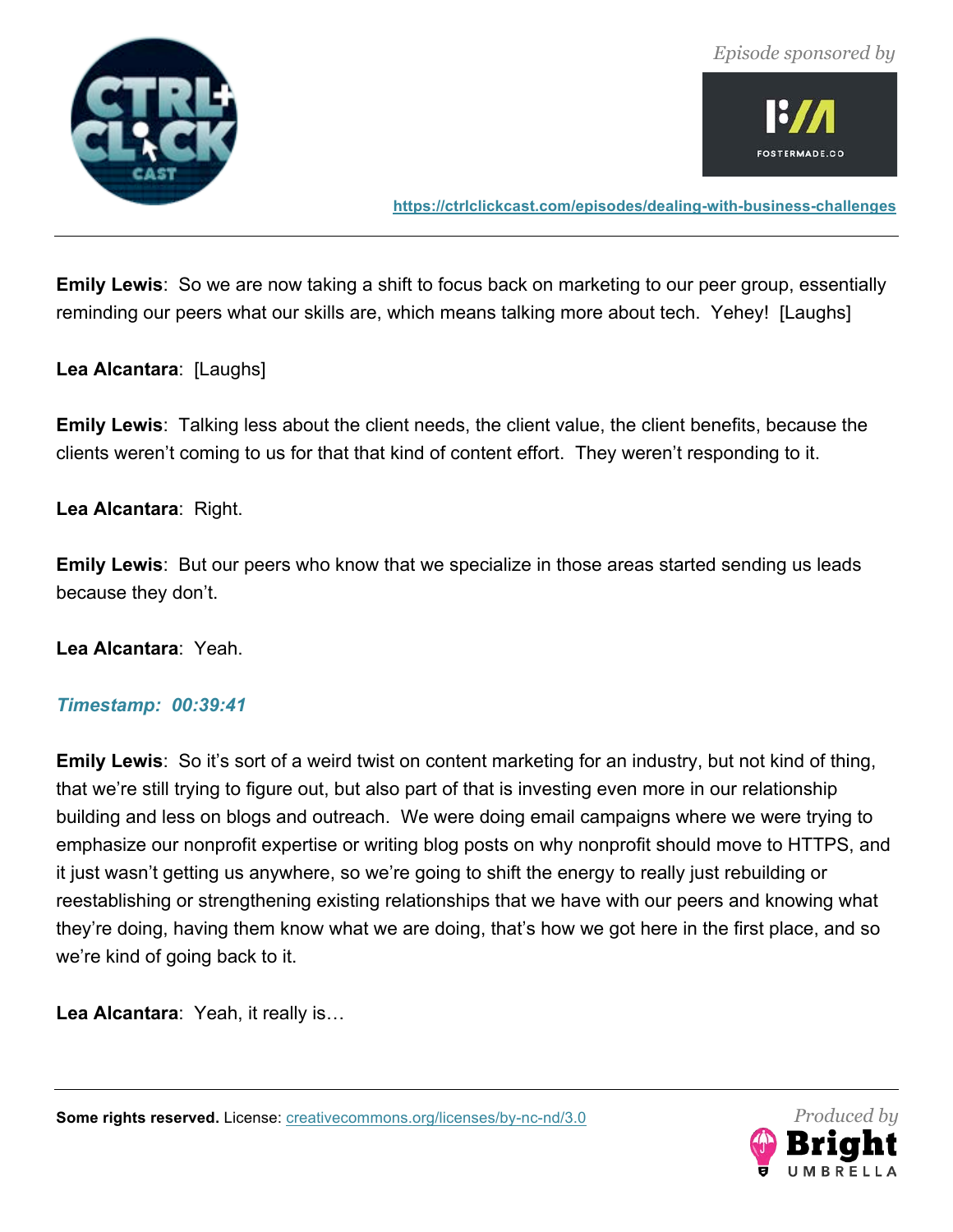![](_page_40_Picture_1.jpeg)

![](_page_40_Picture_2.jpeg)

**https://ctrlclickcast.com/episodes/dealing-with-business-challenges**

**Emily Lewis**: Weird.

**Lea Alcantara**: It's going back to basic kind of like full circle situation, except now we're looking at it with a more critical business lens and we understand the why as opposed to feeling like everything was kind of an accident almost, you know?

# **Emily Lewis**: [Agrees]

**Lea Alcantara**: We understand the reason why there's this particular perception. We understand why this is the way forward. But again, it's just like trying to review everything with a critical lens and seeing like why is this working or not working.

**Emily Lewis**: [Agrees]

Lea Alcantara: And it's still too early on to say that like we're a 100% going towards this thing, because we're not actually, like we haven't abandoned that vertical. We still are passionate about social causes and education, but how we're communicating that, and who we're communicating that to has shifted.

**Emily Lewis**: Exactly.

**Lea Alcantara**: So it's just like, again, what are we known for, what are we doing well, and how can we focus our energies in the right area?

**Emily Lewis**: So this next one, this one, God, it still hurts. [Laughs]

**Lea Alcantara**: Yeah.

![](_page_40_Picture_15.jpeg)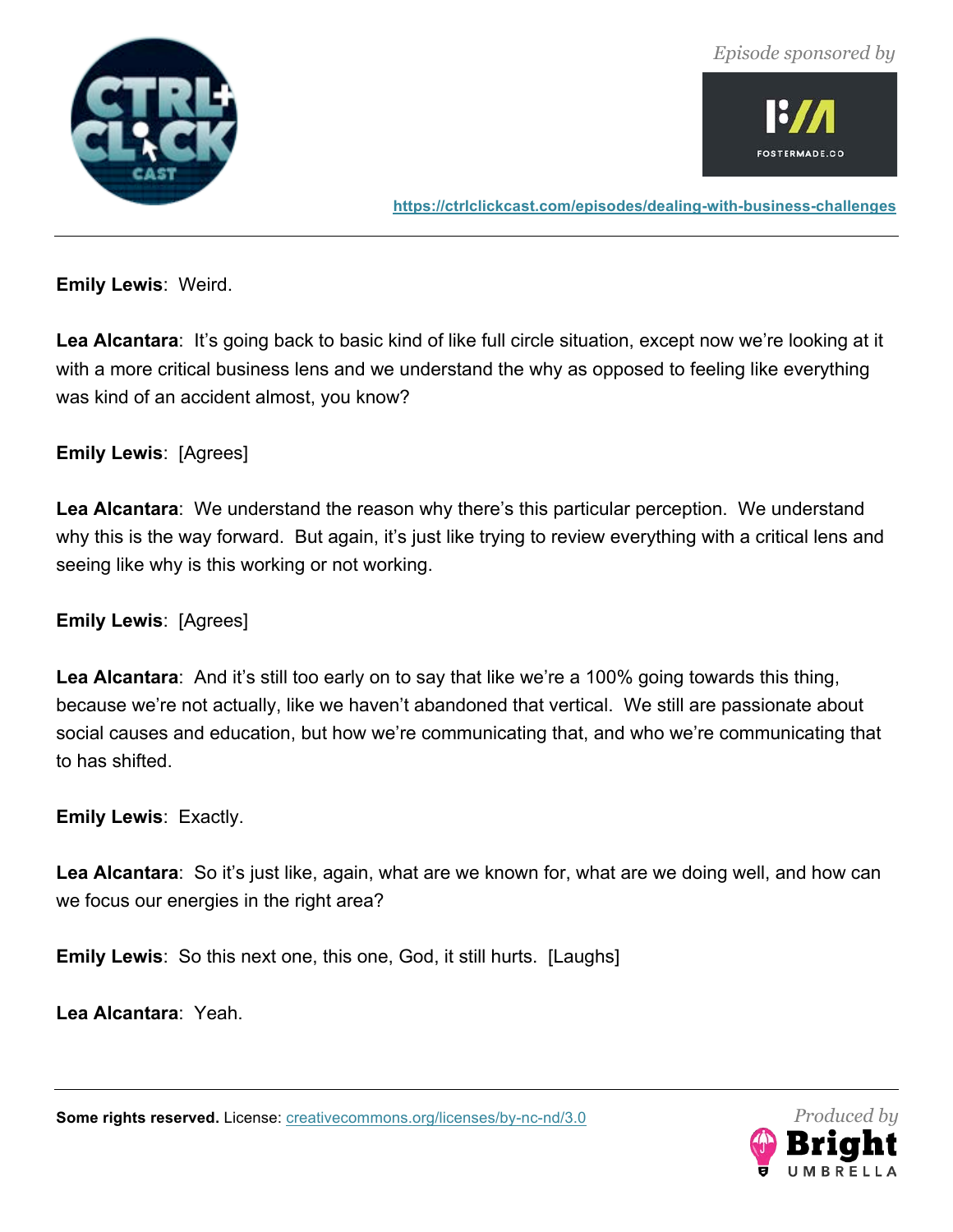![](_page_41_Picture_0.jpeg)

![](_page_41_Picture_2.jpeg)

**https://ctrlclickcast.com/episodes/dealing-with-business-challenges**

**Emily Lewis**: So we lost our largest client this year, and I'm not going to lie, I'm still very not feeling good about it on lots of points, which for political reasons, we won't get into on this podcast. [Laughs]

**Lea Alcantara**: [Laughs]

**Emily Lewis**: But there were some lessons learned upon losing a client, and it hit the bottom line so hard on top of the challenges with sales this year. So this one is still so weird because I think the truth of it is, we definitely could have done a better job of selling the tech and demoing how effective it would be to help their jobs, make their jobs easier.

**Lea Alcantara**: Right.

**Emily Lewis**: But we were sort of doing it to not enough of the team, like we only had access to a very small part of the decision makers.

**Lea Alcantara**: Yeah.

**Emily Lewis**: And we failed there. We failed to push that selling the tech, the demonstration of the tech, across the board as much as we could have. We didn't think we needed to. We kind of got a little, "Well, this has been a client for so long and they're so happy," and all this other stuff. But yeah, we didn't get in front of the right decision makers soon enough. Our contacts are marketing team. They were happy, they seem to want to move in our direction, but that really wasn't; they don't have the final say.

**Lea Alcantara**: Right. Well, and we were siloed, like because we weren't proactive enough, like then only that team saw our value.

**Emily Lewis**: Yeah.

![](_page_41_Picture_14.jpeg)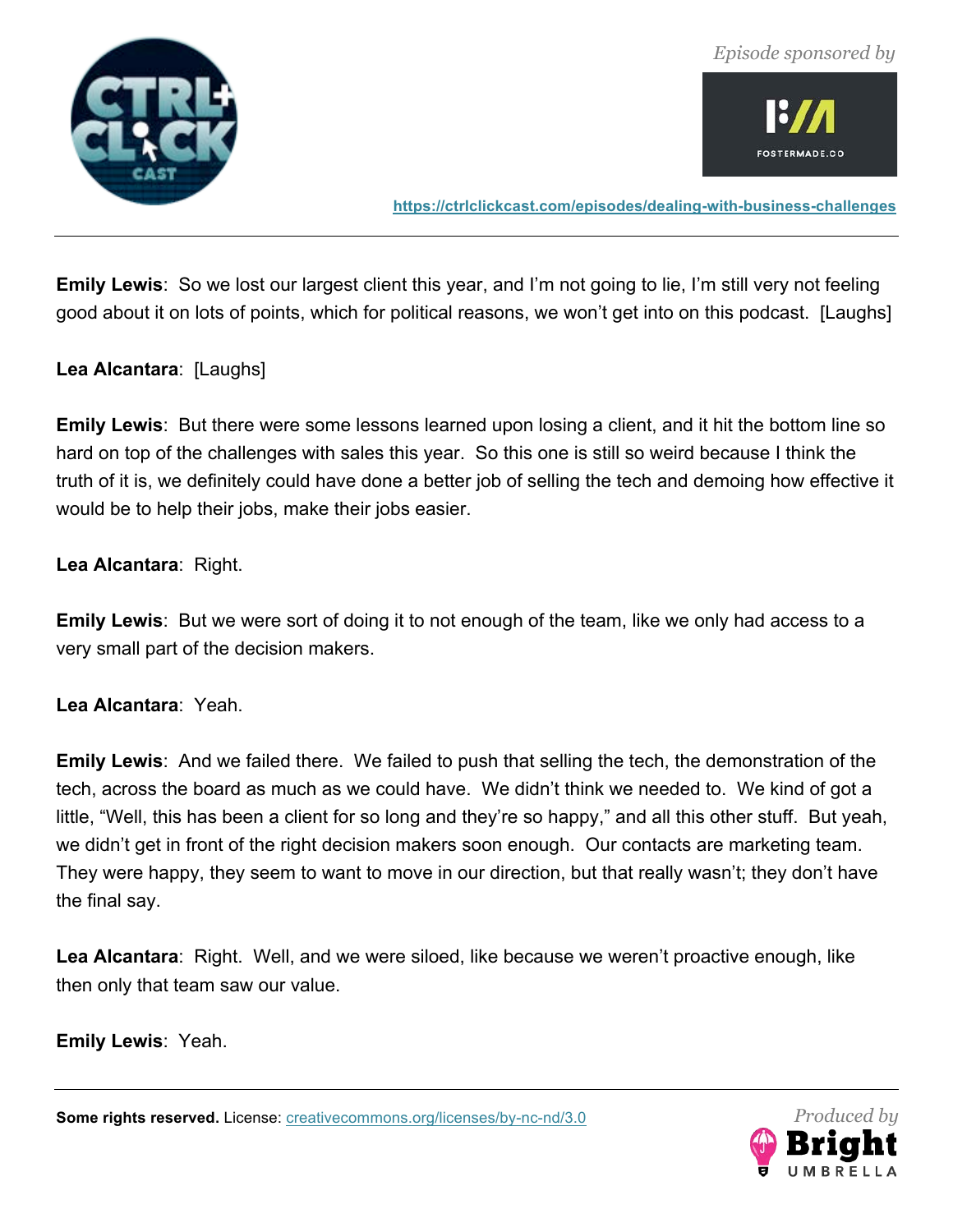![](_page_42_Picture_1.jpeg)

![](_page_42_Picture_2.jpeg)

**https://ctrlclickcast.com/episodes/dealing-with-business-challenges**

**Lea Alcantara**: But just like with larger organizations, there are several moving parts that get things done, right?

**Emily Lewis**: [Agrees]

Lea Alcantara: Speaking of that "get things done," we're trying to take responsibility for our part, but some of it was also the client, right?

**Emily Lewis**: Yeah, for sure.

**Lea Alcantara**: Like they weren't telling us what they were doing or what they wanted, granted, we didn't ask enough.

**Emily Lewis**: [Agrees]

**Lea Alcantara**: But they weren't clear about their goals and internally, it seemed that way, and perhaps, frankly, what was a priority for one team wasn't a priority for another.

**Emily Lewis**: Exactly.

**Lea Alcantara**: Right.

**Emily Lewis**: Exactly. So what we are trying to do about it? This one, it's a little more nuanced, but we rely a lot on long-term clients. We love that long-term relationship building, getting to know a client's business, but you can get complacent when you're in that place.

**Lea Alcantara**: Right.

![](_page_42_Picture_16.jpeg)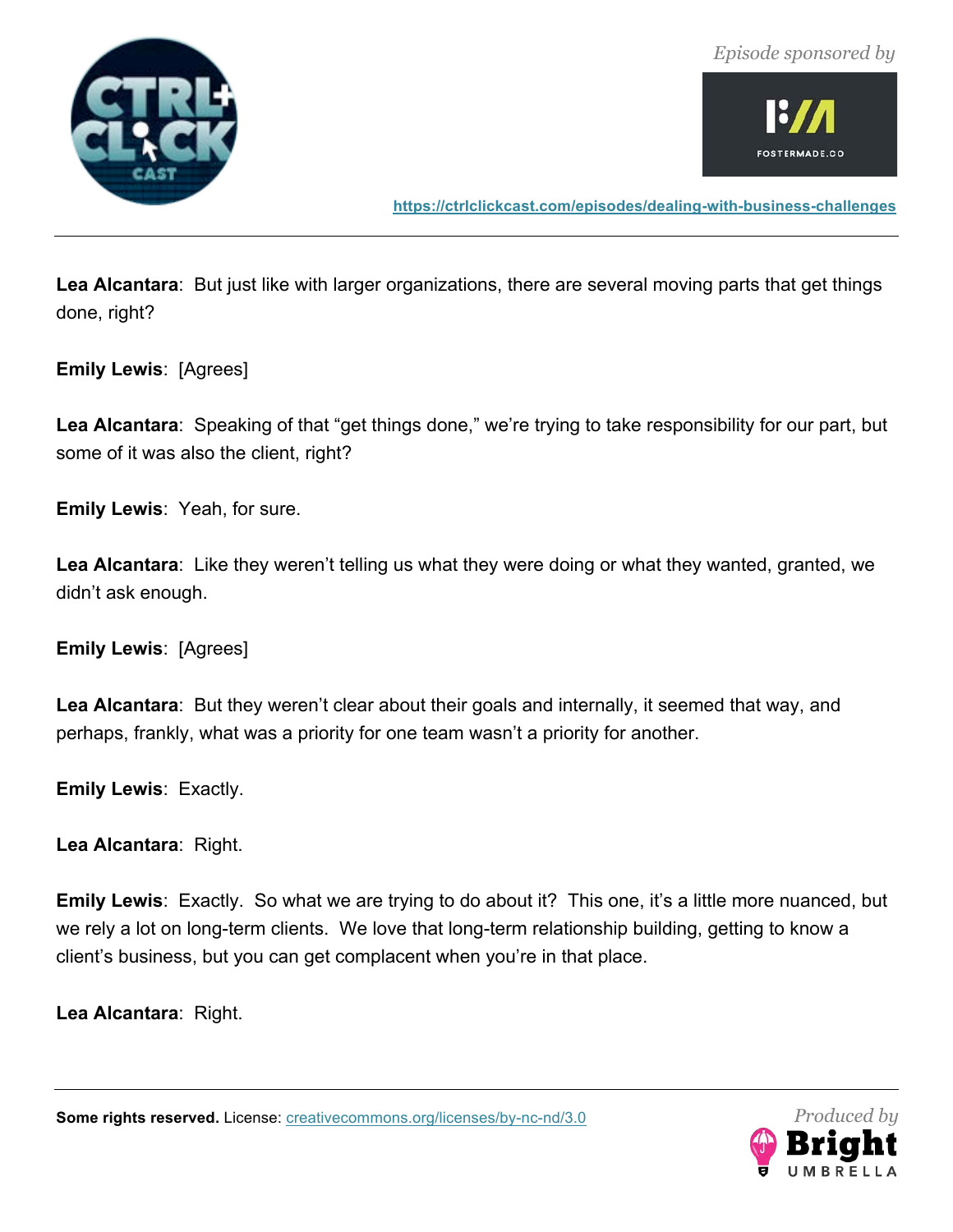![](_page_43_Picture_0.jpeg)

![](_page_43_Picture_2.jpeg)

**https://ctrlclickcast.com/episodes/dealing-with-business-challenges**

**Emily Lewis**: And so what we're trying to do is anyone who's on a retainer or if there's something who we do ongoing work with throughout the year, we're just always going to check in with them, insist on a face-to-face call.

**Lea Alcantara**: Yeah.

**Emily Lewis**: Even though they're happy with the project we wrapped up just two days ago, we're still going to make sure that at the start of the month or monthly or whatever, there's a face-to-face talk, and it's, "What's going on with your business? Is there a new direction you're taking? Is there a new leadership? We need introduction." It's like sort of just being proactive about our relationship, but also really forcing them to tell you what their priorities are.

**Lea Alcantara**: Right.

**Emily Lewis**: If you're face to face, it's harder to like not. Do you know what I'm saying? [Laugh]

**Lea Alcantara**: Yeah, yeah. [Laughs]

**Emily Lewis**: We ask them in Basecamp, "Has anything changed? Is anything new?" And they just don't respond, and then we don't push, but face to face helps with that.

**Lea Alcantara**: Yeah.

**Emily Lewis**: So that's now part of our processes. It's just standard operating procedure. And I think another big thing was we missed a lot of red flags with this client.

**Lea Alcantara**: Yeah.

![](_page_43_Picture_15.jpeg)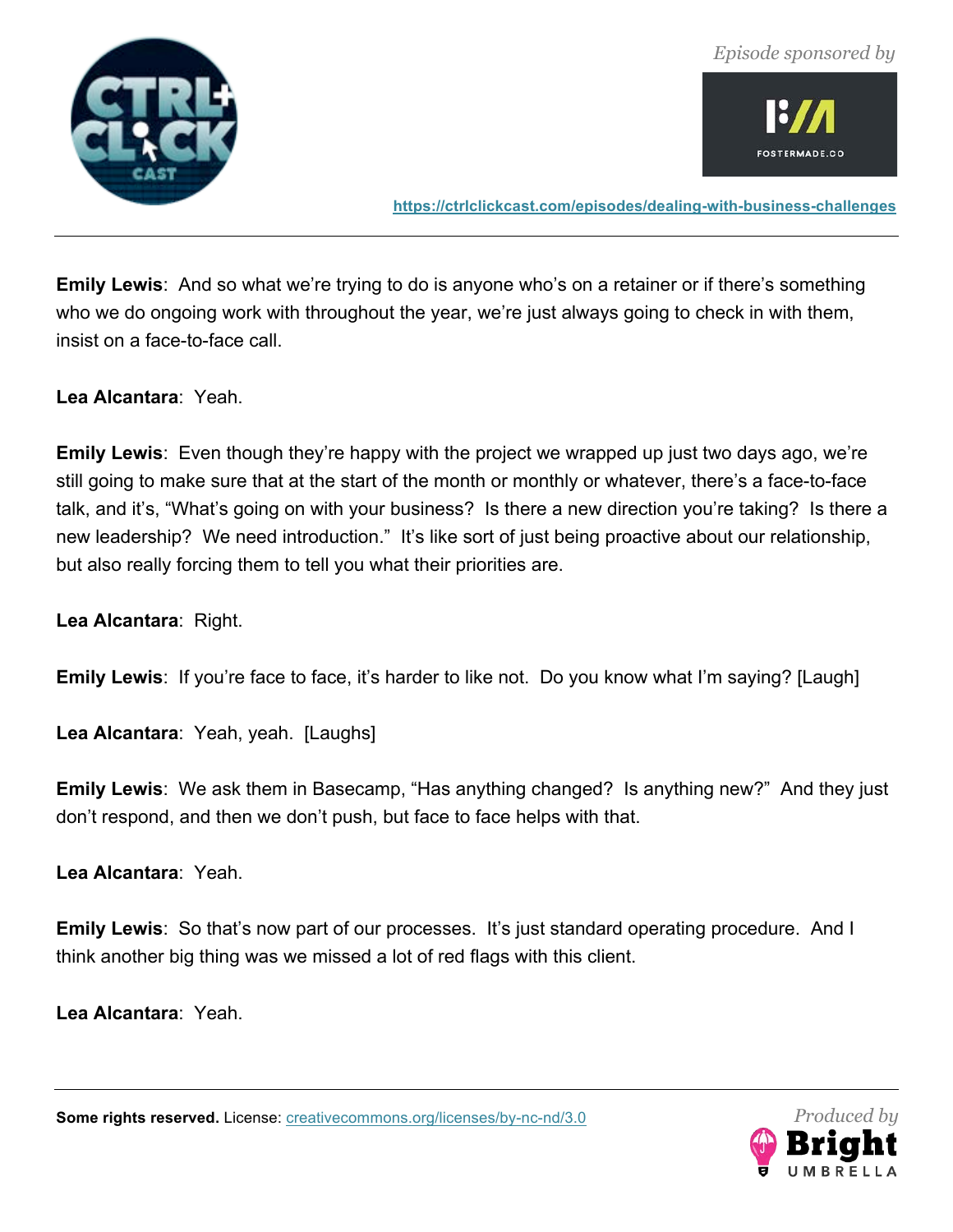![](_page_44_Picture_0.jpeg)

![](_page_44_Picture_2.jpeg)

**https://ctrlclickcast.com/episodes/dealing-with-business-challenges**

**Emily Lewis**: I think in part because they were a long-term client, and I think we didn't really know that we should be looking for red flags. Lea, that's been a big part of your sales process. Why don't you talk about that a little bit more?

**Lea Alcantara**: So whenever you see issues with the client, not only should you just identify them, you should be specific about identifying those red flags and then actually have a plan of action to either address those so that things could be moving forward in a more positive way, or it could be an indication that it's time to move on from this client.

**Emily Lewis**: Oh, something came to me. I want to interrupt you because I think this is a perfect example.

**Lea Alcantara**: Sure.

**Emily Lewis**: So this client, they said to us, "We wish you could get things done a little faster," and we said, "Oh, we can absolutely do that. We have a special retainer that guarantees 2-hour turnaround time," because they were just on like a regular retainer, which is…

**Lea Alcantara**: Right.

**Emily Lewis**: They go to the top of our queue, but it's not emergency 2-hour response time. So we said, "Oh, well, we obviously can give this to you." Well, they didn't want to pay for that.

**Lea Alcantara**: Right.

**Emily Lewis**: So that's a red flag, like they're telling us they're not happy with something and we're offering them a solution and that for our business, for us, that is a red flag.

![](_page_44_Picture_14.jpeg)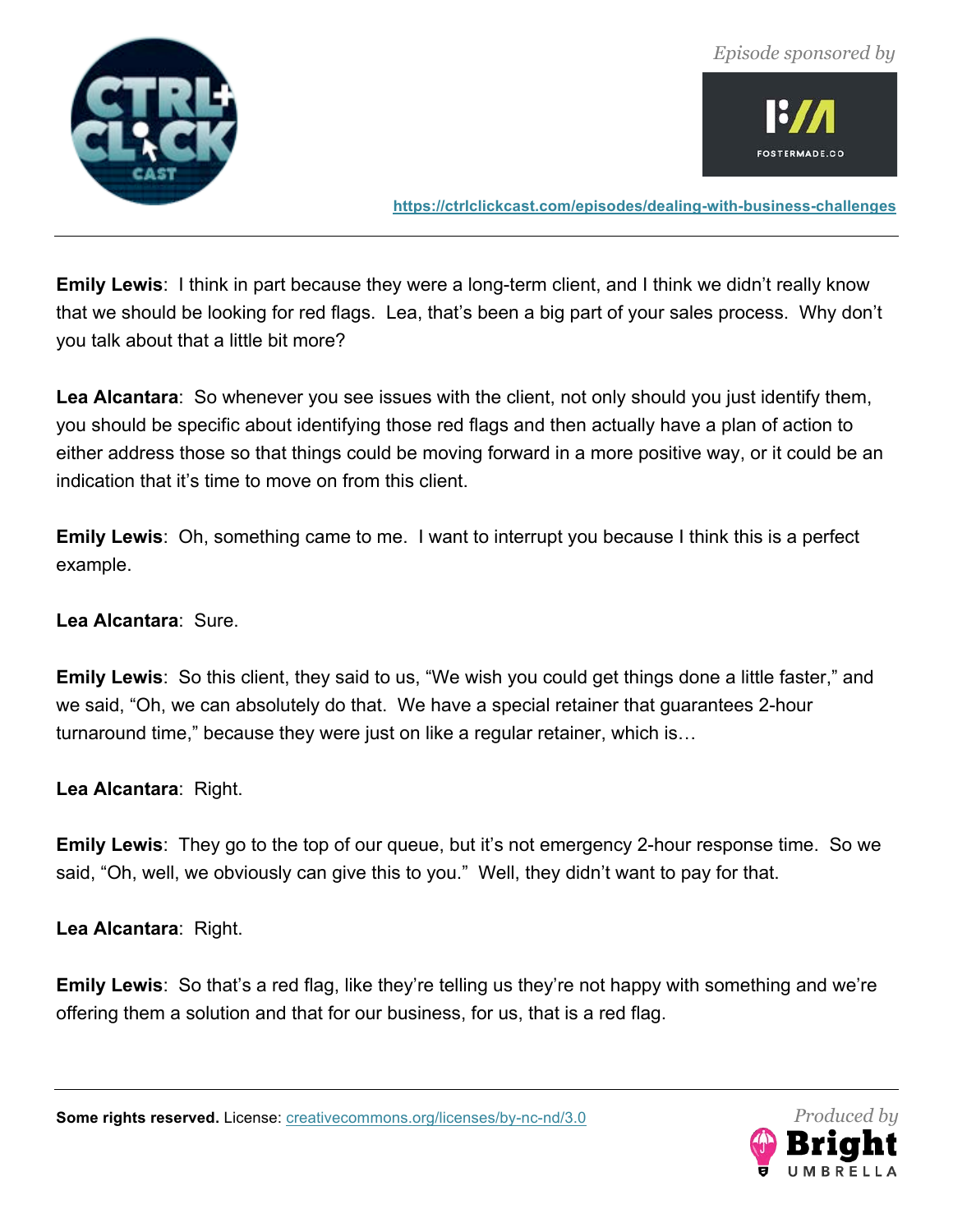![](_page_45_Picture_1.jpeg)

![](_page_45_Picture_2.jpeg)

**https://ctrlclickcast.com/episodes/dealing-with-business-challenges**

**Lea Alcantara**: Right.

**Emily Lewis**: Because they're wanting something, but they're saying no, but are we actually still like making them happy kind of thing, like they're not saying they're unhappy, but we just didn't own that.

**Lea Alcantara**: Right.

**Emily Lewis**: That was more of, "Oh, well, they said no, so okay, they must be fine with what things are."

**Lea Alcantara**: Right.

**Emily Lewis**: And I don't think they were.

**Lea Alcantara**: Right. And I think it's just again like seeing what do they value, what can we bring to them, and we weren't thoughtful enough over like whether this was workable or not.

**Emily Lewis**: [Agrees]

**Lea Alcantara**: Because that's the other thing, too, like beyond just the red flags, I think a common complaint within agencies and us included is like, "Oh, this sucks or this has happened," or whatever, and then you move on or you just take it, "Yeah." [Laughs]

**Emily Lewis**: [Laughs]

**Lea Alcantara**: And that's not the way to move forward. You should be frank about any particular issues, because even the red flag discussion or like being frank over like what are the issues of this

![](_page_45_Picture_16.jpeg)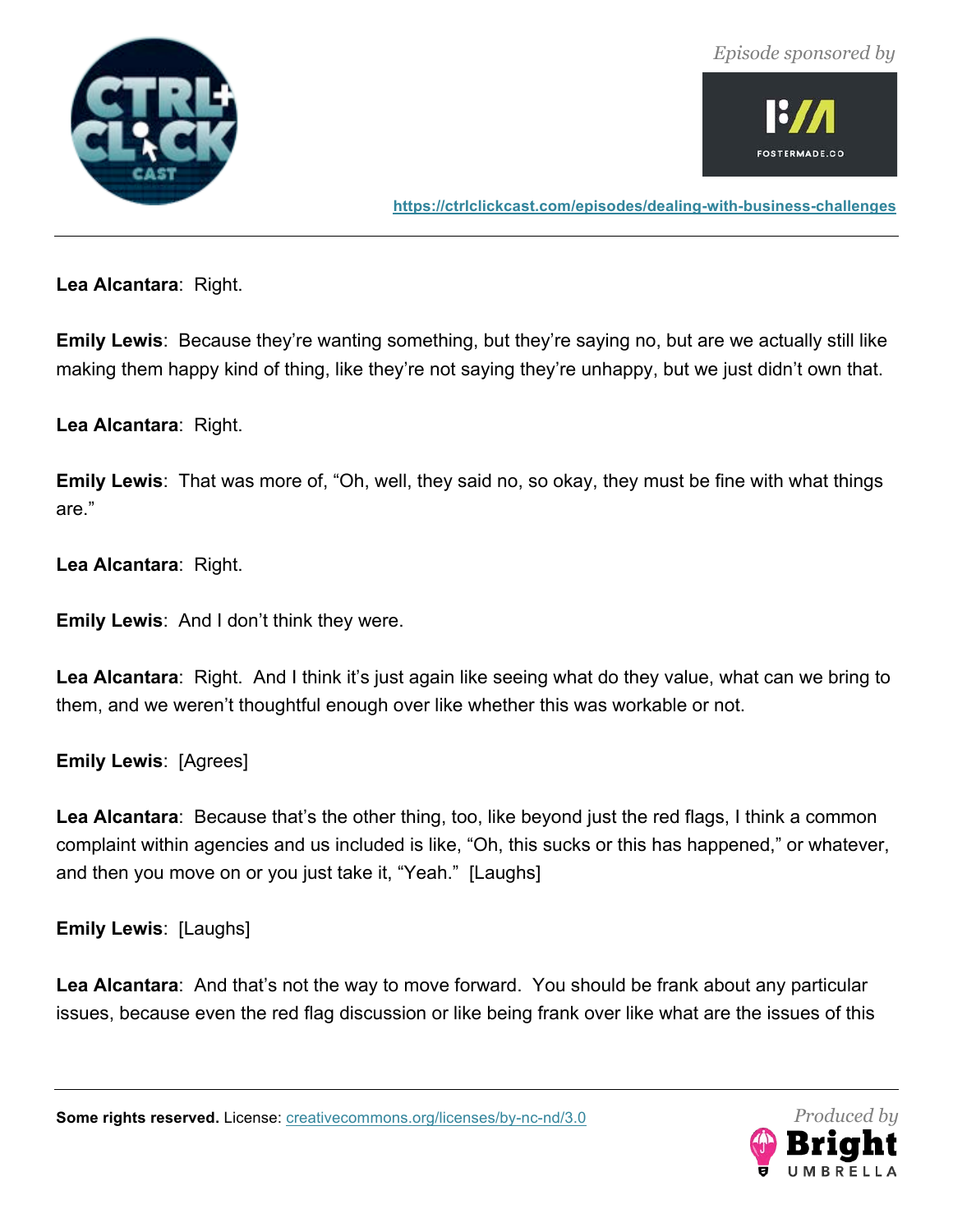![](_page_46_Picture_0.jpeg)

![](_page_46_Picture_1.jpeg)

![](_page_46_Picture_2.jpeg)

**https://ctrlclickcast.com/episodes/dealing-with-business-challenges**

project, it can be an intimidating thing to ask because your purposely like asking for some negative feedback, but also it's an indicator when things are going well, even when they complain.

**Emily Lewis**: Yeah.

**Lea Alcantara**: Because I'm thinking of another client of ours, who's still our client, who was super, super happy. They were frank about like, "Well, we didn't like this or that or whatever." But every time they said that, they're like, "Blah, blah, blah. We're just being totally nitpicky."

**Emily Lewis**: Picky.

**Lea Alcantara**: "We're just so picky," and then they follow that up with like an immense amount of compliments, which was fantastic.

**Emily Lewis**: [Agrees]

**Lea Alcantara**: But what that showed is, A, they gave us critical feedback that we can shift in the future, right?

**Emily Lewis**: [Agrees]

**Lea Alcantara**: And then also, them giving that feedback and then following up with praise or that kind of stuff is an indicator that the relationship is healthy, that they feel that they can be honest with you about like critical feedback, but they want to continue working with you.

**Emily Lewis**: [Agrees]

![](_page_46_Picture_14.jpeg)

![](_page_46_Picture_15.jpeg)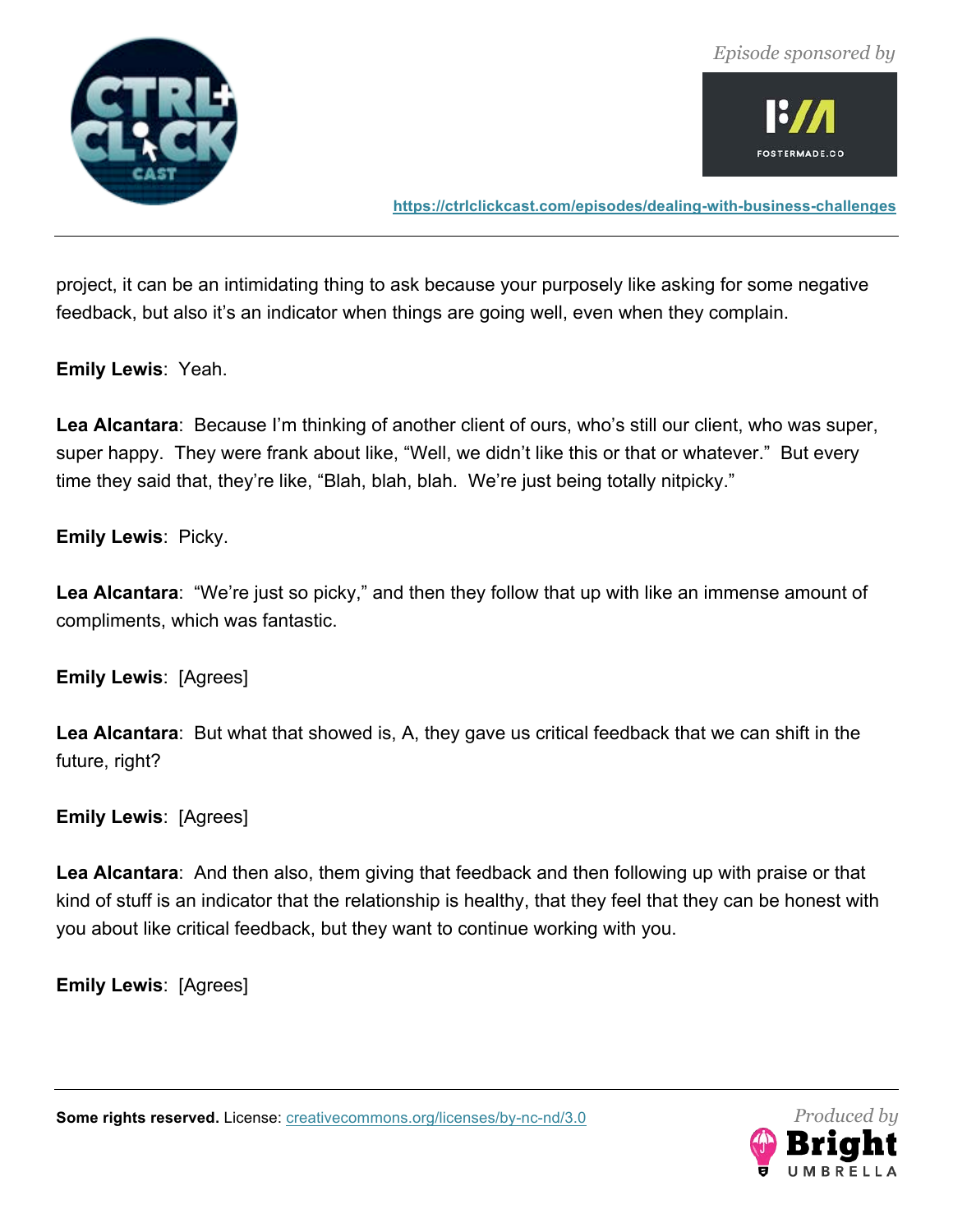![](_page_47_Picture_1.jpeg)

![](_page_47_Picture_2.jpeg)

**https://ctrlclickcast.com/episodes/dealing-with-business-challenges**

**Lea Alcantara**: Because they know that they trust that you can overcome those like little niggly things. If you ask this question, you get the negative feedback and it isn't followed by relationshipbuilding kind of compliments or anything, then that's a big sign that something is wrong.

**Emily Lewis**: Yeah. It makes me feel like this is the kind of stuff that Rachel Gertz was talking about in our show earlier this year about risk management.

#### **Lea Alcantara**: Yeah.

**Emily Lewis**: When you're in this relationship with a client, part of your job as a project manager is to help manage risks, and that means you need to know what are the signs of risk.

**Lea Alcantara**: Right.

**Emily Lewis**: What you just described is a perfect sign of risk. The client gives a complaint or some negative feedback and you try and address it, but you're not able to, and then that's it. That's actually something that's a risk right there; that could be a problem.

All right, so that's sales business. We *also* had challenges with the podcast. One, where we really struggled to fill sponsorship slots this year, and that's a problem because the podcast doesn't make a profit. We've said it before the show is a labor of love. We want to elevate our community. Business-wise, it's easier to align that investment as a marketing expense and really focus on the impact our show has on people's careers, but in a difficult year like this year, it is really challenging to bootstrap yourself to spend all the time that we do and pay for professional services, it's a real hit to the bottom line when revenue drops.

And so in terms of why it's happening, I think it comes back to one of the things Lea said with regard to sales in general, we have more competition out there. We are not the only podcast that people are

![](_page_47_Picture_13.jpeg)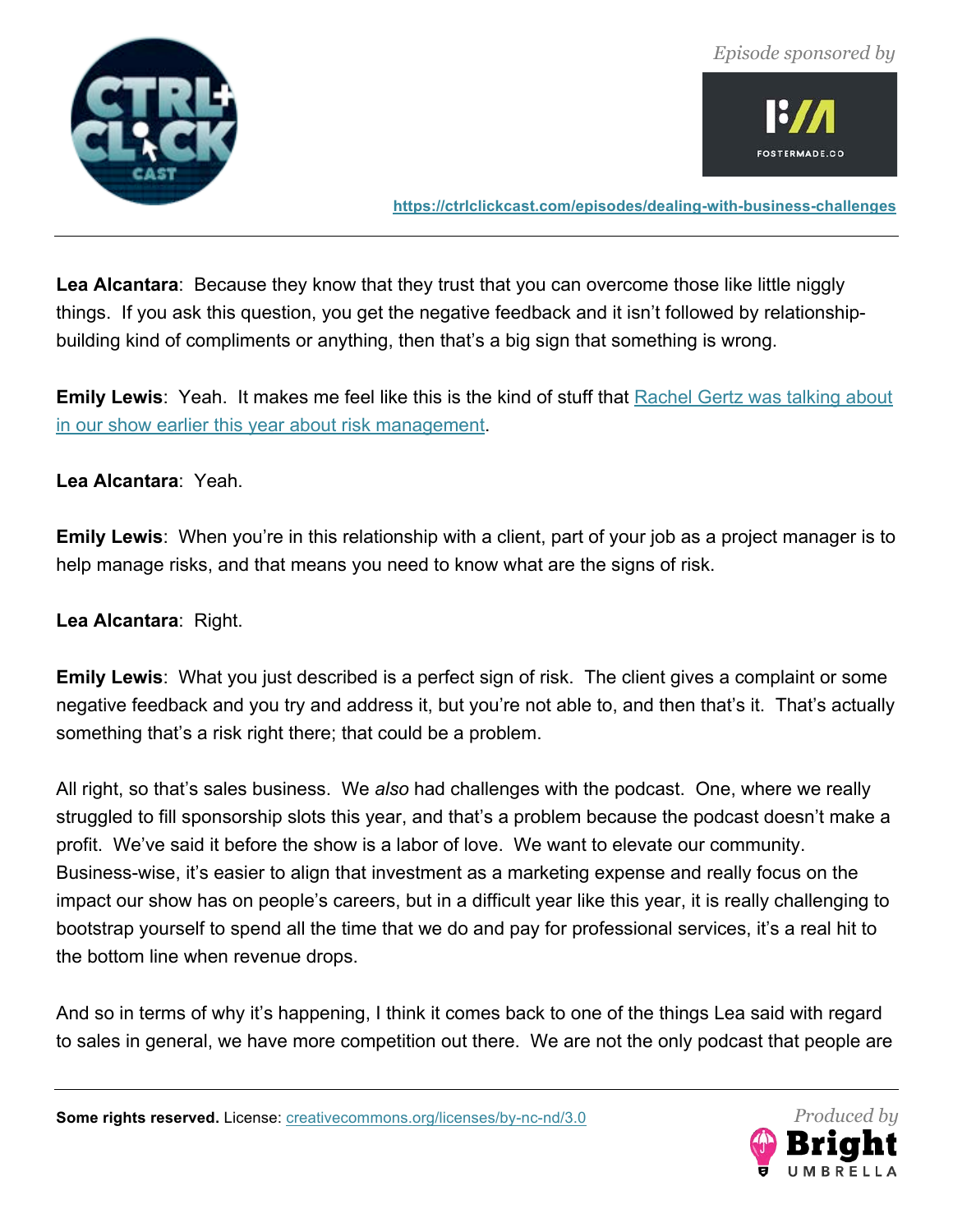![](_page_48_Picture_0.jpeg)

![](_page_48_Picture_2.jpeg)

**https://ctrlclickcast.com/episodes/dealing-with-business-challenges**

listening to, not just about the web, but just podcast in general, so getting sponsorships, it's just a little bit harder, and the truth of it is it's like this isn't a new challenge.

#### *Timestamp: 00:49:58*

This has always been the case, it's just easier to weather when our client sales are good, and so we need to be more thoughtful about running the podcast. We're trying to find ways to streamline a little bit. If you've been listening to the show and listen to our Podcasting 101 episode, you know that Lea and I did all the editing ourselves once upon a time and we've since handed that over to a professional editor, which means we're spending less time. We also get caught in the habit of "This is the way we've always done it so we keep doing it," and so we're trying to see, "Well, what could we change that would shave ten minutes here and ten minutes there," and just make it so we're putting a little less into the podcast without giving the podcast less, if that makes any sense.

**Lea Alcantara**: Right, because there's always a better way to do things.

**Emily Lewis**: Totally.

**Lea Alcantara**: Like, again, the editing situation, like just because Emily and I know how to do it in GarageBand or Audacity, it doesn't mean we should be doing it.

**Emily Lewis**: Right, exactly.

**Lea Alcantara**: Yeah, and it's just like there are better uses of our time and that's why we have an editor and just being a lot more efficient in general, just reflecting again about like how we run the podcast and actually adjust like trying out new recording software, seeing how we tell guests how to record, because that takes a lot of time, too.

![](_page_48_Picture_13.jpeg)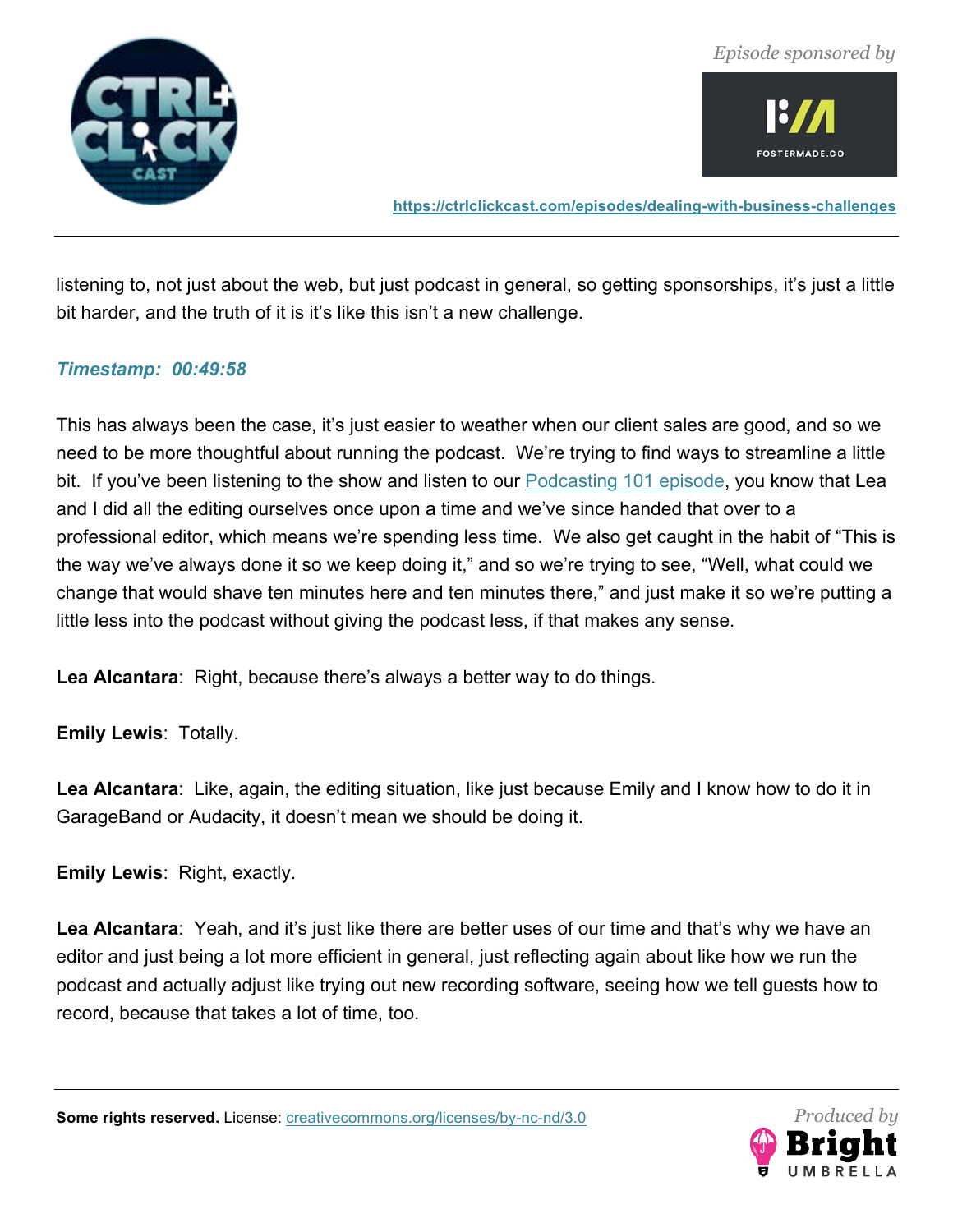![](_page_49_Picture_1.jpeg)

![](_page_49_Picture_2.jpeg)

**https://ctrlclickcast.com/episodes/dealing-with-business-challenges**

**Emily Lewis**: It does.

**Lea Alcantara**: And then in terms of like even marketing the podcast, "Here's how we always did it," but that doesn't necessarily mean it was effective.

**Emily Lewis**: [Agrees]

**Lea Alcantara**: And so we're trying to be a lot more ruthless over what's working, what's not working with promotions and scheduling a lot ahead of time, those types of things.

**Emily Lewis**: Yeah. And we won't go into it too much, but you're also taking a different tack with sponsors, being much more – I guess what we have always done in the past was once a year, at the end of the year, we would just do a call for sponsors, and we were fortunate, and got a lot of sponsorship that way.

**Lea Alcantara**: Yeah.

**Emily Lewis**: That's not really the case this year, and there were a couple of years where it hasn't been the case.

**Lea Alcantara**: Right.

**Emily Lewis**: And so this time we're taking a more frequent approach asking for sponsors across social media in a different way, doing more frequent emailing versus just that end of the year once a year kind of a hit.

**Lea Alcantara**: Right. Just being a lot more like thoughtful and intentional about why we need sponsorship and even how we're communicating the value of the sponsorship as well.

![](_page_49_Picture_15.jpeg)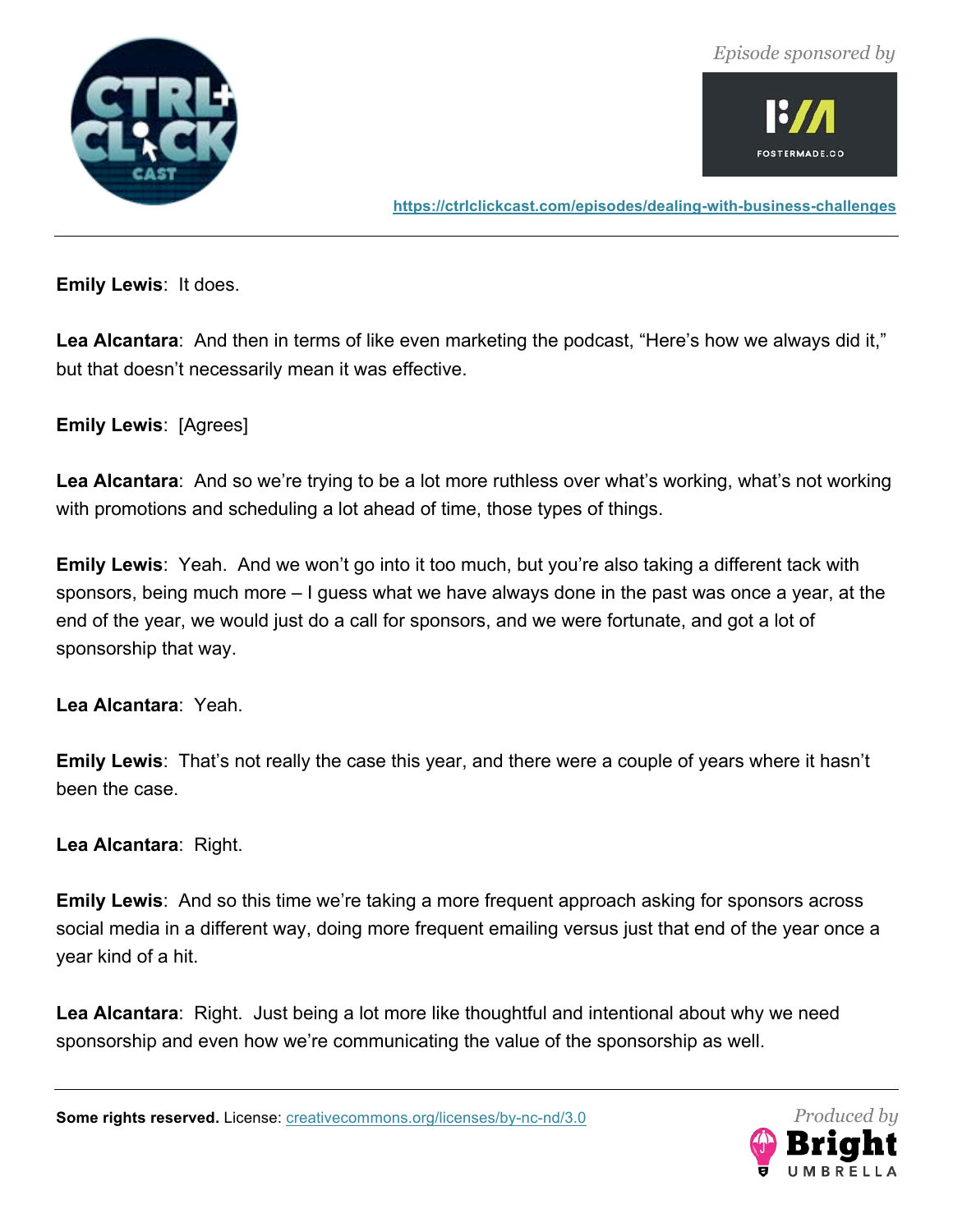![](_page_50_Picture_1.jpeg)

![](_page_50_Picture_2.jpeg)

**https://ctrlclickcast.com/episodes/dealing-with-business-challenges**

**Emily Lewis**: [Agrees]

**Lea Alcantara**: Because I think it was just like, "Sponsors show," the end. [Laughs]

**Emily Lewis**: Right, exactly.

Lea Alcantara: And then now it's like, "Here's why you should sponsor this show."

**Emily Lewis**: And then, of course, you've heard us talking about it the past couple of episodes, or hopefully, you have. If you hadn't, go tune in. We're doing a **Patreon.** Our hope is that more income means less bootstrapping ourselves, but our bottom line is we want to build a community that wants to listen to this show. We want to create content that you want to hear.

**Lea Alcantara**: Yeah.

**Emily Lewis**: We learn a lot from it. We hope you learn a lot from it. So we want money, but we really also want community. [Laughs]

**Lea Alcantara**: [Laughs] Right.

**Emily Lewis**: But there's a business reason for having community, because it could show other sponsors that we have invested listeners that are worth advertising to, and it could increase listenership, "What is that? Oh, everyone else is doing it, I should do it too."

**Lea Alcantara**: Yeah, kind of like basically, "Let's hop on to the CTRL+CLICK bandwagon. Why not?

![](_page_50_Picture_15.jpeg)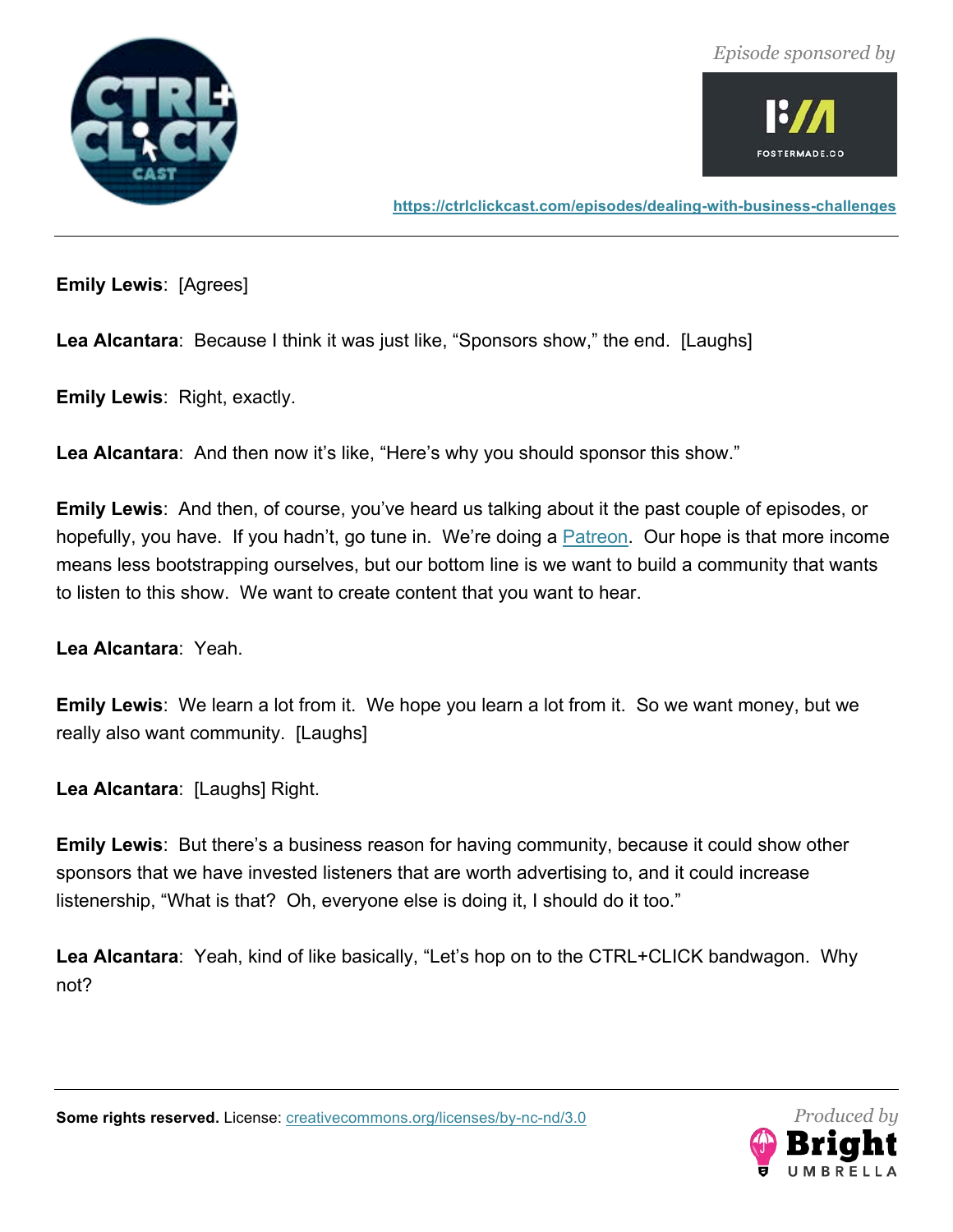![](_page_51_Picture_0.jpeg)

![](_page_51_Picture_2.jpeg)

**https://ctrlclickcast.com/episodes/dealing-with-business-challenges**

**Emily Lewis**: Yeah. So we're really hoping it's going to be a way for us to offset the cost of operating the show to give us more breathing room so that the content we create is better and the community we create is more engaged, and we really hope we can bring in enough money to really let us experiment with content to do something other than we've done in the past few years and see if there's a new way to connect and share information.

**Lea Alcantara**: And at the end of the day, business is all an experiment, right?

**Emily Lewis**: Yeah, yeah, totally.

**Lea Alcantara**: Like so everything that we've talked about today will be successful.

**Emily Lewis**: I have no idea. [Laughs]

**Lea Alcantara**: It's still too soon to know, but like I'm sure all the little agencies and business owners tuning in right now, you know this is the reality of running a business.

**Emily Lewis**: [Agrees]

**Lea Alcantara**: There are no guarantees when you run a business. Even if you do everything "exactly right," that's not indicative of future success, right?

**Emily Lewis**: [Agrees]

**Lea Alcantara**: So we're hoping that at least we're being aware of our mistakes so that we cannot do them again.

**Emily Lewis**: [Agrees]

![](_page_51_Picture_16.jpeg)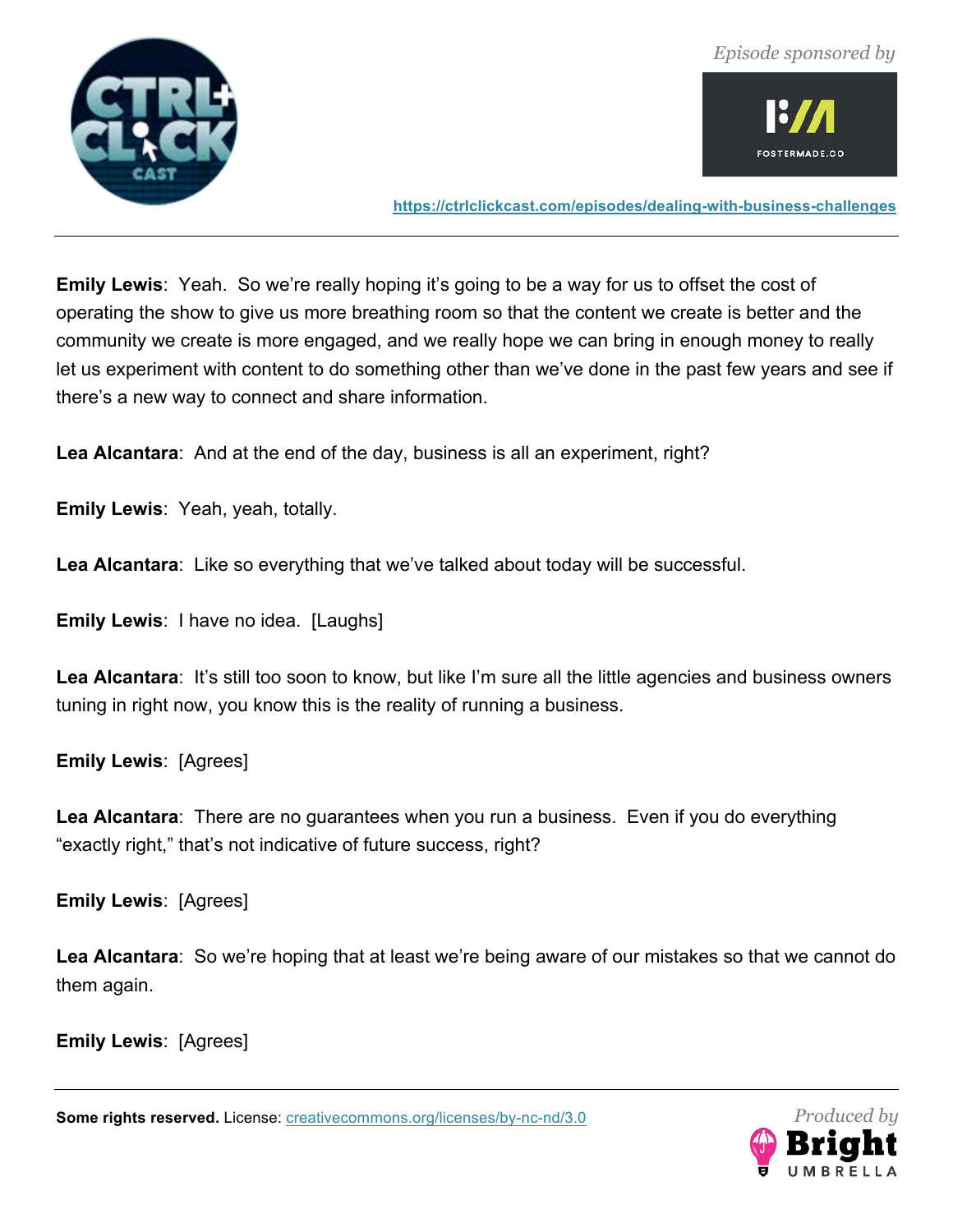![](_page_52_Picture_1.jpeg)

![](_page_52_Picture_2.jpeg)

**https://ctrlclickcast.com/episodes/dealing-with-business-challenges**

**Lea Alcantara**: And also spot them sooner if it starts bubbling up.

**Emily Lewis**: And I think a part of that, which we really didn't talk about that much, but putting metrics in place, which everyone is like, "Well, duh."

**Lea Alcantara**: Right.

**Emily Lewis**: But we weren't, you know?

**Lea Alcantara**: Right, right.

**Emily Lewis**: We're like, "Oh, well, we hope to get more listeners." That's not a goal.

**Lea Alcantara**: Right, right.

**Emily Lewis**: That's just not specific enough.

**Lea Alcantara**: Right.

**Emily Lewis**: So we are from sales to operations to our partnership, every time we're going through a lot of changes.

**Lea Alcantara**: Right.

**Emily Lewis**: Each time we identify a change, our task is to say, "What do we hope to happen? When are we going to see if it's happening? When we look at it, if it's not happening, what are we going to do? If it is happening, what are going to do?"

![](_page_52_Picture_17.jpeg)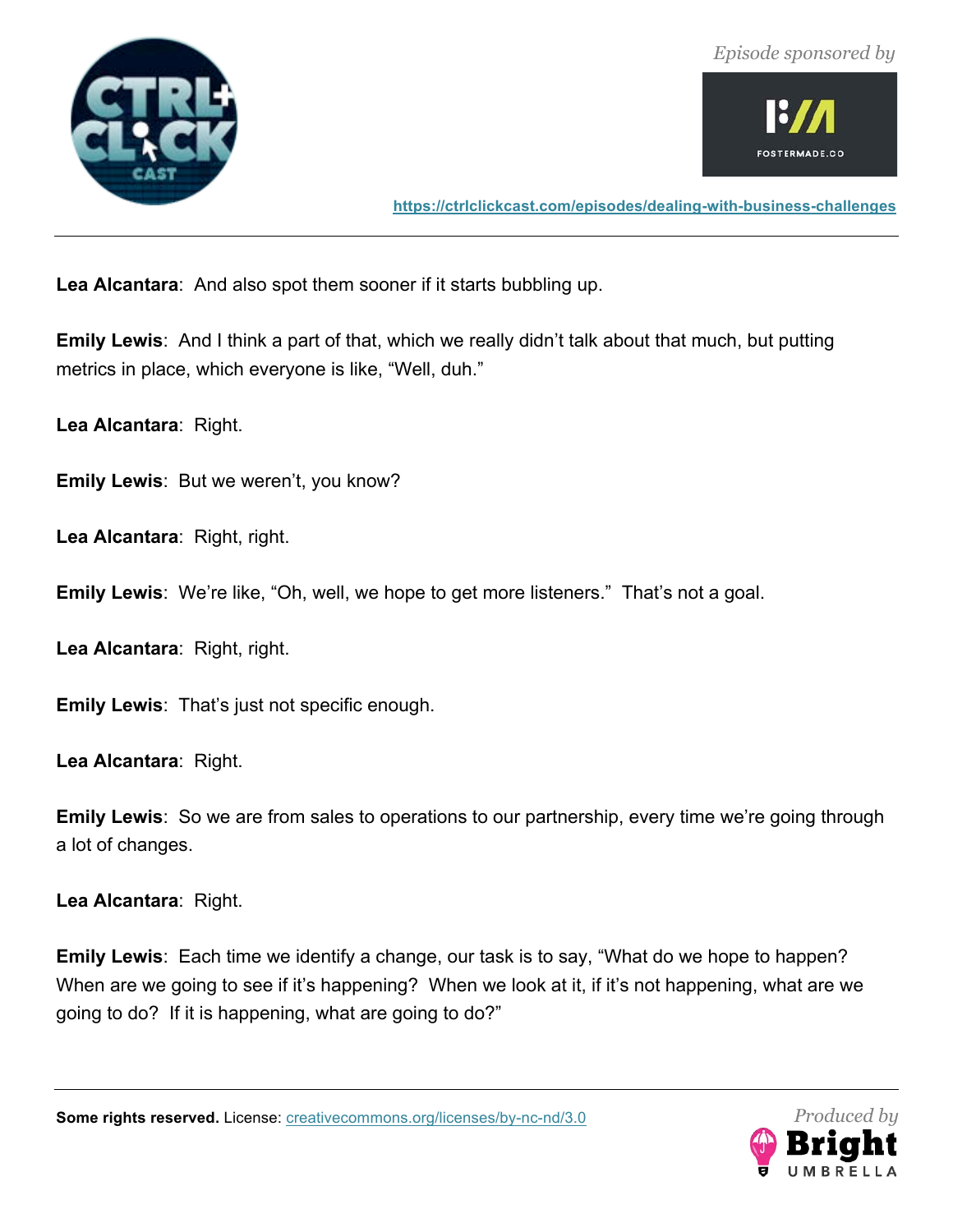![](_page_53_Picture_1.jpeg)

![](_page_53_Picture_2.jpeg)

**https://ctrlclickcast.com/episodes/dealing-with-business-challenges**

**Lea Alcantara**: Right, right.

**Emily Lewis**: So essentially, forcing ourselves to see problems sooner, see mistakes sooner, by building that into every new decision we make.

**Lea Alcantara**: Right. And I also want to point out though, like especially because I've had this similar chat with colleagues about measurement, like measuring anything, there could be a reluctance to that because it feels like you're tying someone into a box.

**Emily Lewis**: [Agrees]

**Lea Alcantara**: But the reality is that, how do you know things are going wrong without reflecting?

**Emily Lewis**: [Agrees]

**Lea Alcantara**: And how do you know things are going right without even defining what success means? Right?

**Emily Lewis**: Yeah.

**Lea Alcantara**: And so that's what really measurement is. At the end of the day, it doesn't necessarily mean, "Let's put all the checkboxes, and then that's the correct way." That's not what we mean about measuring. It's just making sure that everyone is on the same page and that we can correct the shift if it's going off course or if it's going completely right, that we double down on the completely right direction.

**Emily Lewis**: [Agrees]

![](_page_53_Picture_15.jpeg)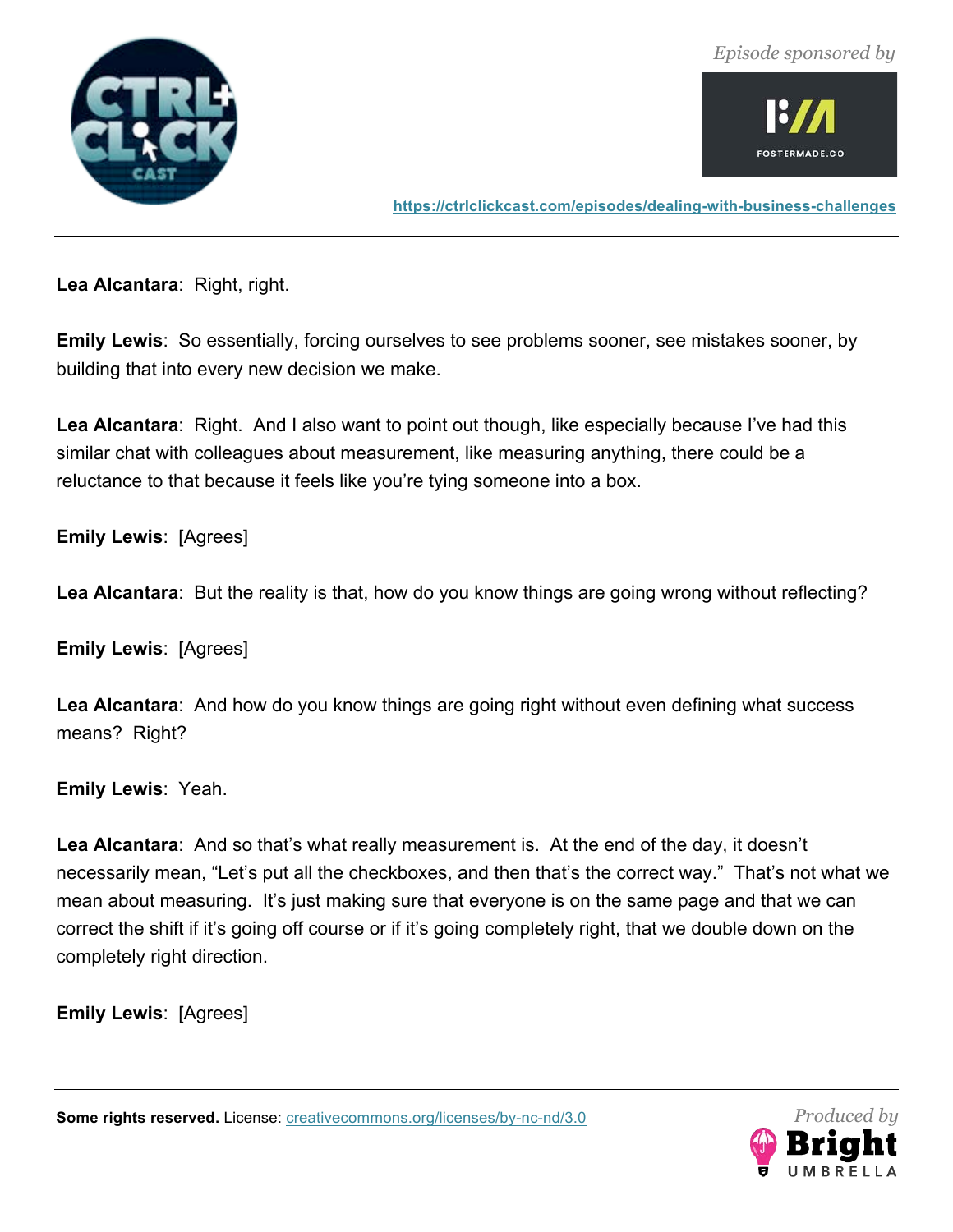![](_page_54_Picture_1.jpeg)

![](_page_54_Picture_2.jpeg)

**https://ctrlclickcast.com/episodes/dealing-with-business-challenges**

**Lea Alcantara**: So just have perspective when you are measuring.

**Emily Lewis**: Yeah. We're getting into the over an hour mark. [Laughs]

**Lea Alcantara**: [Laughs]

**Emily Lewis**: Thank you for sticking around, listeners. We do want to share a few resources that led us to some of these things that we're trying. Lea, tackle the first one because this is what you've been doing a lot of.

**Lea Alcantara**: Right. Everything I'm going to say is really ask for advice.

**Emily Lewis**: [Agrees]

**Lea Alcantara**: You need to ask for help. I know that's easier said than done. I did a multi-tiered approach. The first one is with asking for help, if you can get someone in person, take him out for lunch or coffee, do so.

**Emily Lewis**: [Agrees]

**Lea Alcantara**: Or go on video chat and ask and have a conversation. You'll be surprised at how helpful and heartening it is when people are candid about their perspective about business and running a digital agency and all that.

**Emily Lewis**: [Agrees]

![](_page_54_Picture_14.jpeg)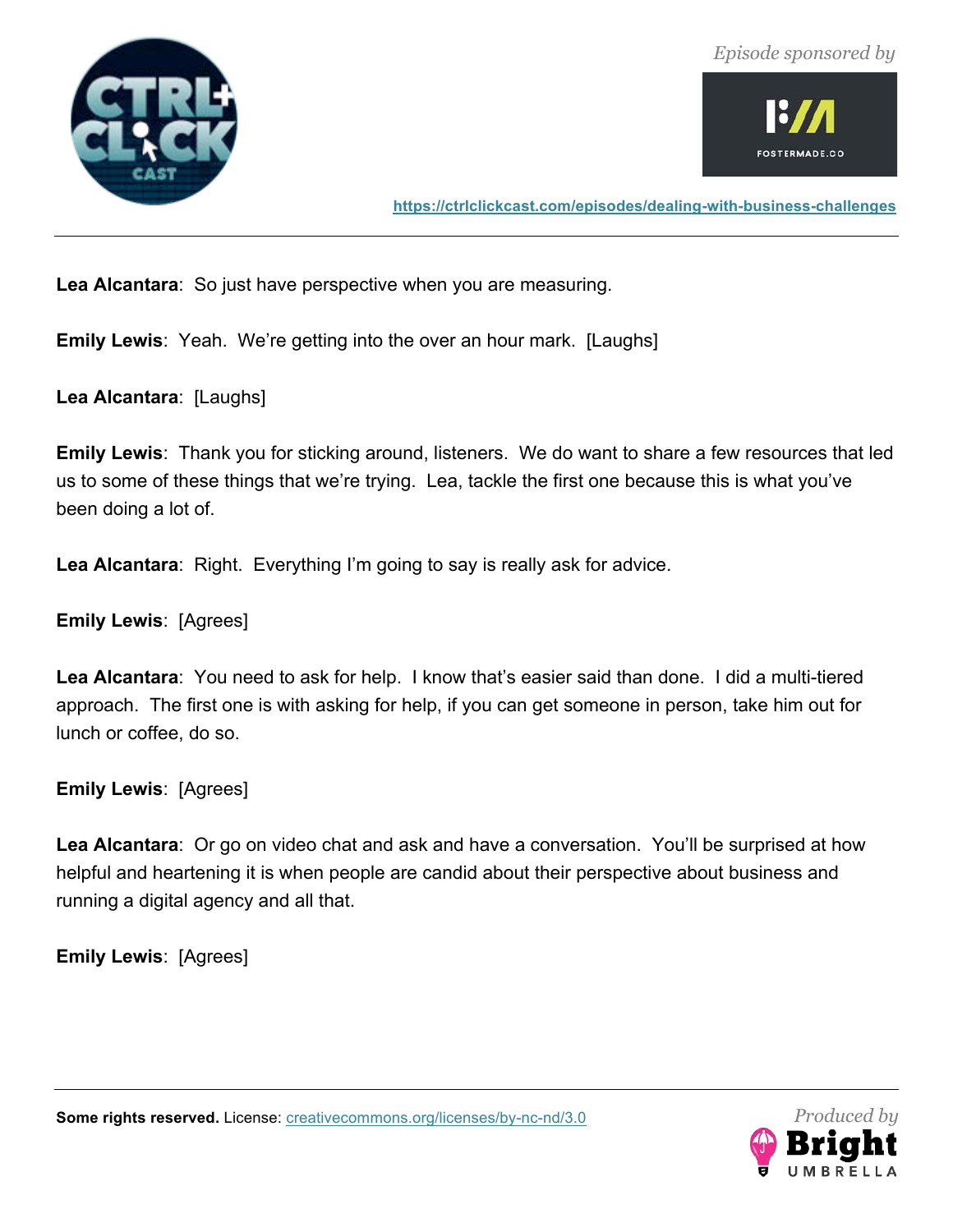![](_page_55_Picture_0.jpeg)

![](_page_55_Picture_2.jpeg)

**https://ctrlclickcast.com/episodes/dealing-with-business-challenges**

**Lea Alcantara**: That's a lot of investment of time, but I think it's a worthy, worthy investment. For less investment of time, but still like really great with that asking for help, if you are part of the Craft CMS community, really join the Shop Talk channel in Slack.

**Emily Lewis**: [Agrees]

Lea Alcantara: It is just so, so great. It's like little bites of conversations. Sometimes, it snowballs and ton of people just put in their two cents, and sometimes it's just like "ask a question, get an answer" kind of thing and it's all specific to running a business.

**Emily Lewis**: [Agrees]

**Lea Alcantara**: And Emily, you'll agree with this, go to a business-specific conference like Owner Summit.

**Emily Lewis**: Owner Summit.

**Lea Alcantara**: And any of the Bureau of Digital events, we highly recommend that. That's, again, having that chat in person.

**Emily Lewis**: [Agrees]

**Lea Alcantara**: So if you can't think of a trusted colleague, there's a ton of new ones you can make at something like Owner Summit. And finally, like one thing that a lot of people forget is that there are business resources in your city.

**Emily Lewis**: That's right. Reuben and Sherri [Johnson] talked about that themselves once on our episode. They were on our show.

![](_page_55_Picture_15.jpeg)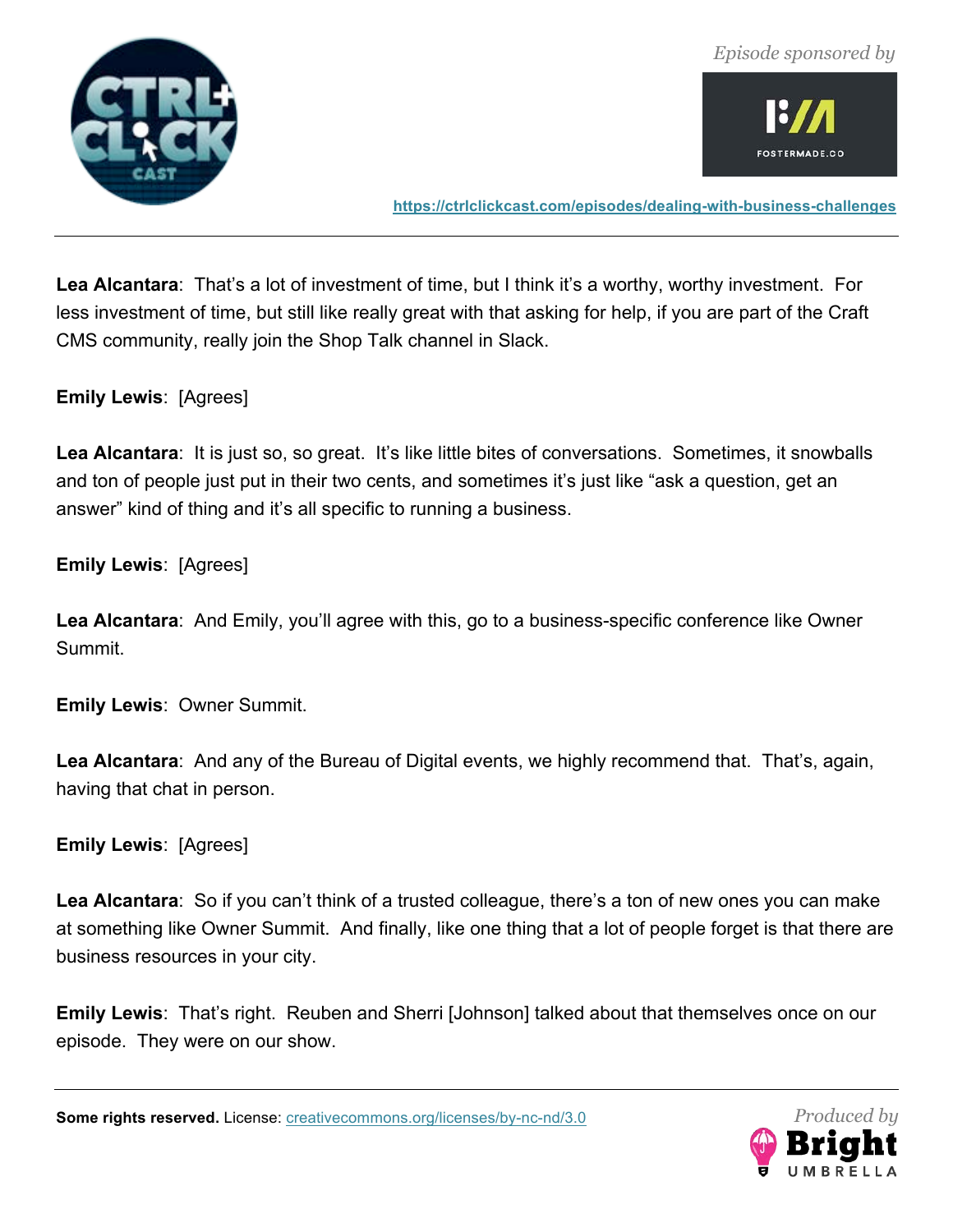![](_page_56_Picture_0.jpeg)

![](_page_56_Picture_1.jpeg)

![](_page_56_Picture_2.jpeg)

**https://ctrlclickcast.com/episodes/dealing-with-business-challenges**

**Lea Alcantara**: Yeah, absolutely, and I know Edmonton back when I lived in Canada had also small business resources.

**Emily Lewis**: [Agrees]

**Lea Alcantara**: Here in Seattle, I took advantage of Business Impact NW 3 business consultation. Their services are actually geared toward women in business as well as people of color and other marginalized communities like the LGBTQ community.

**Emily Lewis**: [Agrees]

**Lea Alcantara**: So it was like a great fit and free.

**Emily Lewis**: [Laughs]

**Lea Alcantara**: And I sat with an adviser, a business adviser, someone trained in business, someone trained in sales, and he just listened and gave me critical feedback on questions I had about how I approach something, what my sales materials were, what could be improved.

**Emily Lewis**: [Agrees]

**Lea Alcantara**: And I think it's important to get that type of advice from someone that isn't buried in the tech community.

**Emily Lewis**: [Agrees]

**Lea Alcantara**: So that you get kind of like an outsider perspective.

![](_page_56_Picture_16.jpeg)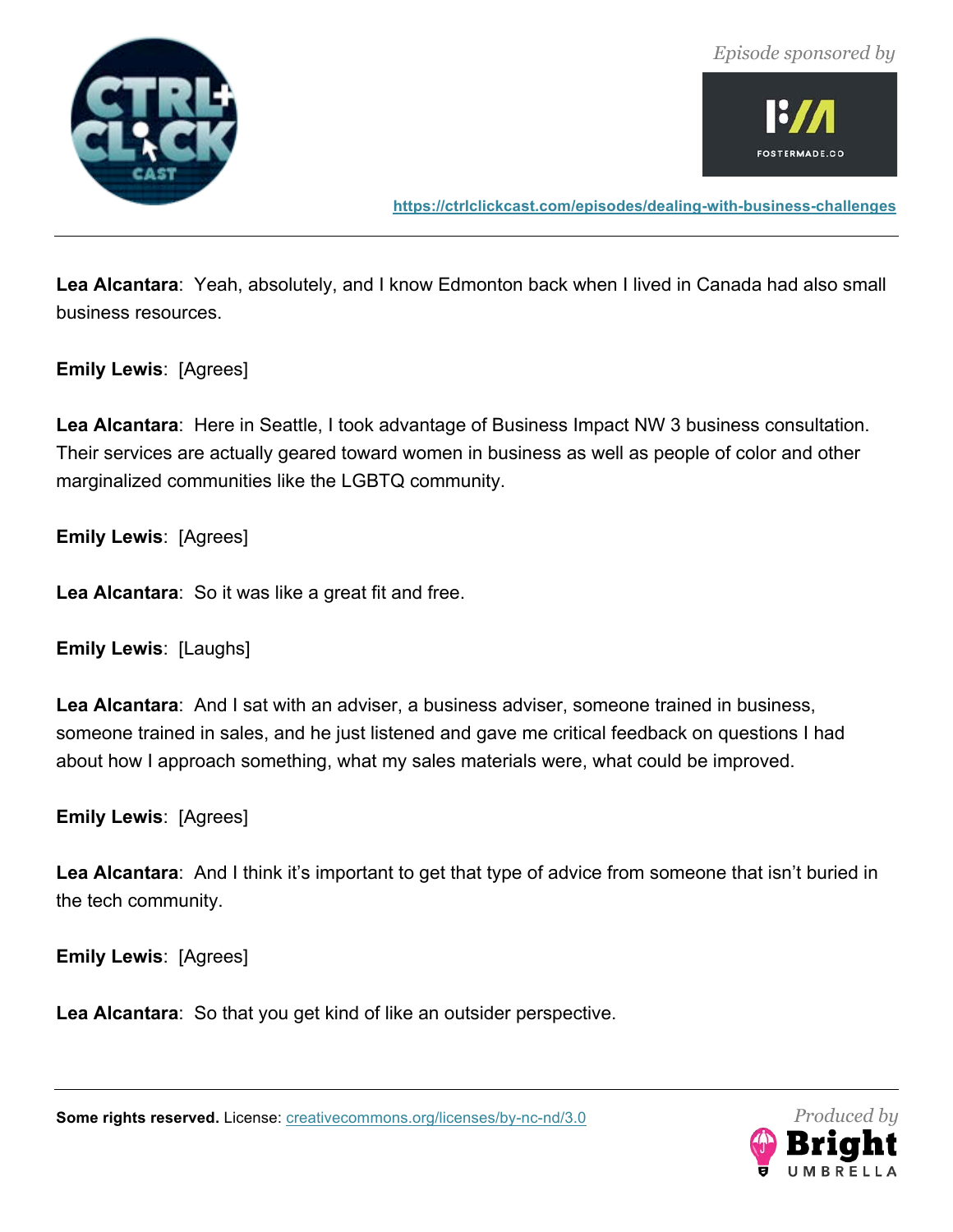![](_page_57_Picture_0.jpeg)

![](_page_57_Picture_2.jpeg)

**https://ctrlclickcast.com/episodes/dealing-with-business-challenges**

**Emily Lewis**: Yeah, I agree with all of that. I wanted to just throw one more resource out there for anyone who wants help with management, whether it's people or operations, askamanager.org. It's a blog run by a woman named Alison Green, and she offers incredibly practical and timely, relevant advice. It's helped me in how I never kind of thought about how I manage things, I just did it, but now that I'm helping Lea with that, I need something formal and I need something that doesn't just work the way I work. It needs to work how Lea works.

**Lea Alcantara**: Right.

**Emily Lewis**: And so that's been really useful for me to think about different ways of managing, and it runs the gamut. I mean, I'm kind of addicted to advice columns anyways. [Laughs]

**Lea Alcantara**: [Laughs]

**Emily Lewis**: But you just see every business has challenges, every worker, every employee, every owner, and every manager.

**Lea Alcantara**: Yeah.

**Emily Lewis**: And so this is not like the end of the world. It's just this is reality, and there's a path forward in all of those problems, so I love that blog.

#### *Timestamp: 01:00:03*

**Lea Alcantara**: Yeah, absolutely. All of this is in service of professional development, which means spend some time on professional development, like take courses and workshops.

**Emily Lewis**: [Agrees]

![](_page_57_Picture_15.jpeg)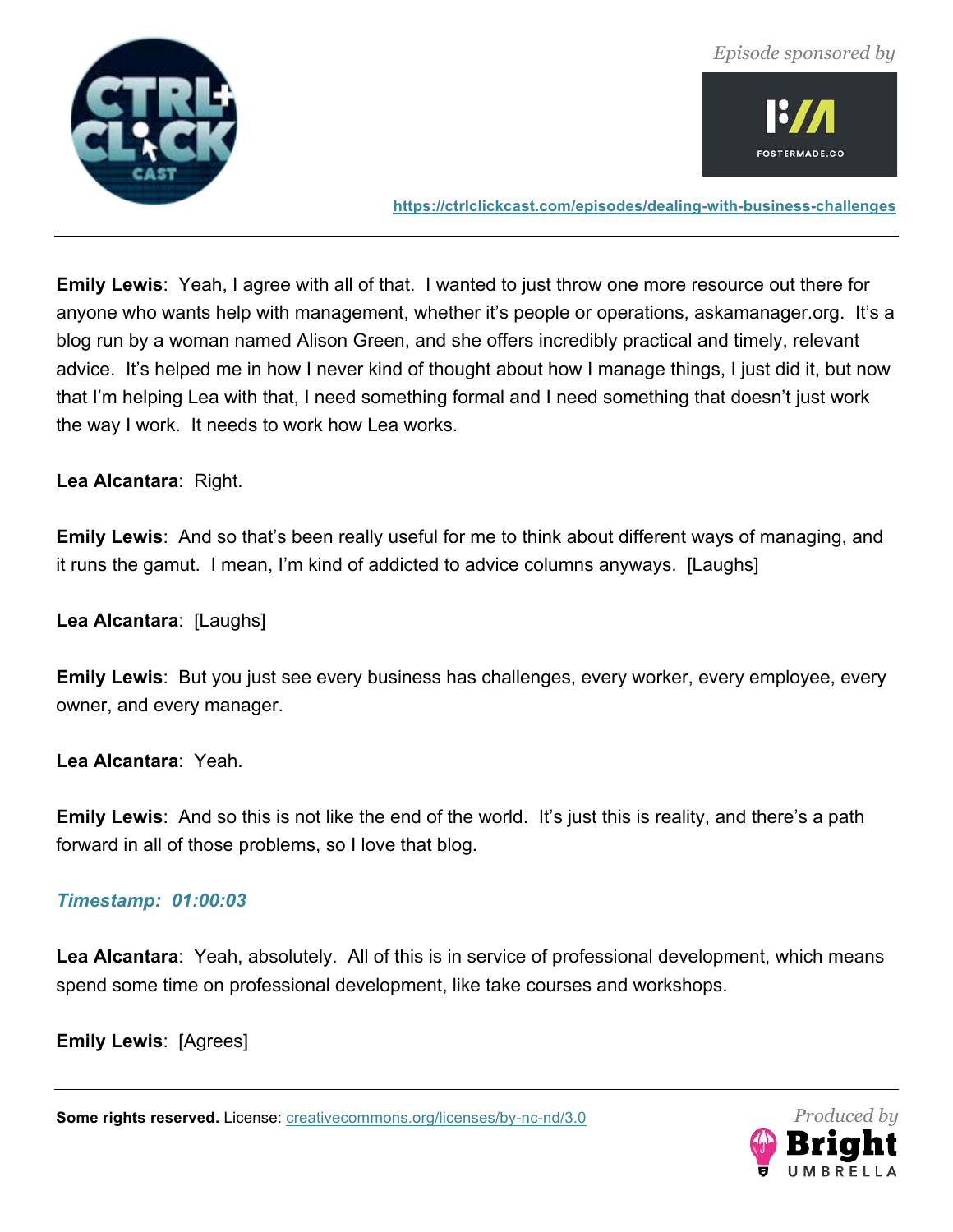![](_page_58_Picture_1.jpeg)

![](_page_58_Picture_2.jpeg)

**https://ctrlclickcast.com/episodes/dealing-with-business-challenges**

**Lea Alcantara**: Like I'm taking a business Udemy writing course right now, and we kind of mentioned it earlier in the show, the red flags review. That was practically explained to us.

#### **Emily Lewis**: [Agrees]

**Lea Alcantara**: The practicalities were explained to us when we attended a Louder Than Ten's PM & Sales Alignment Workshop, so something like that.

#### **Emily Lewis**: [Agrees]

**Lea Alcantara**: And of course, books, the one that really helped my sales process or at least reviewing our business was *Book Yourself Solid*, and that was actually recommended to me by the Chief Customer Officer at Pixel & Tonic, Leslie Camacho. He said, "If you are needing like more guidance over Step 1 to Step 2 about running a business, that's a good book to go through."

**Emily Lewis**: [Agrees]

**Lea Alcantara**: And I've said this a million times, *Never Split the Difference* for negotiation.

**Emily Lewis**: [Laughs] Yeah. I'm not sure if I've mentioned this on the show. I know it was one of the books I recommended in our Owner Summit presentation, but *Extreme Ownership*. It's an extremely practical way to view ownership and what it really means to take a task from beginning to end and how to hold yourself accountable and hold others accountable or yourself accountable to others, so I think it's a great practical book. And don't forget, you can listen to our podcast for advice. [Laughs]

**Lea Alcantara**: [Laughs]

![](_page_58_Picture_14.jpeg)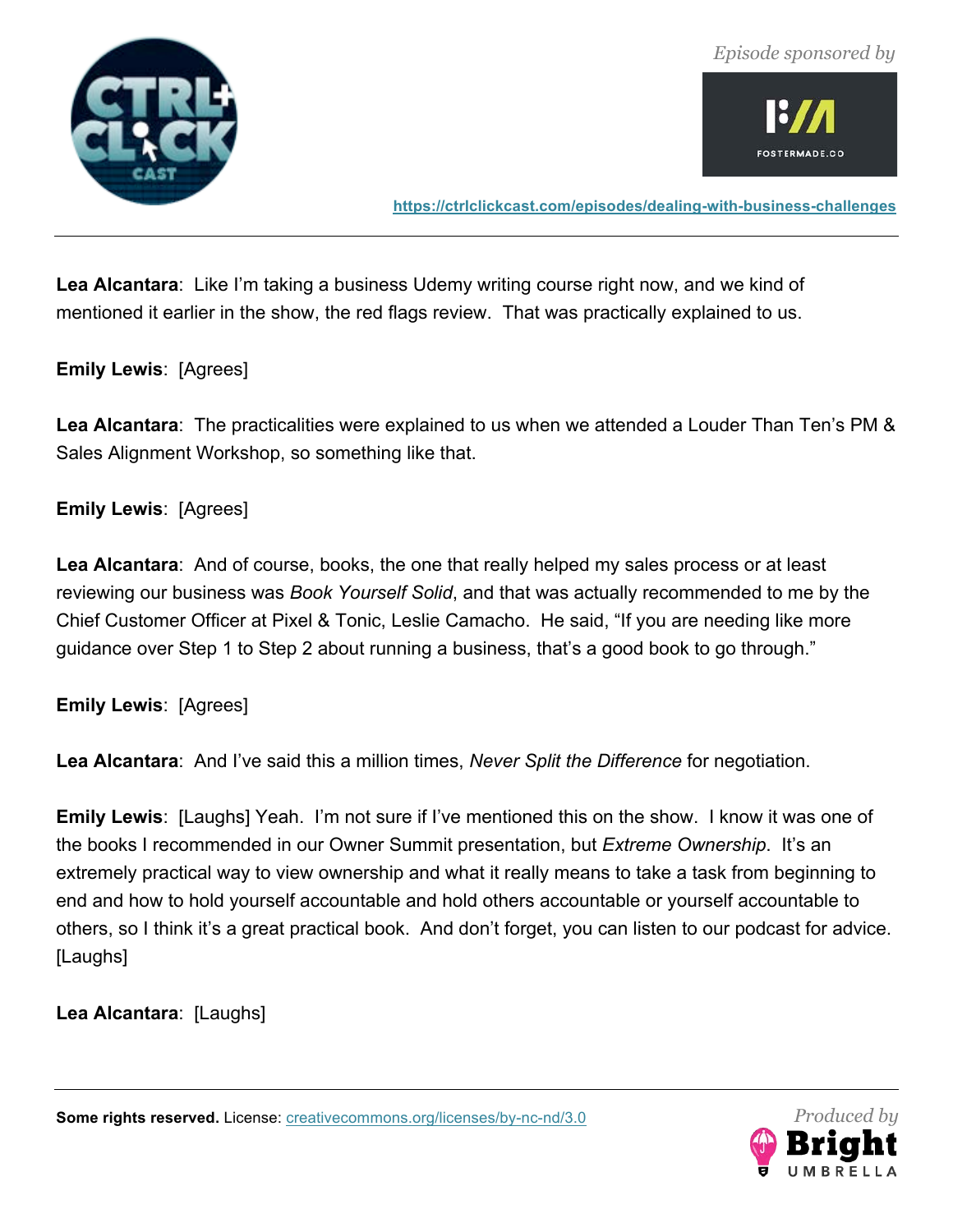![](_page_59_Picture_1.jpeg)

**https://ctrlclickcast.com/episodes/dealing-with-business-challenges**

**Emily Lewis**: So we've shared a bunch of stuff with you today, but we'll also link to a couple of episodes that stand out that we think are kind of relevant for when things aren't going so great, our episode with Chris Harrison called Embrace the Suck, and our episode with Erik Reagan, which is Success From Failure.

**Lea Alcantara**: Yeah, and we will link also to the article he wrote that is pretty much related to this as well.

**Emily Lewis**: [Agrees]

**Lea Alcantara**: You know, at the end of the day, you need to put this advice to work.

**Emily Lewis**: Yeah.

**Lea Alcantara**: So don't just listen to this episode. This is something that I had to really work on, too, because like sometimes it feels like you've done something after listening to somebody, like listening to advice, chatting with people, but have you actually applied the information that you've gathered?

**Emily Lewis**: [Agrees]

**Lea Alcantara**: So make sure that whatever you glean, put processes and tasks into place so that it gets done and define goals and success in regards to that, but even if all that's said, take every piece of advice with a grain of salt, including this episode.

**Emily Lewis**: Yes, totally.

![](_page_59_Picture_14.jpeg)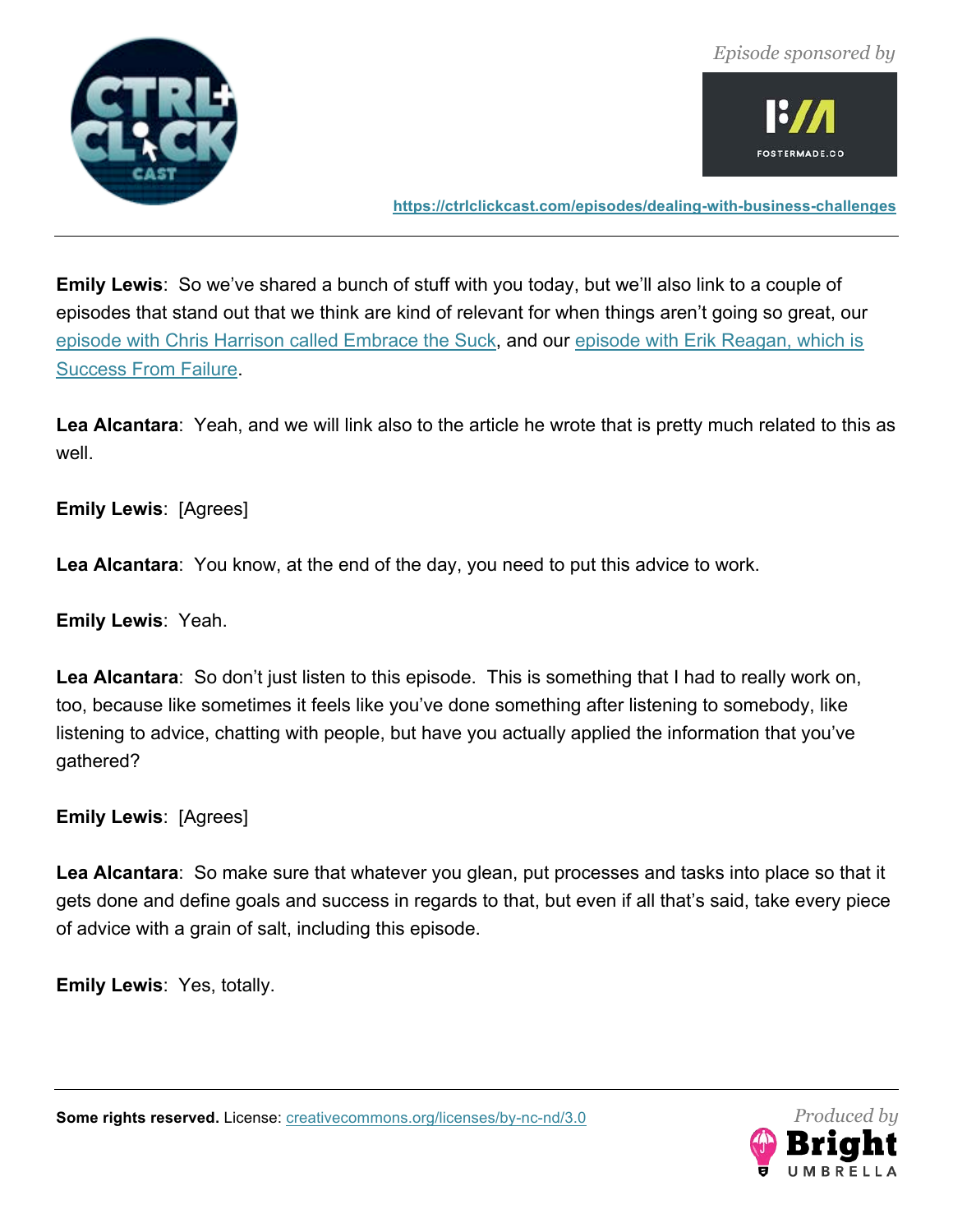![](_page_60_Picture_1.jpeg)

![](_page_60_Picture_2.jpeg)

**https://ctrlclickcast.com/episodes/dealing-with-business-challenges**

**Lea Alcantara**: Because what makes someone successful doesn't necessarily translate one to one to your circumstance, and even in your own circumstance, because like certain things that work for us in the past doesn't necessarily mean we'll continue to work.

**Emily Lewis**: [Agrees]

**Lea Alcantara**: So just be thoughtful about what you incorporate for your specific needs.

**Emily Lewis**: And on that last point, make sure you're being honest with yourself about what those needs are that you're looking at reality and not just going based on how you hope things are going to go, but what the reality is today.

**Lea Alcantara**: Yeah, absolutely, and I think that's a good stopping point.

**Emily Lewis**: [Laughs]

**Lea Alcantara**: We've covered a lot.

**Emily Lewis**: Yeah.

**Lea Alcantara**: And we're excited to get our listener's thoughts on this episode in our new #ctrlclickfan Slack for our Patreon supporters.

[Music starts]

**Emily Lewis**: I'm super excited, and I think we'll probably talk about some of this a little bit more in our Year in Review episode, too, and maybe even a follow-up later next year once we kind of know what's working and what isn't.

![](_page_60_Picture_16.jpeg)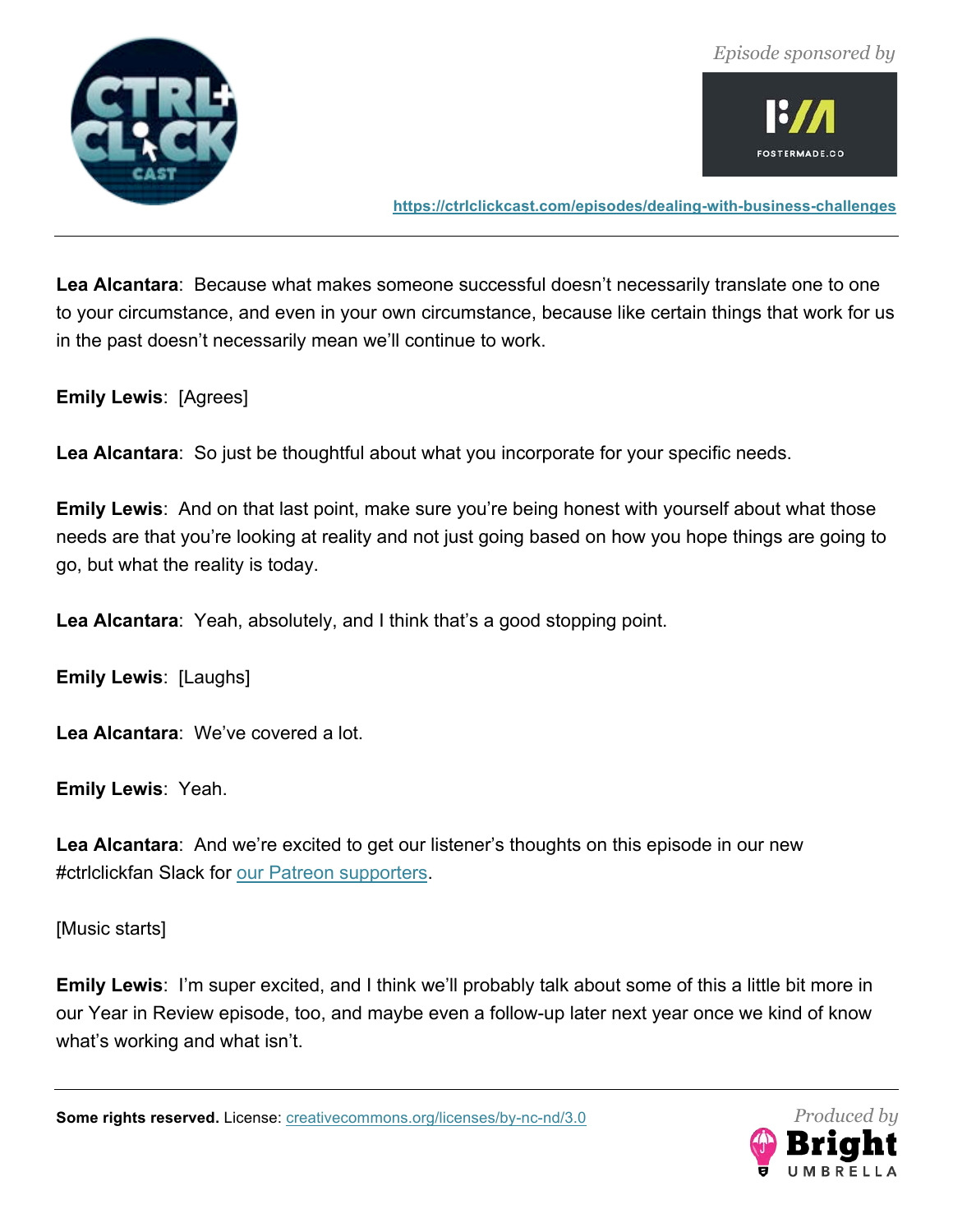![](_page_61_Picture_1.jpeg)

![](_page_61_Picture_2.jpeg)

**https://ctrlclickcast.com/episodes/dealing-with-business-challenges**

**Lea Alcantara**: I'm looking forward to it.

**Emily Lewis**: Totally.

Lea Alcantara: CTRL+CLICK is produced by **Bright Umbrella**, a web services agency invested in education and social good. Today's podcast would not be possible without the support of this episode's sponsor! Many thanks to Foster Made!

**Emily Lewis**: We'd also like to thank our hosting partner: **Arcustech** as well as our listeners.

**Lea Alcantara**: And a special shout out to long-time listener and our first "View Network" patron, Mike Rogers. Whoohoo!

**Emily Lewis**: If you want to know more about CTRL+CLICK, make sure you follow us on Twitter and Instagram **@ctriclickcast** or visit our website ctriclickcast.com. And speaking of our website, we really are finally launching a mobile-friendly experience next month, so stay tuned to Twitter and Instagram for news about our CTRL+CLICK refresh.

Lea Alcantara: And if you liked this episode, become a patron, so we can continue creating content you love — visit patreon.com/ctrlclickcast. We can also use your reviews on Stitcher or Apple Podcasts or both! Links are in our show notes and on our site!

**Emily Lewis**: Don't forget to tune in to our next episode, our annual Year in Review, and our former intern, Erin, will be joining us again.

**Lea Alcantara**: Whoohoo!

![](_page_61_Picture_14.jpeg)